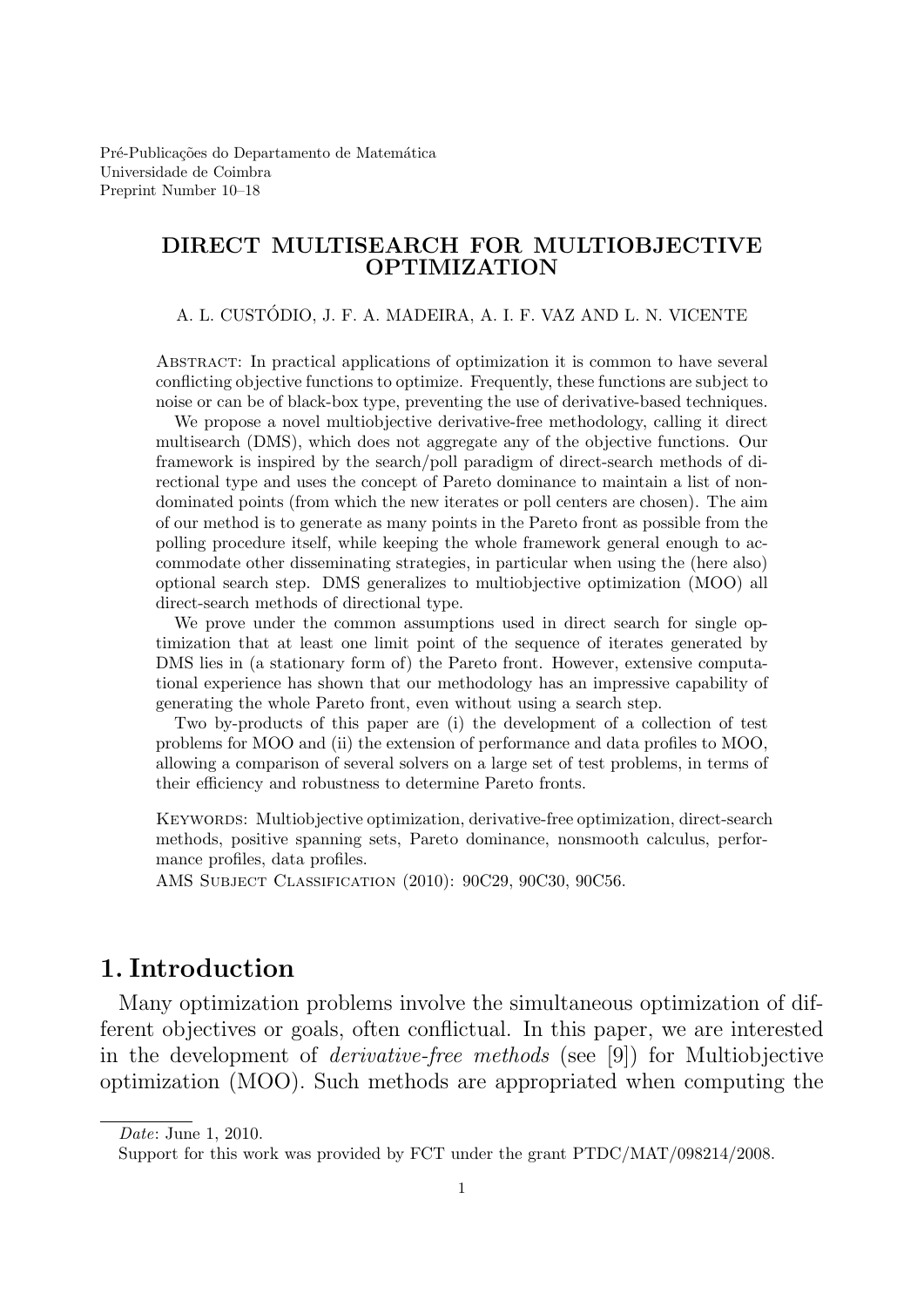#### 2 A. L. CUSTÓDIO, J. F. A. MADEIRA, A. I. F. VAZ AND L. N. VICENTE

derivatives of the functions involved is expensive, unreliable, or even impossible. Frequently, the term black-box is used to describe objective and/or constraints functions for which, given a point, the value of the function is (hopefully) returned and no further information is provided. The significant increase of computational power and software sophistication observed in the last decades opened the possibility of simulating large and complex systems, leading to the optimization of expensive black-box functions. Such type of black-box functions also appear frequently in MOO problems (see, for instance, [22]).

In the classical literature of MOO, solution techniques are typically classified depending on the moment where the decision maker is able to establish preferences relating the different objectives (see [34]). Solution techniques with a *prior articulation of preferences* require an aggregation criterion before starting the optimization, combining the different objective functions into a single one. In the context of derivative-free optimization, this approach has been followed in [3, 32]. Different approaches can be considered when aggregating objectives, among which min-max formulations, weighted sums and nonlinear approaches (see, for instance, [41]), and goal programming [28]. In any case, the decision maker must associate weights or/and goals with each objective function. Since the original MOO problem is then reduced to a single objective problem, a typical output will consist of a single nondominated point. If the preferences of the decision maker change, the whole optimization procedure needs to be reapplied.

Posteriori articulation of preferences solution techniques circumvent these difficulties, by trying to capture the whole Pareto front for the MOO problem. Weighted-sum approaches can also be part of these techniques, considering the weights as parameters and varying them in order to capture the whole Pareto front. However, such methods might be time consuming and might not guarantee an even distribution of points, specially when the Pareto front is nonconvex (see [13]). The normal boundary intersection method [14] was proposed to address these difficulties, but it may provide nondominated points as part of the final output. The class of posteriori articulation of preferences techniques also includes heuristics such as genetic algorithms [40] and simulated annealing [42].

The herein proposed algorithmic framework is a member of this latter class of techniques, since it does not aggregate any of the objective functions. Instead, it directly extends, from single to multiobjective optimization, a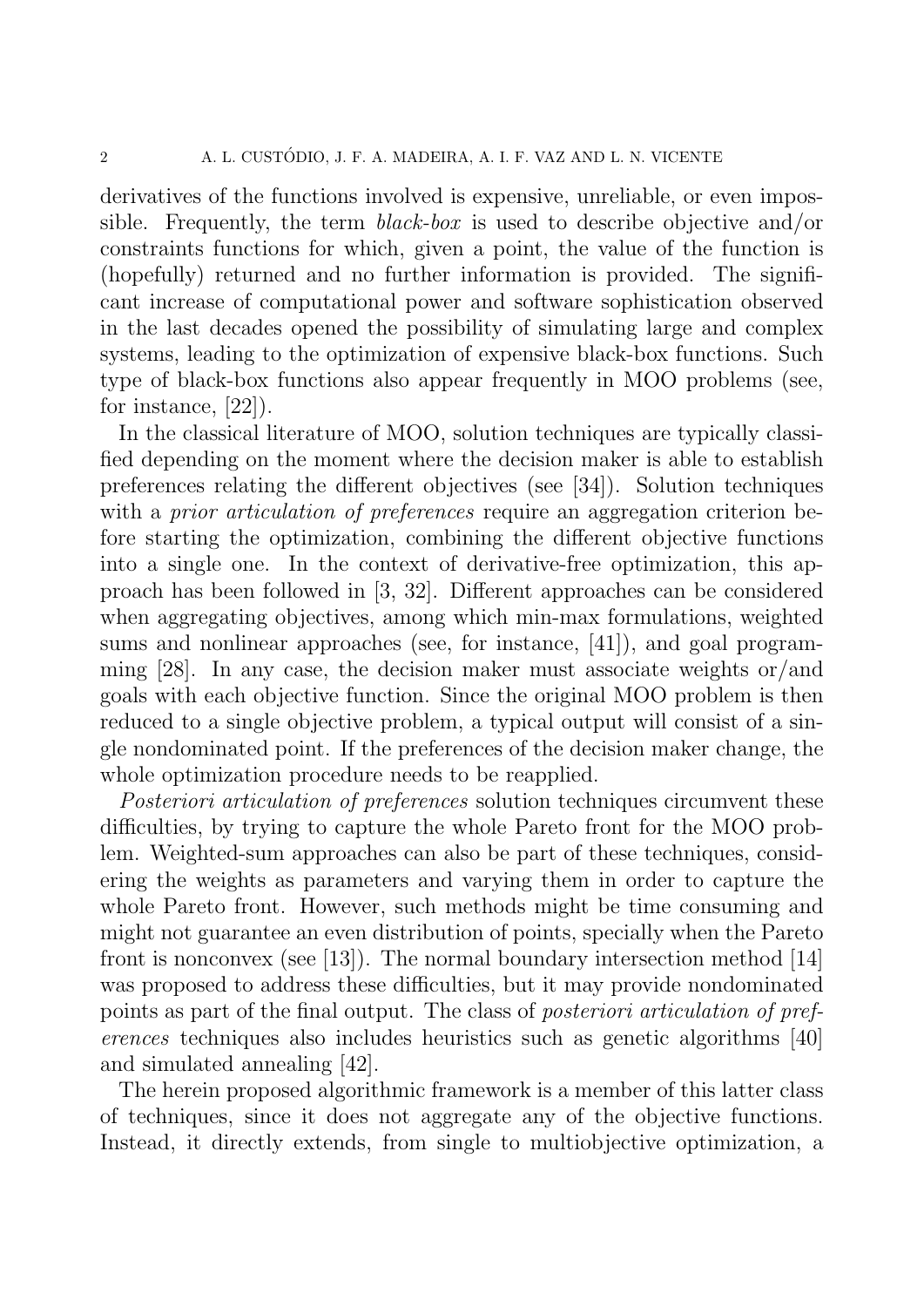popular class of directional derivative-free methods, called direct search [9, Chapter 7]. Each iteration of these methods can be organized around a search step and a poll step. Given a current iterate (a poll center), the poll step in single optimization evaluates the objective function at some neighbor points defined by a positive spanning set and a step size parameter. We do the same for MOO but change the acceptance criterion of new iterates using Pareto dominance, which then requires the updating of a list of (feasible) nondominated points. At each iteration, polling is performed at a point selected from this list and its success is dictated by changes in the list. Our framework encompasses a search step too, whose main purpose is to further disseminate the search process of all the Pareto front.

We coined this new methodology *direct multisearch*  $(DMS)$  — as it reduces to direct search when there is only a single objective function. DMS extends to MOO all types of direct-search methods of directional type such as pattern search and generalized pattern search (GPS) [1, 30], generating set search (GSS) [30], and mesh adaptive direct search (MADS) [2].

Our paper is divided as follows. In Section 2, we introduce some of the concepts and terminology used in MOO and in nonsmooth calculus, required for what comes next. Section 3 describes the proposed DMS algorithmic framework. (An example illustrating how DMS works is described in the appendix of the paper.) The convergence analysis can be found in Section 4, where we prove, using Clarke's nonsmooth calculus, that at least a limit point of the sequence of iterates generated by DMS lies in (a stationary form of) the Pareto front.

Section 5 of this paper provides information about how our extensive numerical experiments were performed, in particular we describe the set of test problems, the solvers selected for comparison, the metrics used to assess the ability to compute Pareto fronts, and the use of performance and data profiles in MOO. In Section 6 we report a summary of our computational findings, showing the effectiveness and robustness of DMS to compute a relatively accurate approximated Pareto front (even when the initial list of nondominated points is initialized with a singleton and no search step is used). The paper ends with some final comments and discussion of future work in Section 7.

### 2. Concepts and definitions

The main theoretical result of this paper states that a limit point of the sequence of iterates generated by a DMS method is Pareto-Clarke stationary.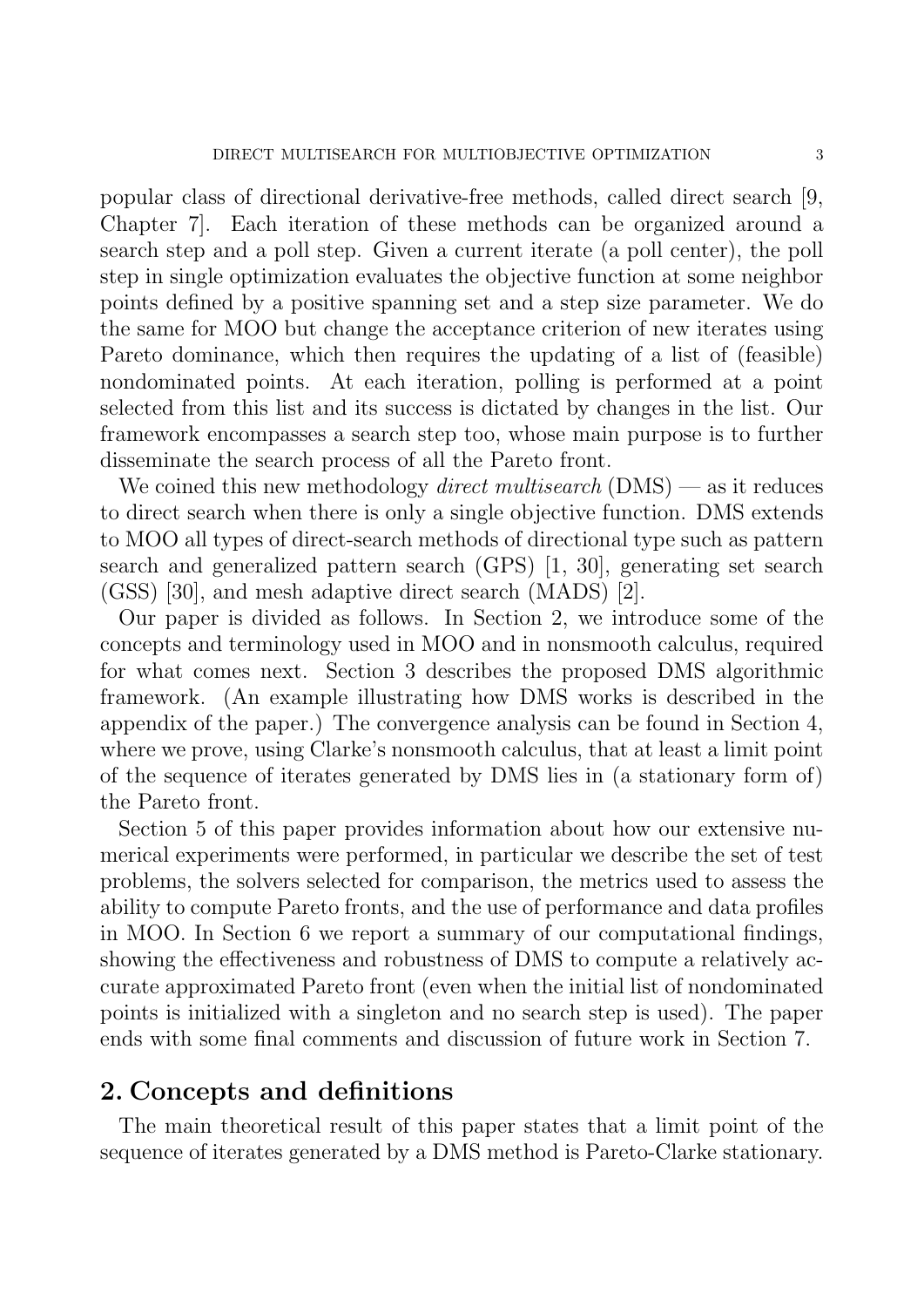The goal of this section is to introduce this definition of stationarity as well as other concepts related to Pareto optimality and nonsmooth calculus, required for the presentation and analysis of the DMS framework. For a more complete revision on these subjects, the reader can consult [36] and [7], respectively.

2.1. Multiobjective optimization (MOO). We pose a constrained nonlinear MOO problem in the form:

$$
\min \quad F(x) \equiv (f_1(x), f_2(x), \dots, f_m(x))^\top
$$
  
s.t.  $x \in \Omega \subset \mathbb{R}^n$ ,

where we consider  $m \ (\geq 1)$  real-extended value objective functions  $f_i : \mathbb{R}^n \to$  $\mathbb{R} \cup \{+\infty\}, i = 1, \ldots, m$  (forming the objective function  $F(x)$ ), and  $\Omega$  represents the feasible region.

When several functions are present, given a point, it may be impossible to find another one which simultaneously improves the value of all the objective function components at the given one. The concept of Pareto dominance is crucial for comparing any two points, and to describe it we will make use of the partial order induced by the cone

$$
\mathbb{R}^m_+ = \{ z \in \mathbb{R}^m : z \ge 0 \},
$$

defined by

$$
F(x) \prec_F F(y) \iff F(y) - F(x) \in \mathbb{R}^m_+ \setminus \{0\}.
$$

Given two points x, y in  $\Omega$ , we say that  $x \prec y$  (x dominates y) when  $F(x) \prec_F F(y)$ . We will also say that a set of points in  $\Omega$  is nondominated (or indifferent) when no point in the set is dominated by another one in the set. The Pareto front or frontier is the set of points in  $\Omega$  nondominated by any other one in  $\Omega$  (see below).

The concept of minimization in single optimization needs to be adapted to MOO. In MOO problems it is common to have several conflicting objective functions. Finding a point which corresponds to a minima for all the objectives considered, meaning an *ideal point*, may be an unrealistic task. Once again, the concept of Pareto dominance is used to characterize global and local optimality.

**Definition 2.1.** A point  $x_* \in \Omega$  is said to be a global Pareto minimizer of F in  $\Omega$  if  $\exists y \in \Omega$  such that  $y \prec x_*$ . If there exists a neighborhood  $\mathcal{N}(x_*)$  of  $x_*$ such that the previous property holds in  $\Omega \cap \mathcal{N}(x_*)$ , then  $x_*$  is called a local Pareto minimizer of F.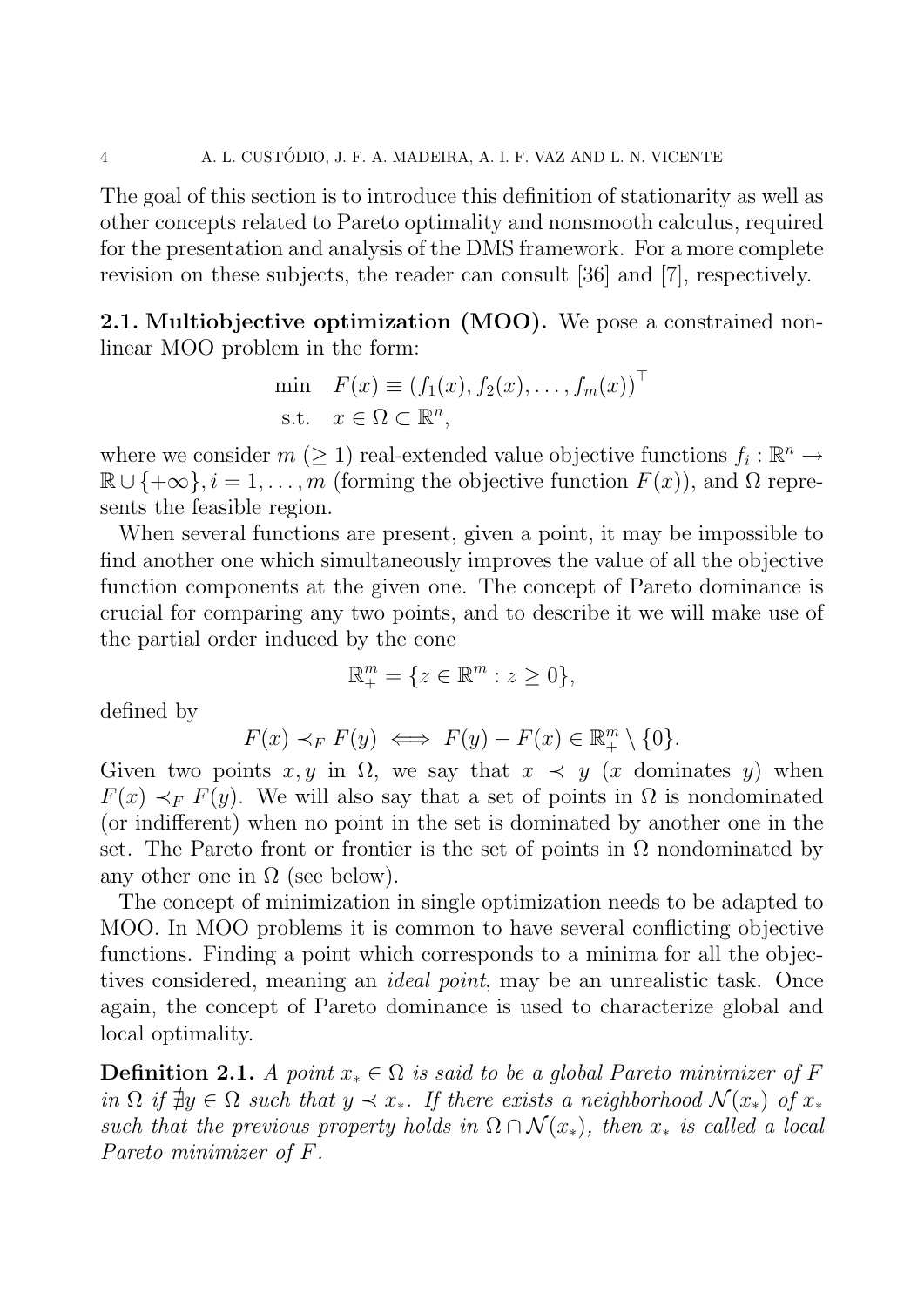Rigorously speaking, the Pareto front is the set of global Pareto minimizers. However, our convergence results have a local nature in the sense that deal with necessary conditions for local Pareto minimization.

2.2. Tangent cones and generalized derivatives. To establish first-order optimality conditions for constrained optimization one needs to consider appropriate cones of directions. We start by defining the (Clarke) tangent cone, which we will use to state Pareto first-order stationarity. The definition and notation are taken from [2].

**Definition 2.2.** A vector  $d \in \mathbb{R}^n$  is said to be a Clarke tangent vector to the set  $\Omega \subseteq \mathbb{R}^n$  at the point x in the closure of  $\Omega$  if for every sequence  ${y_k}$  of elements of  $\Omega$  that converges to x and for every sequence of positive real numbers  $\{t_k\}$  converging to zero, there exists a sequence of vectors  $\{w_k\}$ converging to d such that  $y_k + t_k w_k \in \Omega$ .

The set  $T_{\Omega}^{Cl}$  $\Omega^{Cl}(x)$  of all Clarke tangent vectors to  $\Omega$  at x is called the Clarke tangent cone to  $\Omega$  at x.

We will also need the definition of hypertangent cone since it is strongly related to the type of iterates generated by a direct-search method of directional type. Again we will follow the notation in [2].

**Definition 2.3.** A vector  $d \in \mathbb{R}^n$  is said to be a hypertangent vector to the set  $\Omega \subseteq \mathbb{R}^n$  at the point x in  $\Omega$  if there exists a scalar  $\epsilon > 0$  such that

 $y + tw \in \Omega$ ,  $\forall y \in \Omega \cap B(x; \epsilon)$ ,  $w \in B(d; \epsilon)$ , and  $0 < t < \epsilon$ .

The set of all hypertangent vectors to  $\Omega$  at x is called the hypertangent cone to  $\Omega$  at x and is denoted by  $T_{\Omega}^H$  $\Omega^{H}(x)$ . Note that the Clarke tangent cone is the closure of the hypertangent one.

If we assume that  $F(x)$  is Lipschitz continuous near x (meaning that each  $f_i(x), i = 1, \ldots, m$ , is Lipschitz continuous in a neighborhood of x, we can define the Clarke-Jahn generalized derivatives of the individual functions along directions d in the hypertangent cone to  $\Omega$  at x,

$$
f_i^{\circ}(x; d) = \limsup_{\substack{x' \to x, x' \in \Omega \\ t \downarrow 0, x' + td \in \Omega}} \frac{f_i(x' + td) - f_i(x')}{t}, \ i = 1, \dots, m. \tag{1}
$$

These derivatives are essentially the Clarke generalized directional derivatives [7], extended by Jahn [26] to the constrained setting. The Clarke-Jahn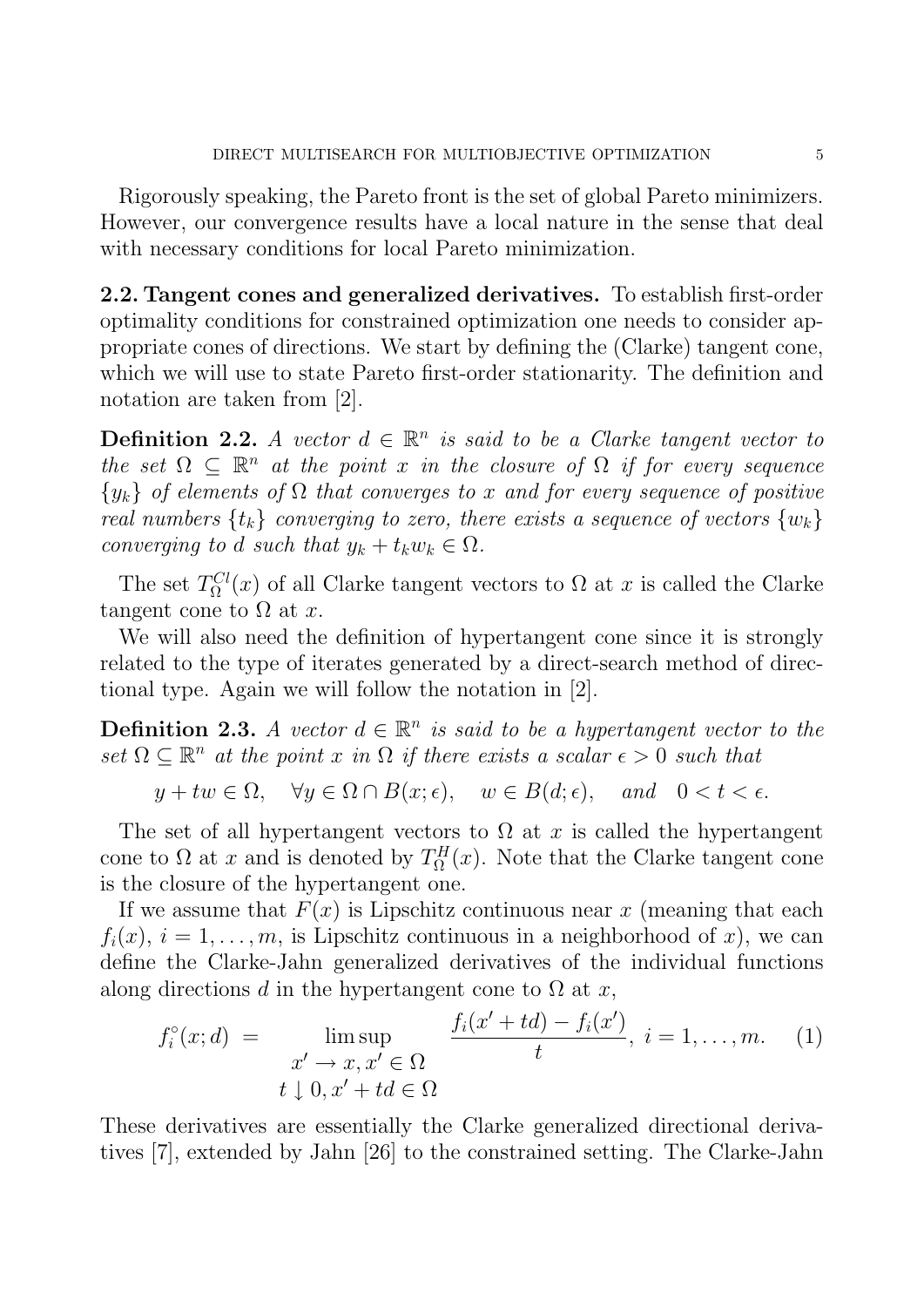generalized derivatives along directions v in the tangent cone to  $\Omega$  at x, are computed by taking a limit, i.e.,  $f_i^{\circ}$  $i^{\circ}(x; v) = \lim_{d \in T_{\Omega}^H(x), d \to v} f_i^{\circ}$  $\int_i^{\infty} (x; d)$ , for  $i = 1, \ldots, m$ , see [2].

We are now able to introduce the definition of Pareto-Clarke stationarity which will play a key role in our paper.

**Definition 2.4.** Let F be Lipschitz continuous near a point  $x_* \in \Omega$ . We say that  $x_*$  is a Pareto-Clarke critical point of F in  $\Omega$  if, for all directions  $d \in T_{\Omega}^{Cl}$  $C^{Cl}(x_*)$ , there exists  $a \, j = j(d) \in \{1, \ldots, m\}$  such that  $f_j^{\circ}$ ;° $(x_*, d) \ge 0$ .

Definition 2.4 says essentially that there is no direction in the tangent cone that is descent for all the objective functions. If a point is a Pareto minimizer (local or global), then it is necessarily a Pareto-Clarke critical point.

By assuming strict differentiability for each component of the objective function at  $x_*$  (meaning that the corresponding Clarke generalized gradient is a singleton), the previous definition of Pareto-Clarke stationarity can be restated using the gradient vectors.

**Definition 2.5.** Let F be strictly differentiable at a point  $x_* \in \Omega$ . We say that  $x_*$  is a Pareto-Clarke-KKT critical point of F in  $\Omega$  if, for all directions  $d \in T_{\Omega}^{Cl}$  $C^{Cl}(x_*)$ , there exists  $a \, j = j(d) \in \{1, \ldots, m\}$  such that  $\nabla f_j(x_*)^\top d \geq 0$ .

## 3. Direct multisearch for multiobjective optimization

In derivative-free optimization it is common to use an extreme barrier approach to deal with constraints. We adapt the extreme barrier function to multiobjective optimization (MOO) by setting

$$
F_{\Omega}(x) = \begin{cases} F(x) & \text{if } x \in \Omega, \\ (+\infty, ..., +\infty)^\top & \text{otherwise.} \end{cases}
$$
 (2)

When a point is infeasible, the components of the objective function  $F$  are not evaluated, and the values of  $F_{\Omega}$  are set to  $+\infty$ . This approach allows to deal with black-box type constraints, where only a yes/no type of answer is returned.

We present a general description for direct multisearch (DMS), which encompasses algorithms using different globalization strategies, like those based on rational lattices and only requiring simple decrease of the objective function values for accepting new iterates (see, for example, Generalized Pattern Search [1, 30] and Mesh Adaptive Direct Search [2]), and also algorithms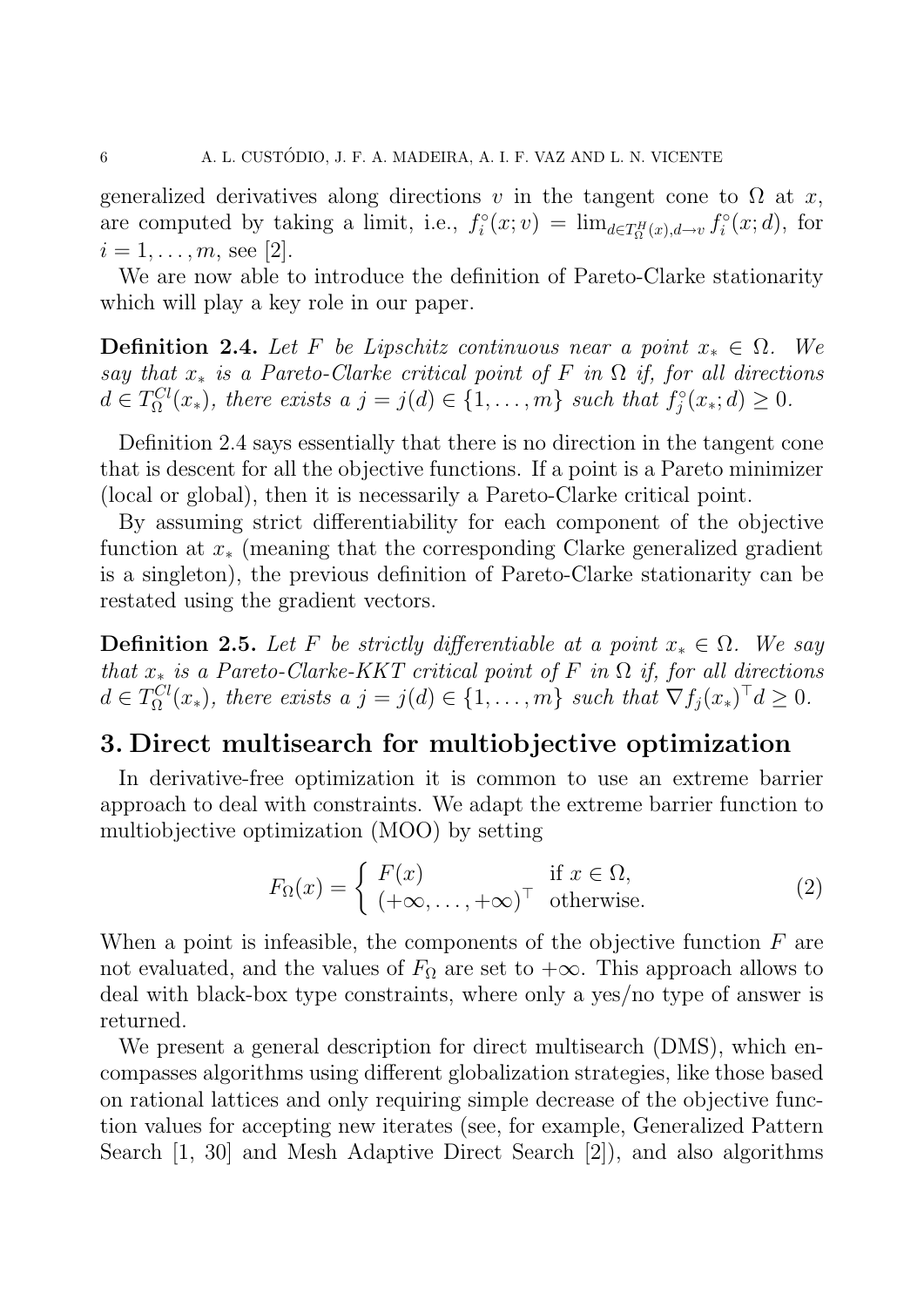whose globalization strategy imposes a sufficient decrease condition for accepting new iterates (like Generating Set Search methods [30]).

Following the MOO terminology, introduced in Section 2, the proposed algorithmic framework keeps a list of previously evaluated feasible nondominated points and corresponding step size parameters. This list plays an important role since new iterate points (i.e., poll centers) are chosen from it. Also, as we will see later, success is defined by a change in this list. Thus, we need to introduce the concept of *iterate list* in addition to the concept of iterate point (used in direct-search methods of directional type for single optimization).

As in direct-search methods of directional type for single optimization, each iteration is organized around a search step and a poll step, and it is the latter the one determinant to obtain the convergence results. In DMS, the search step is also optional and used to possibly improve algorithmic performance. Each poll step starts by choosing one of the nondominated points stored in the current iterate list as the iterate point (poll center) and by performing a local search around it.

In both the search and the poll steps, a temporary list of points is created first, which stores all the points in the current iterate list and all the points evaluated during the course of the step. This temporary list will then be filtered, removing all the dominated points and keeping only the nondominated ones. Note that from (2), as we will later see in the description of the algorithm, the infeasible points evaluated during the course of the step are trivially removed.

The trial list is then extracted from this filtered list of feasible nondominated points, and must necessarily include (for the purposes of the convergence theory) all the nondominated points which belonged to the iterate list considered at the previous iteration. Different criteria can then be chosen to determine the trial list. A natural possibility is to define the trial list exactly as the filtered one. We will discuss this issue in more detail after the presentation of the algorithmic framework. When the trial list  $L_{trial}$  is different from the current iterate list  $L_k$ , the new iterate list  $L_{k+1}$  is set to  $L_{trial}$  (successful search or poll step and iteration). Otherwise,  $L_{k+1} = L_k$  (unsuccessful poll step and iteration).

When using sufficient decrease to determine dominancy, one makes use of a forcing function  $\rho : (0, +\infty) \to (0, +\infty)$ , i.e., a continuous and nondecreasing function satisfying  $\rho(t)/t \to 0$  when  $t \downarrow 0$  (see [30]). Typical examples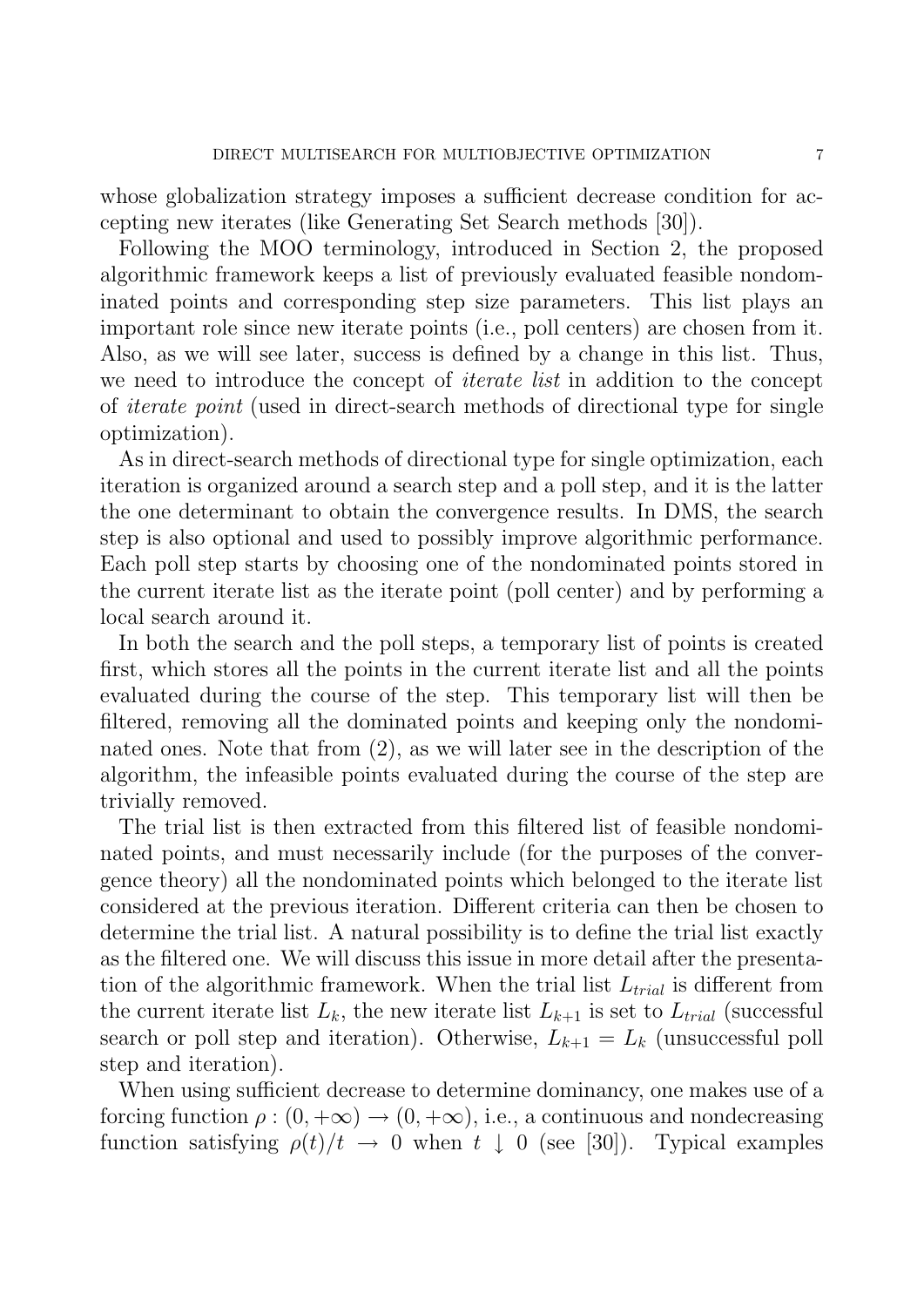of forcing functions are  $\rho(t) = t^{1+a}$ , for  $a > 0$ . To write the algorithm in general terms, we will use  $\bar{\rho}(\cdot)$  to either represent an *m*-uple of forcing functions  $(\rho(\cdot), \ldots, \rho(\cdot))^{\top}$  or the constant, zero vector of dimension m. For the purposes of the search step, we say that the point x dominates y (where  $\alpha$ is a step size parameter) if  $F(x) \prec_F F(y) - \bar{\rho}(\alpha)$ . When considering the poll step, the point  $x + \alpha d$  dominates y (where d is a direction used in polling around x) if  $F(x + \alpha d) \prec_F F(y) - \bar{\rho}(\alpha ||d||)$ . The criterion for testing dominance can thus be based on simple or sufficient decrease, depending on the algorithmic variant considered.

As we will see later in the convergence analysis, the set of directions to be used for polling is not required to positively span  $\mathbb{R}^n$  (although for coherence with the smooth case we will write it so in the algorithm below), and it is not necessarily drawn from a finite set of directions.

### Algorithm 3.1 (Direct Multisearch for MOO). Initialization

Choose  $x_0 \in \Omega$  with  $f_i(x_0) < +\infty, \forall i \in \{1, \ldots, m\}, \alpha_0 > 0, 0 < \beta_1 \le$  $\beta_2$  < 1, and  $\gamma \geq 1$ . Let D be a (possibly infinite) set of positive spanning sets. Initialize the list of nondominated points and corresponding step size parameters  $L_0 = \{(x_0; \alpha_0)\}.$ 

For  $k = 0, 1, 2, ...$ 

- (1) Selection of an iterate point: Order the list  $L_k$  and select a point and the corresponding step size parameter,  $(x; \alpha) \in L_k$ . Set  $(x_k;\alpha_k)=(x;\alpha).$
- (2) Search step: Compute a finite set of points  $\{z_s\}_{s\in S}$  (in a mesh if  $\bar{\rho}(\cdot) = 0$ , see Section 4.1) and evaluate  $F_{\Omega}$  on each element. Set  $L_{add} = \{(z_s; \alpha_k), s \in S\}.$ Call  $L_{filtered} = filter(L_k, L_{add})$  to eliminate dominated points from  $L_k \cup L_{add}$ . Call  $L_{trial}$  = select( $L_{filtered}$ ) to determine  $L_{trial} \subseteq$  $L_{\text{filtered}}$ . If  $L_{\text{trial}} \neq L_k$  declare the iteration (and the search step)

successful, set  $L_{k+1} = L_{trial}$ , and skip the poll step.

(3) Poll step: Choose a positive spanning set  $D_k$  from the set  $\mathcal{D}$ . Evaluate  $F_{\Omega}$  at the set of poll points  $P_k = \{x_k + \alpha_k d : d \in D_k\}.$ Set  $L_{add} = \{(x_k + \alpha_k d; \alpha_k), d \in D_k\}.$ Call  $L_{filtered} = filter(L_k, L_{add})$  to eliminate dominated points

from  $L_k \cup L_{add}$ . Call  $L_{trial}$  = select( $L_{filtered}$ ) to determine  $L_{trial} \subseteq$  $L_{\text{filtered}}$ . If  $L_{\text{trial}} \neq L_k$  declare the iteration (and the poll step) as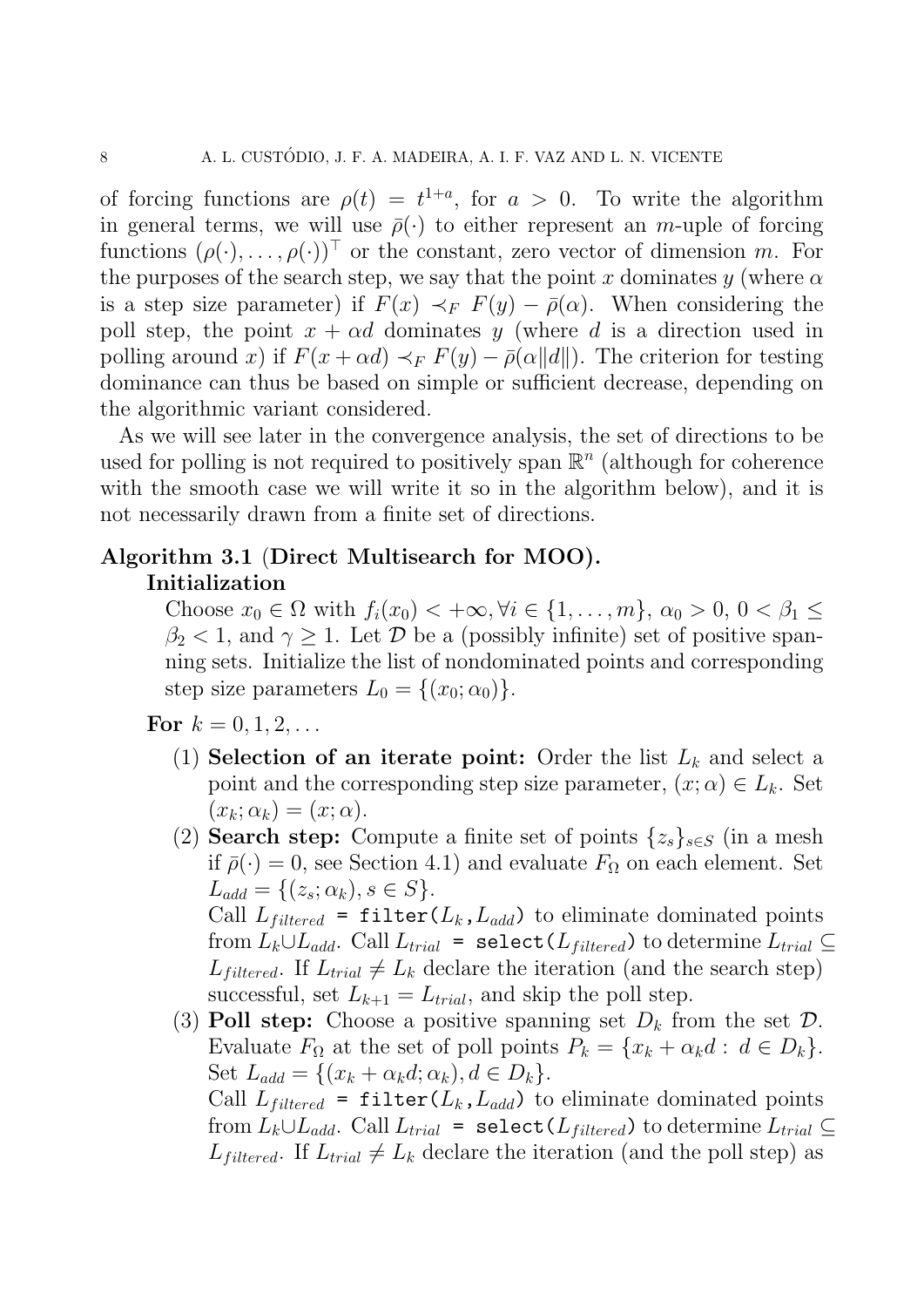successful and set  $L_{k+1} = L_{trial}$ . Otherwise, declare the iteration (and the poll step) unsuccessful and set  $L_{k+1} = L_k$ .

(4) Mesh parameter update: If the iteration was successful then maintain or increase the corresponding step size parameters:  $\alpha_{k,new}$  $\in [\alpha_k, \gamma \alpha_k]$  and replace all the new points  $(x_k+\alpha_k d; \alpha_k)$  in  $L_{k+1}$  by  $(x_k + \alpha_k d; \alpha_{k,new})$ ; replace also  $(x_k; \alpha_k)$ , if in  $L_{k+1}$ , by  $(x_k; \alpha_{k,new})$ . Otherwise decrease the step size parameter:  $\alpha_{k,new} \in [\beta_1 \alpha_k, \beta_2 \alpha_k]$ and replace the poll pair  $(x_k; \alpha_k)$  in  $L_{k+1}$  by  $(x_k; \alpha_{k,new})$ .

Next we address several issues left open during the discussion and presentation of the DMS framework.

List initialization. For simplicity, the algorithmic description presented initialized the list with a single point, but different strategies, considering several feasible previously evaluated points, can be used in this initialization, with the goal of improving the algorithmic performance. In Section 6.1, we suggest and numerically test three possible ways of initializing the list. Note that a list initialization can also be regarded as a search step in iteration 0.

Ordering the iterate list. The number of elements stored in the list can vary from one to several, depending on the problem characteristics and also on the criteria implemented to determine the trial list. In a practical implementation, when the iterate list stores several points, it may be crucial to order it before selecting a point for polling, as a way of diversifying the search and explore different regions of  $\Omega$ . A crude order strategy could be, for instance, (i) to always add points to the end of the list and (ii) to move a point already selected as a poll center to the end of the list (doing it at the end of an iteration) for a better dissemination of the search of the Pareto front.

Search step and selection of the iterate point. The search step is optional and, in the case of DMS  $(m > 1)$ , it might act on the iterate list  $L_k$  rather than around an individual point. For consistency with single optimization  $(m = 1)$ , we included the selection of the point iterate before the search step. If the search step is skipped or if it fails, this iterate point will then be the poll center. Another reason for this inclusion is to define a step size parameter for the search step.

Polling. As in single optimization, one can have a complete or an opportunistic poll step. In the algorithmic framework presented above, we have used complete polling, which can be a wise choice if the goal is to compute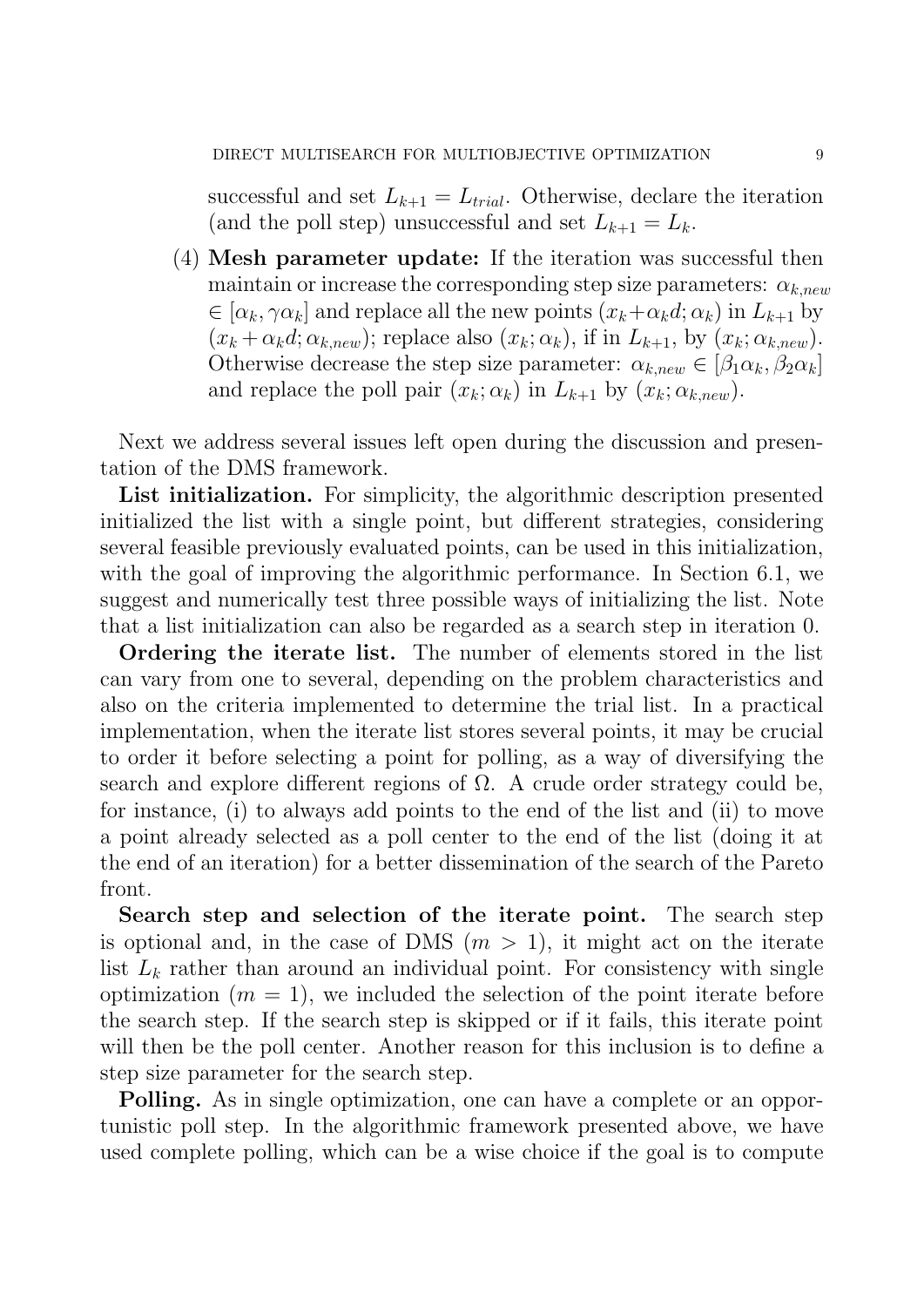Algorithm 3.2:  $[L_3]=$ filter $(L_1, L_2)$ Set  $L_3 = L_1 \cup L_2$ for all  $x \in L_2$ do for all  $y \in L_3$ ,  $y \neq x$  $\begin{array}{c} \hline \end{array}$  $\begin{array}{c} \hline \end{array}$  $\int \n\mathbf{d} \mathbf{o} \n\begin{cases} \n\mathbf{if } y \prec x \\ \n\mathbf{then} \n\end{cases}$ then  $\{L_3 = L_3 \setminus \{x\}$ if  $x \in L_3$ then  $\sqrt{ }$  $\int$  $\overline{\mathcal{L}}$ for all  $y \in L_3$ ,  $y \neq x$ do  $\sqrt{ }$  $\int$  $\overline{\mathcal{L}}$ if  $x \prec y$ then  $\sqrt{ }$  $\int$  $\mathcal{L}$  $L_3 = L_3 \backslash \{y\}$ if  $y \in L_2$ then  $\{L_2 = L_2 \setminus \{y\}$ 

FIGURE 1. Procedure for filtering the dominated points from  $L_1 \cup L_2$  (the set union should not allow element repetition), assuming that  $L_1$  is already formed by nondominated points.

the complete Pareto front. Opportunistic polling may be more suitable to deal with functions of considerably expensive evaluation. In this latter case, in order to improve the algorithmic performance, the poll set should be appropriately ordered before polling [10, 12]. Since the convergence results will rely on the analysis of the algorithmic behavior at unsuccessful iterations, which is identical independently of the polling strategy considered (opportunistic or complete), the results hold for both variants without any further modifications.

Filtering dominated points. Note that the filtering process of the dominated points does not require comparisons among all the stored points since the current iterate list  $L_k$  is already formed by nondominated points. Instead, only each added point will be compared to the others, and, in particular, (i) if any of the points in the list  $L_k \cup L_{add}$  dominates a point in  $L_{add}$ , this added point will be discarded; (ii) if an added point dominates any of the remaining points in the list  $L_k \cup L_{add}$ , all such dominated points will be discarded. An algorithmic description of the procedure used for filtering the list can be found in Figure 1.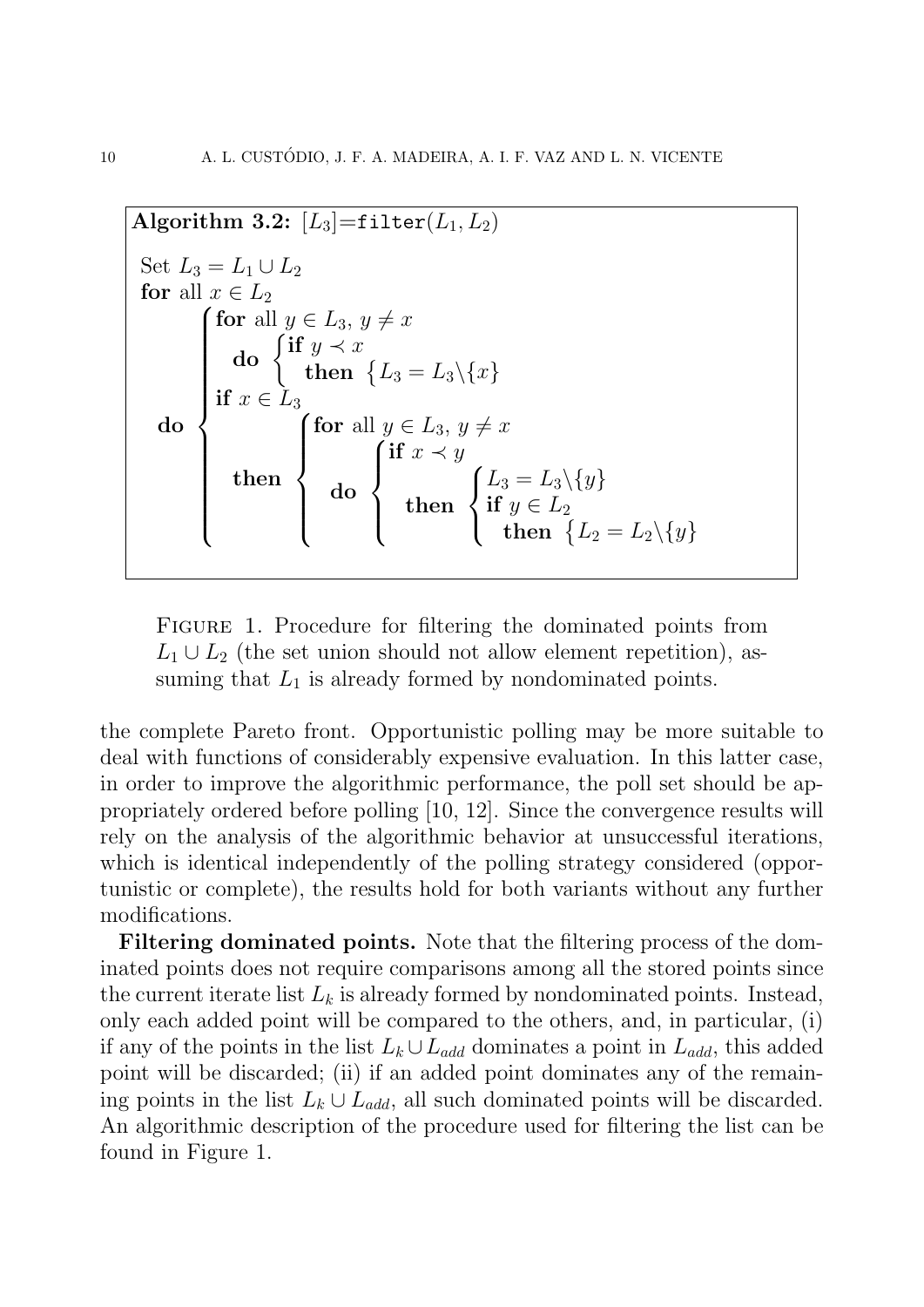Algorithm 3.3:  $[L_{trial}] = \texttt{select}(L_{filtered})$ 

Set  $L_{trial} = L_{filtered}$ 

Algorithm 3.4:  $[L_{trial}] = \texttt{select}(L_{filtered})$ if  $L_k = \{x_k\} \nsubseteq L_{filtered}$ 

then  $\begin{cases} \text{Choose } x \in L_{filtered} \\ \text{Set } I \end{cases}$ Set  $L_{trial} = \{x\}$ else  $\{\text{Set } L_{trial} = L_k\}$ 

FIGURE 2. Two procedures for selecting the trial list  $L_{trial}$  from the list of filtered nondominated points  $L_{filtered}$ . The list  $L_k$  represents the iterate list considered at the current iteration. Note that in both algorithms all the nondominated points in  $L_k$  are included in  $L<sub>trial</sub>$ , as required for the convergence theory.

Selecting the trial list. As we have pointed out before, a natural candidate for the new iterate list is  $L_{trial} = L_{filtered}$ , in particular if our goal is to determine as many points in the Pareto front as possible. However, other choices  $L_{trial} \subset L_{filtered}$  can be considered. A more restrictive strategy, for instance, is to always consider an iterate list formed by a single point. In such a case, success is achieved if the new iterate point dominates the current one. This type of algorithm fits in our framework since it suffices to initialize the list as a singleton and to only consider in  $L_{trial}$  the point that dominates the one in  $L_k$  when it exists, or the point already in  $L_k$ , otherwise. An algorithmic description of these two procedures can be found in Figure 2.

In the appendix of this paper we describe an example illustrating how DMS (Algorithm 3.1) works.

### 4. Convergence analysis

One of the key ingredients to state global convergence properties for directsearch methods of directional type is to establish the existence of a subsequence of step size parameters converging to zero. There are two main strategies which can be used to enforce this property in this class of methods: (i)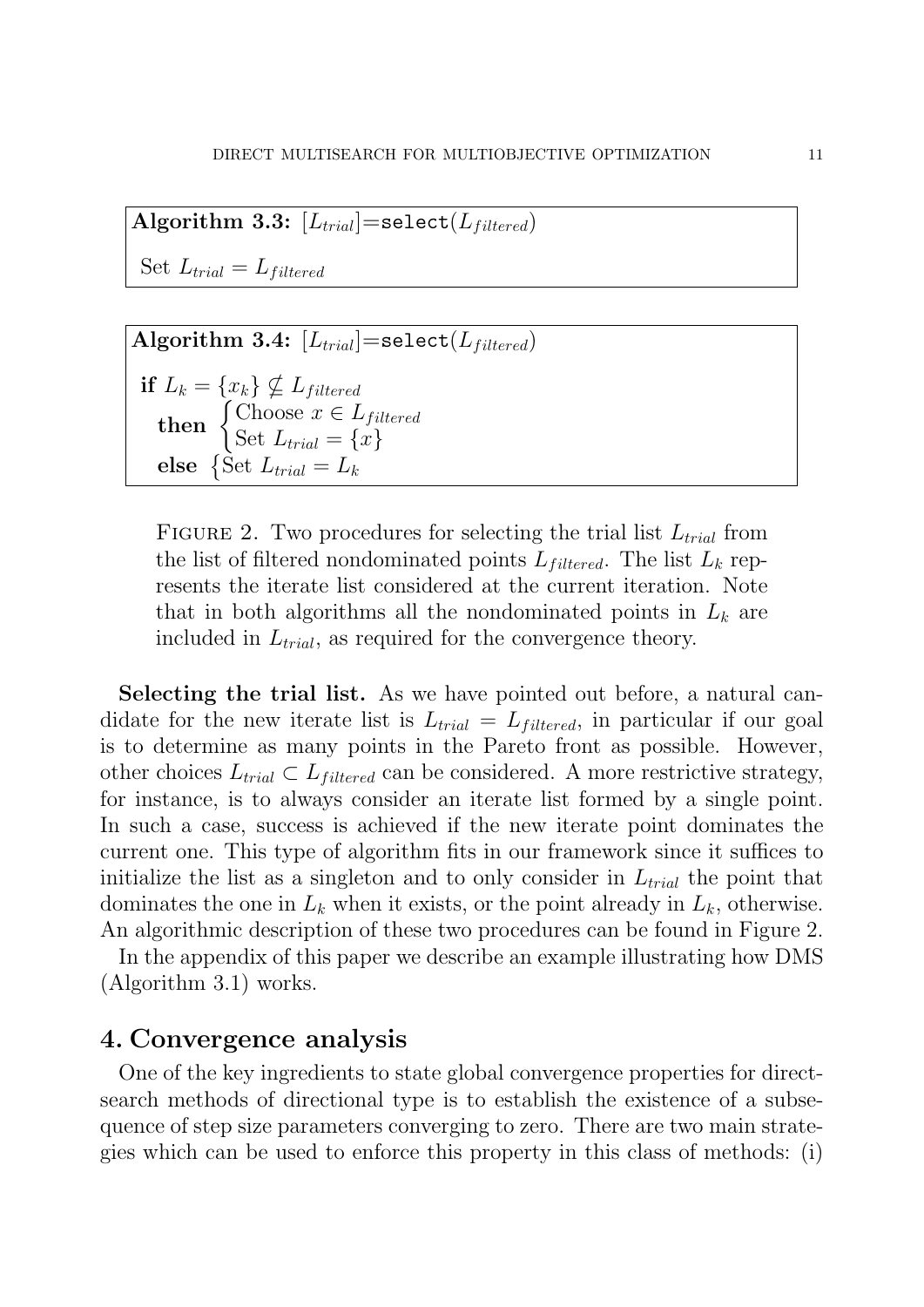to ensure that all new iterates lie in a rational lattice or (ii) to impose a sufficient decrease condition in the objective function values when accepting new iterates. To derive this result for direct multisearch (DMS), we need the iterates to lie in a compact set in the former case, and the objective functions must be bounded below in the latter situation.

**Assumption 4.1.** The level set  $L(x_0) = \bigcup_{i=1}^m L_i(x_0)$  is compact, where  $L_i(x_0) = \{x \in \Omega : f_i(x) \leq f_i(x_0)\}, i = 1, \ldots, m$ . The objective function components of F are bounded below in  $L(x_0)$ .

4.1. Globalization using rational lattices. When considering continuously differentiable functions, a finite set of directions which satisfies appropriate integrality requirements is enough to ensure convergence in single optimization. Generalized Pattern Search (GPS) [1, 30] makes use of such a set of directions by setting  $D = \mathcal{D}$ .

Assumption 4.2. The set D of positive spanning sets is finite and the elements of D are of the form  $G\overline{z}_j$ ,  $j = 1, \ldots, |\overline{D}|$ , where  $G \in \mathbb{R}^{n \times n}$  is a nonsingular matrix and each  $\overline{z}_j$  is a vector in  $\mathbb{Z}^n$ .

To deal with the presence of nondifferentiability, it is desirable to consider an infinite set of directions  $\mathcal{D}$ , which should be dense (after normalization) in the unit sphere. However, if globalization is to be ensured by rational lattices, then some care must be taken when generating the set  $D$ , as it is the case in Mesh Adaptive Direct Search (MADS) [2], where generating iterates in integer lattices is guaranteed by the first requirement of the next assumption.

Assumption 4.3. Let D represent a finite set of positive spanning sets satisfying Assumption 4.2.

The set  $D$  is so that the elements  $d_k \in D_k \subseteq D$  satisfy the following conditions:

- (1)  $d_k$  is a nonnegative integer combination of the columns of D.
- (2) The distance between  $x_k$  and the point  $x_k + \alpha_k d_k$  tends to zero if and only if  $\alpha_k$  does:

$$
\lim_{k \in K} \alpha_k ||d_k|| = 0 \iff \lim_{k \in K} \alpha_k = 0,
$$

for any infinite subsequence K.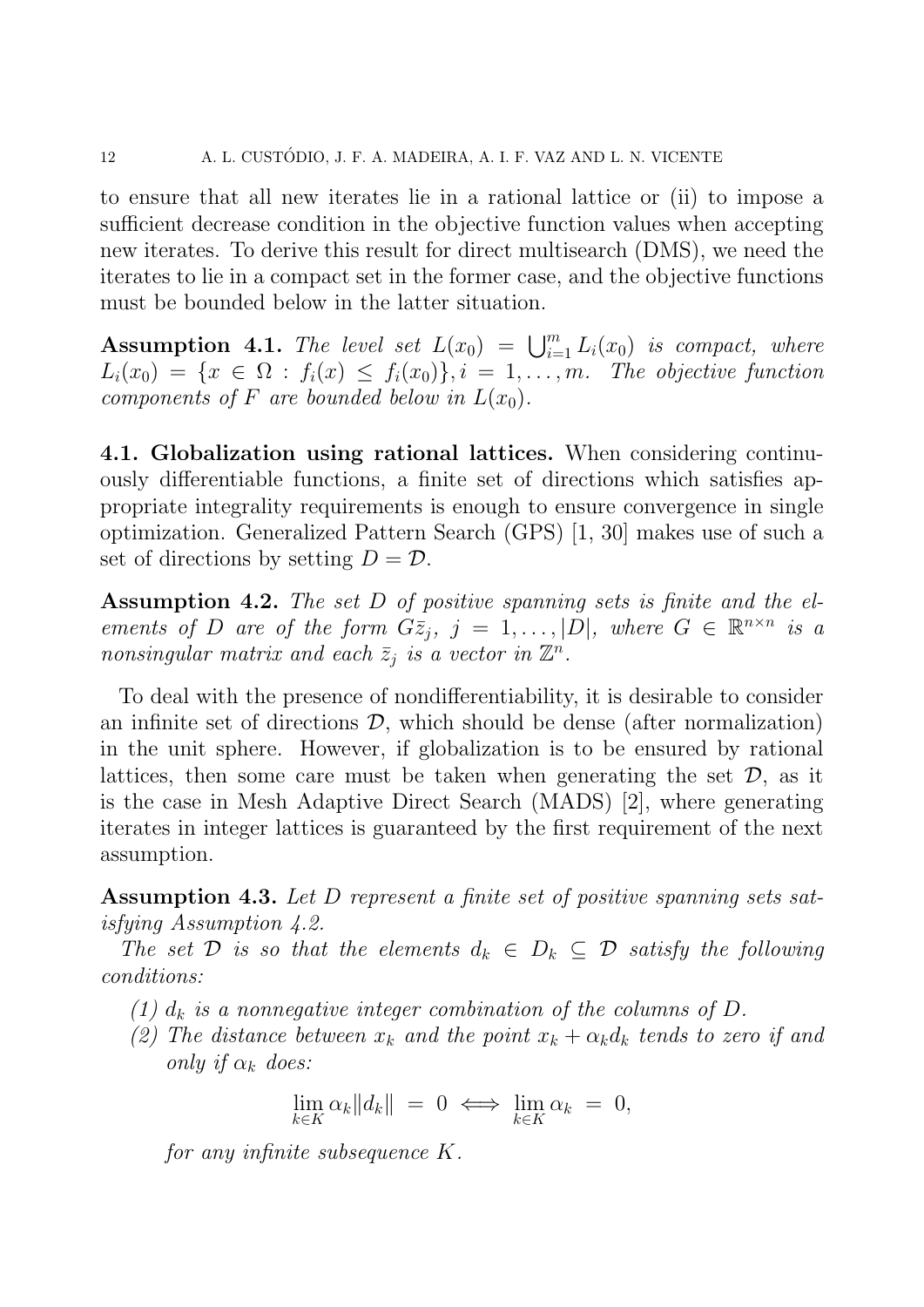(3) The limits of all convergent subsequences of  $\bar{D}_k = \{d_k/||d_k|| : d_k \in$  $D_k$  are positive spanning sets for  $\mathbb{R}^n$ .

The third requirement above is not used in the convergence theory when applied to nonsmooth objective functions, but is included for consistency with the smooth case and because it is part of the MADS original presentation [2].

Also, the strategy for updating the step size parameter must conform to some form of rationality.

Assumption 4.4. The step size parameter is updated as follows: Choose a rational number  $\tau > 1$ , a nonnegative integer  $m^{max} \geq 0$ , and a negative integer  $m^{min} \leq -1$ . If the iteration is successful, the step size parameter is maintained or increased by taking  $\alpha_{k,new} = \tau^{m^+} \alpha_k$ , with  $m^+ \in \{0, \ldots, m^{max}\}.$ Otherwise, the step size parameter is decreased by setting  $\alpha_{k,new} = \tau^{m^-} \alpha_k$ , with  $m^- \in \{m^{min}, \ldots, -1\}.$ 

By setting  $\beta_1 = \tau^{m^-}$ ,  $\beta_2 = \tau^{-1}$ , and  $\gamma = \tau^{m^+}$ , the updating strategy described in Assumption 4.4 conforms with those of Algorithm 3.1.

An additional condition imposes that the search step will be conducted in a previously (implicitly defined) mesh or grid (see Assumption 4.5 below). We point out that poll points must also lie on the mesh (i.e.,  $P_k \subset M_k$ ), but such a requirement is trivially satisfied from the definition of the mesh  $M_k$ given below.

Assumption 4.5. The search step in Algorithm 3.1 only evaluates points in

$$
M_k = \bigcup_{x \in E_k} \{x + \alpha_k D z : z \in \mathbb{N}_0^{|D|}\},\
$$

where  $E_k$  is the set of all the points evaluated by the algorithm previously to iteration k.

As a result of the previous assumptions, we can state the desired convergence result for the sequence of step size parameters, which was originally established by Torczon [43] in the context of pattern search and generalized by Audet and Dennis to GPS [1] and MADS [2] for single optimization.

Theorem 4.1. Let Assumption 4.1 hold. Algorithm 3.1 under one of the Assumptions 4.2 or 4.3 combined with Assumptions 4.4–4.5 and  $\bar{\rho}(\cdot) = 0$ generates a sequence of iterates satisfying

$$
\liminf_{k \to +\infty} \alpha_k = 0.
$$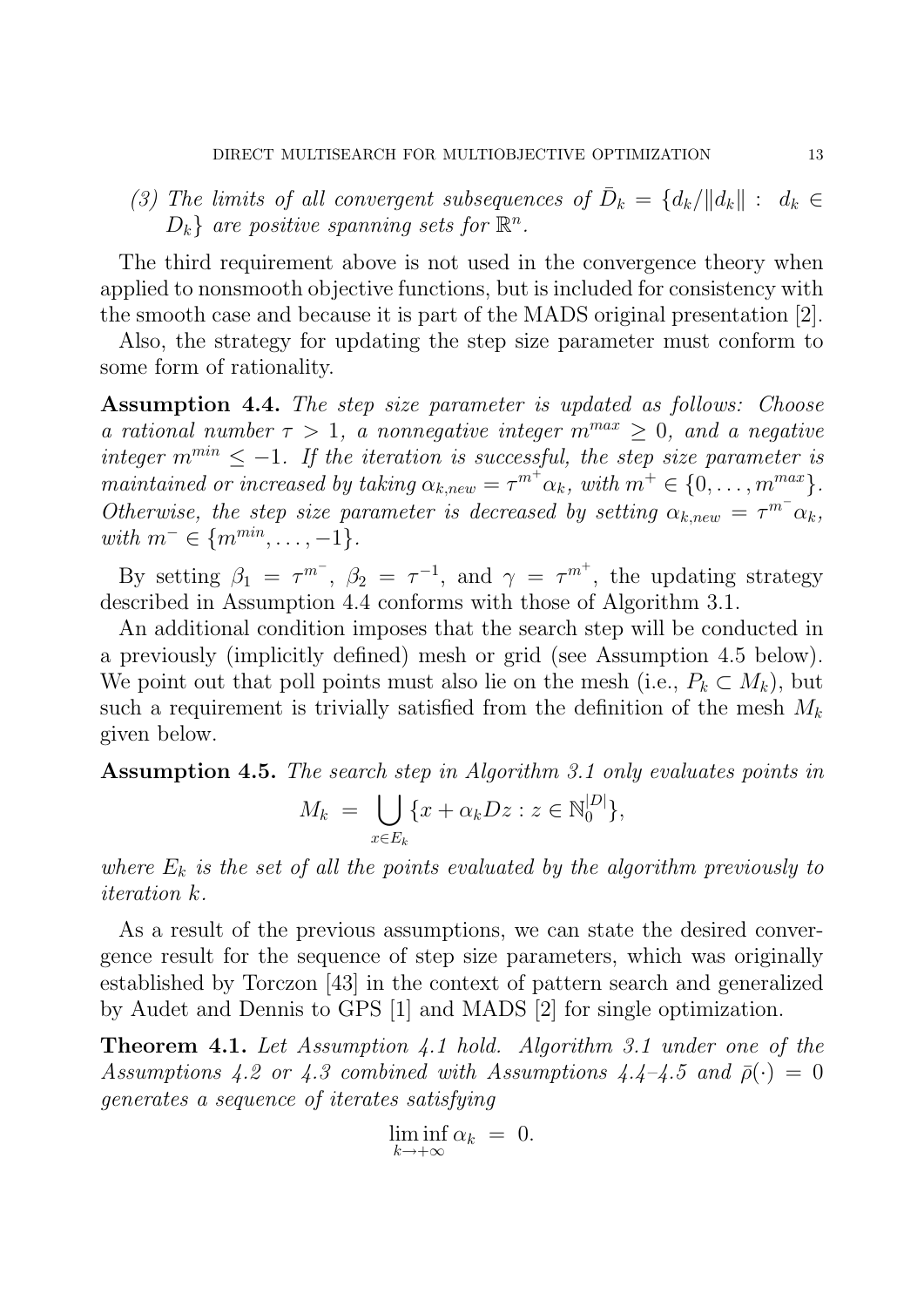Proof: In order to arrive to a contradiction, let us assume that there is a strictly positive lower bound for the step size parameter. Classical arguments, similar to the ones used by Torczon [43] and Audet and Dennis [1] for single optimization, allow us to conclude that all the iterates and poll points (i.e., points of the form  $x_k + \alpha_k d$ , for  $d \in D_k$ ) generated by DMS (Algorithm 3.1) lie in a rational lattice. The intersection of a compact set with a rational lattice is finite and thus the number of points which can be added to the iterate list is finite. It remains to show that the algorithm cannot cycle among this finite set of points.

If a point is removed from the iterate list, then it is because it is dominated by another point in the new iterate list. Thus, by transitivity, it can never be added again to the iterate list. At each successful iteration, at least one new point is added to the iterate list. Since the number of points which can be added is finite, the number of successful iterations must also be finite, which, according to the step size updating rules, contradicts the fact that there is a lower bound on the step size parameter.  $\overline{\phantom{a}}$ 

4.2. Globalization by imposing sufficient decrease. A different globalization strategy consists in using a forcing function, by considering  $\bar{\rho}(\cdot) = \rho(\cdot)$ in Algorithm 3.1, imposing sufficient rather than simple decrease when accepting new iterates. The following result is relatively classic in nonlinear (single objective) optimization. Kolda, Lewis and Torczon [30] (see also [9, Section 7.7]) derive it in the context of direct-search methods of directional type, when applied to single objective optimization. We will need the following assumption (which, note, was already part of Assumption 4.3).

**Assumption 4.6.** The distance between  $x_k$  and the point  $x_k + \alpha_k d_k$  tends to zero if and only if  $\alpha_k$  does:

$$
\lim_{k \in K} \alpha_k \|d_k\| = 0 \iff \lim_{k \in K} \alpha_k = 0,
$$

for all  $d_k \in D_k$  and for any infinite subsequence K.

Note that Assumption 4.6 is a weak condition on the set of directions  $\mathcal{D}$ . A normalized set of directions  $\mathcal D$  dense in the unit sphere meets such a requirement.

**Theorem 4.2.** Let Assumption 4.1 hold. Algorithm 3.1, when  $\bar{\rho}(\cdot)$  is a forcing function and Assumption 4.6 holds, generates a sequence of iterates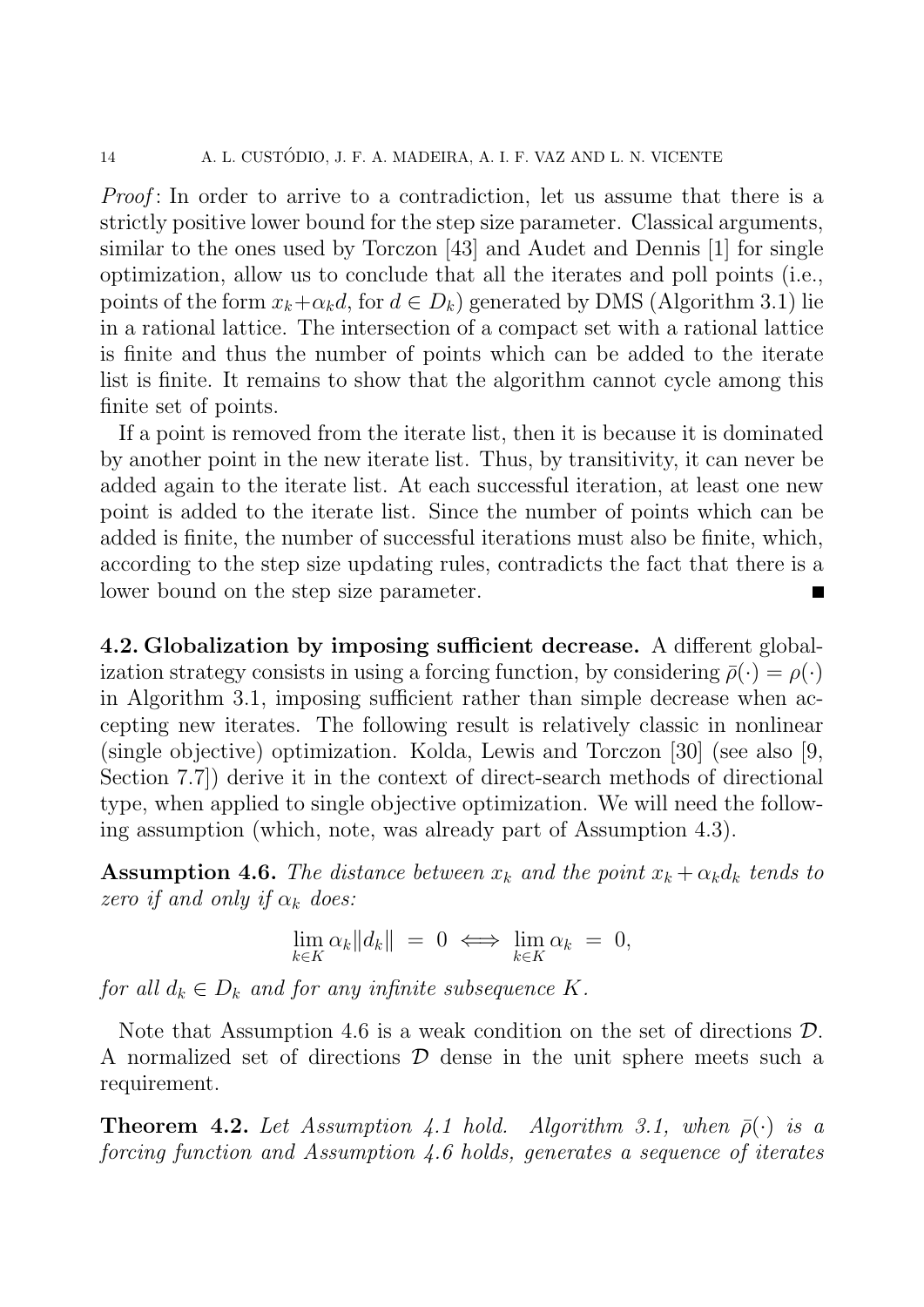satisfying

$$
\liminf_{k \to +\infty} \alpha_k = 0.
$$

*Proof*: Let us assume that  $\liminf_{k\to+\infty} \alpha_k \neq 0$ , meaning that there is  $\alpha_* > 0$ such that  $\alpha_k > \alpha_*$ , for all k. From Assumption 4.6, we then know that there is  $\alpha_*^d > 0$  such that  $\alpha_k ||d_k|| > \alpha_*^d$ , for all k and  $d_k \in D_k$ . At each unsuccessful iteration k, the corresponding step size parameter is reduced by at least  $\beta_2 \in$  $(0, 1)$ , and thus the number of successful iterations must be infinite. Since  $\rho(\cdot)$  is a non decreasing function, which satisfies  $\rho(t) > 0$ , for  $t > 0$ , there exists  $\rho_* > 0$  such that  $\rho(\alpha_k) \geq \rho(\alpha_*) \geq \rho_*$  and  $\rho(\alpha_k || d_k ||) \geq \rho(\alpha_*^d)$  $\binom{d}{*}$  ≥  $\rho_*$ , for all k and  $d_k \in D_k$ , with  $\rho_* = \min(\rho(\alpha_*), \rho(\alpha_*^d))$  $(\binom{d}{k})$ , taking into account what can happen in both the search and the poll steps.

At each successful iteration, at least one point is added to the iterate list. Let  $\{l_k\}$  denote the set of indices of successful iterations and consider the sequence  $\{w_{l_k}\}\$ , where each  $w_{l_k}$  is chosen as one of the points which was added to the iterate list at iteration  $l_k$ . For any of these points, at least one of the components of the objective function  $F$  decreased, which then implies

$$
\forall k, \ \exists i_{l_{k+1}} \in \{1, \ldots, m\}, \quad f_{i_{l_{k+1}}}(w_{l_{k+1}}) - f_{i_{l_{k+1}}}(w_{l_k}) < -\rho_*.
$$

Since the number of components of the objective function is finite, there exists an  $i \in \{1, \ldots, m\}$  such that, passing to a subsequence  $\{l'_i\}$  $\{k\}$   $\subset$   $\{l_k\}$  if necessary,

$$
\forall k, \quad f_i(w_{l'_{k+1}}) - f_i(w_{l'_{k}}) \; < \; -\rho_*.
$$

Thus, lim inf  $\liminf_{k \to +\infty} f_i(w_{l'_k}) = -\infty$ , which contradicts Assumption 4.1.

4.3. Refining subsequences and directions. The convergence analysis of direct-search methods of directional type for single optimization relies on the analysis of the behavior of the algorithm at limit points of sequences of unsuccessful iterates, denoted by refining subsequences (a concept formalized in [1]). The same will happen with DMS.

**Definition 4.1.** A subsequence  $\{x_k\}_{k\in K}$  of iterates corresponding to unsuccessful poll steps is said to be a refining subsequence if  $\{\alpha_k\}_{k\in K}$  converges to zero.

Assumption 4.1, Theorems 4.1 or 4.2, and the updating strategy of the step size parameter allow us to establish the existence of at least a convergent refining subsequence (see, e.g., [9, Section 7.3]).

 $\overline{\phantom{0}}$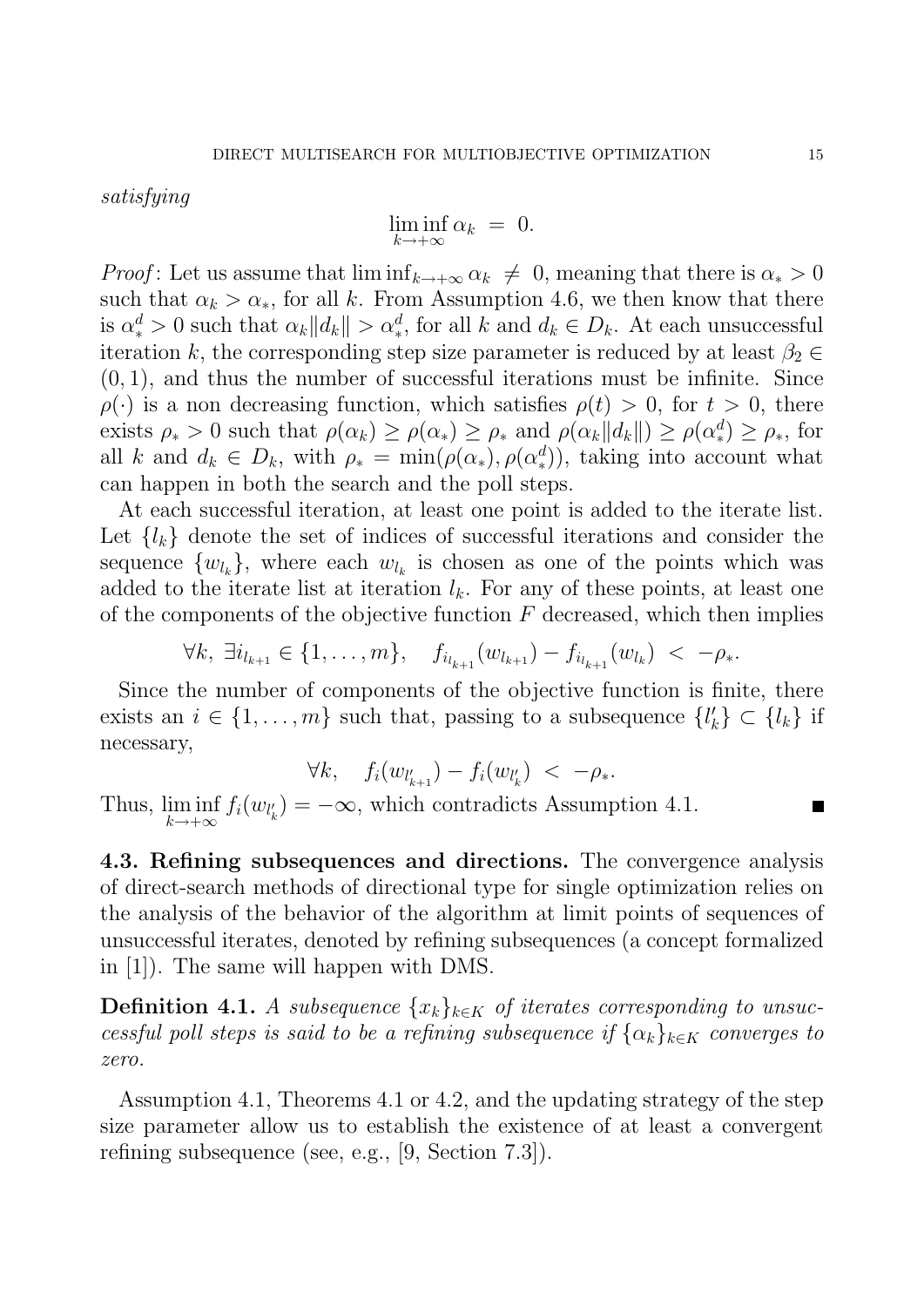Theorem 4.3. Let Assumption 4.1 hold. Consider a sequence of iterates generated by Algorithm 3.1 under the scenarios of either Subsection 4.1 (rational lattices) or Subsection 4.2 (sufficient decrease). Then there is at least one convergent refining subsequence  $\{x_k\}_{k\in K}$ .

The first stationarity result in our paper will establish appropriate nonnegativity of generalized directional derivatives (see Definition 2.4) computed along certain limit directions, designated as refining directions (a notion formalized in [2]).

**Definition 4.2.** Let  $x_*$  be the limit point of a convergent refining subsequence. If the limit  $\lim_{k \in K'} d_k/||d_k||$  exists, where  $K' \subseteq K$  and  $d_k \in D_k$ , and if  $x_k +$  $\alpha_k d_k \in \Omega$ , for sufficiently large  $k \in K'$ , then this limit is said to be a refining direction for  $x_*$ .

Note that refining directions exist trivially in the unconstrained case  $\Omega =$  $\mathbb{R}^n$ .

4.4. Convergence results. We are now in a position to state the main convergence result of our paper.

**Theorem 4.4.** Consider a refining subsequence  $\{x_k\}_{k\in K}$  converging to  $x_* \in$  $\Omega$  and a refining direction d for  $x_*$  in  $T^H_{\Omega}$  $C_{\Omega}^{H}(x_{*})$ . Assume that F is Lipschitz continuous near  $x_*$ . Then, there exists  $a \, j = j(d) \in \{1, \ldots, m\}$  such that  $f_i^{\circ}$  $j^{\circ}(x_{*}; d) \geq 0.$ 

*Proof*: Let  ${x_k}_{k\in K}$  be a refining subsequence converging to  $x_* \in \Omega$  and  $d = \lim_{k \in K''} d_k / ||d_k|| \in T_{\Omega}^H$  $C_{\Omega}^{H}(x_{*})$  a refining direction for  $x_{*}$ , with  $d_{k} \in D_{k}$  and  $x_k + \alpha_k d_k \in \Omega$  for all  $k \in K'' \subseteq K$ .

For  $j \in \{1, \ldots, m\}$  we have

$$
f_j^{\circ}(x_); d) = \limsup_{\begin{subarray}{l} x' \to x_*, x' \in \Omega \\ t \downarrow 0, x' + td \in \Omega \end{subarray}} \frac{f_j(x' + td) - f_j(x')}{t}
$$
  
\n
$$
\geq \limsup_{k \in K''} \frac{f_j(x_k + \alpha_k ||d_k|| (d_k/||d_k||)) - f_j(x_k)}{\alpha_k ||d_k||} - r_k
$$
  
\n
$$
= \limsup_{k \in K''} \frac{f_j(x_k + \alpha_k d_k) - f_j(x_k) + \bar{\rho}(\alpha_k ||d_k||)}{\alpha_k ||d_k||} - \frac{\bar{\rho}(\alpha_k ||d_k||)}{\alpha_k ||d_k||} - r_k
$$
  
\n
$$
\geq \limsup_{k \in K''} \frac{f_j(x_k + \alpha_k d_k) - f_j(x_k) + \bar{\rho}(\alpha_k ||d_k||)}{\alpha_k ||d_k||}.
$$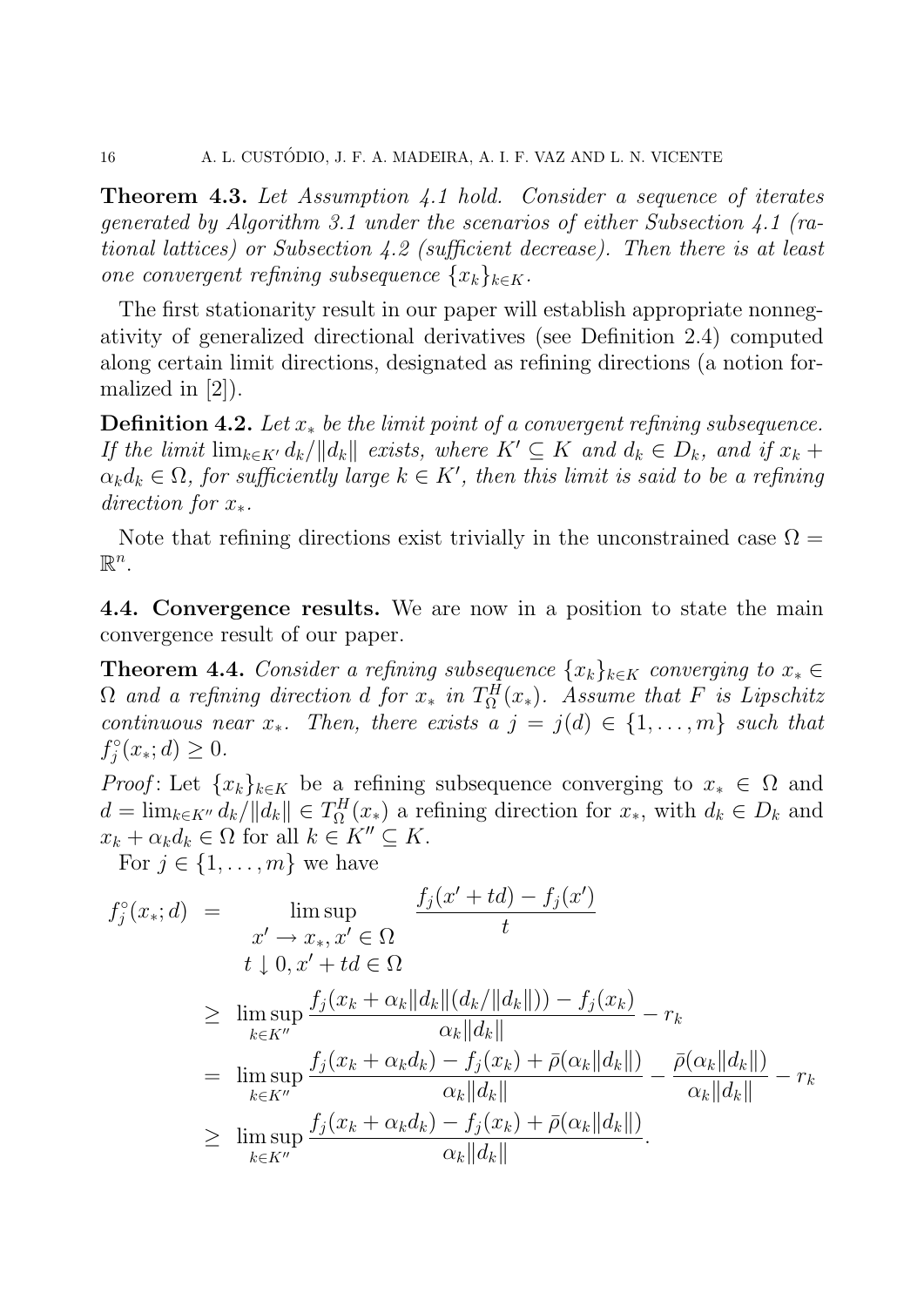The first inequality follows from  $\{x_k\}_{k\in K''}$  being a feasible refining subsequence and the fact that  $x_k + \alpha_k d_k$  is feasible for  $k \in K''$ . The term  $r_k$  is bounded above by  $\nu||d - d_k/||d_k||$ , where  $\nu$  is the Lipschitz constant of F near  $x_*$ . Note, also, that the limit  $\lim_{k \in K''} \bar{\rho}(\alpha_k || d_k ||) / (\alpha_k || d_k ||)$  is 0 for both globalization strategies (Subsections 4.1 and 4.2). In the case of using rational lattices (Subsection 4.1), one uses  $\bar{\rho}(\cdot) = 0$ . When imposing sufficient decrease (Subsection 4.2), this limit follows from the properties of the forcing function and Assumption 4.6.

Since  ${x_k}_{k \in K}$  is a refining subsequence, for each  $k \in K''$ ,  $x_k + \alpha_k d_k$  does not dominate  $x_k$ . Thus, for each  $k \in K''$  it is possible to find  $j(k) \in \{1, \ldots, m\}$ such that  $f_{j(k)}(x_k + \alpha_k d_k) - f_{j(k)}(x_k) + \bar{\rho}(\alpha_k || d_k ||) > 0$ . Since the number of objective functions components is finite, there must exists one, say  $j = j(d)$ , for which there is an infinite set of indices  $K''' \subseteq K''$  such that

$$
f_{j(d)}^{\circ}(x_{*};d) \geq \limsup_{k \in K'''} \frac{f_{j(d)}(x_{k} + \alpha_{k}d_{k}) - f_{j(d)}(x_{k}) + \bar{\rho}(\alpha_{k}||d_{k}||)}{\alpha_{k}||d_{k}||} \geq 0.
$$

If we assume strict differentiability of F at the point  $x<sub>*</sub>$ , the conclusion of the above result will be  $\nabla f_j(x_*)^\top d \geq 0$ .

Convergence for a Pareto-Clarke critical point (see Definition 2.4) or a Pareto-Clarke-KKT critical point (see Definition 2.5) can be established by imposing density in the unit sphere of the set of refining directions associated with  $x_{*}$ . We note that this assumption is stronger than just considering that the normalized set of directions  $\mathcal D$  is dense in the unit sphere.

**Theorem 4.5.** Consider a refining subsequence  $\{x_k\}_{k\in K}$  converging to  $x_* \in$  $\Omega$ . Assume that F is Lipschitz continuous near  $x_*$ . If the set of refining directions for  $x_*$  is dense in  $T_{\Omega}^{Cl}$  $C_0^{Cl}(x_*)$ , then  $x_*$  is a Pareto-Clarke critical point.

If, in addition, F is strictly differentiable at  $x_*$ , then this point is a Pareto-Clarke-KKT critical point.

*Proof*: Given any direction  $v$  in the Clarke tangent cone, one has that

$$
f_j^{\circ}(x_*) = \lim_{\substack{d \to v \\ d \in T_{\Omega}^H(x_*)}} f_j^{\circ}(x_*)
$$

for all  $j \in \{1, ..., m\}$  (see [2]).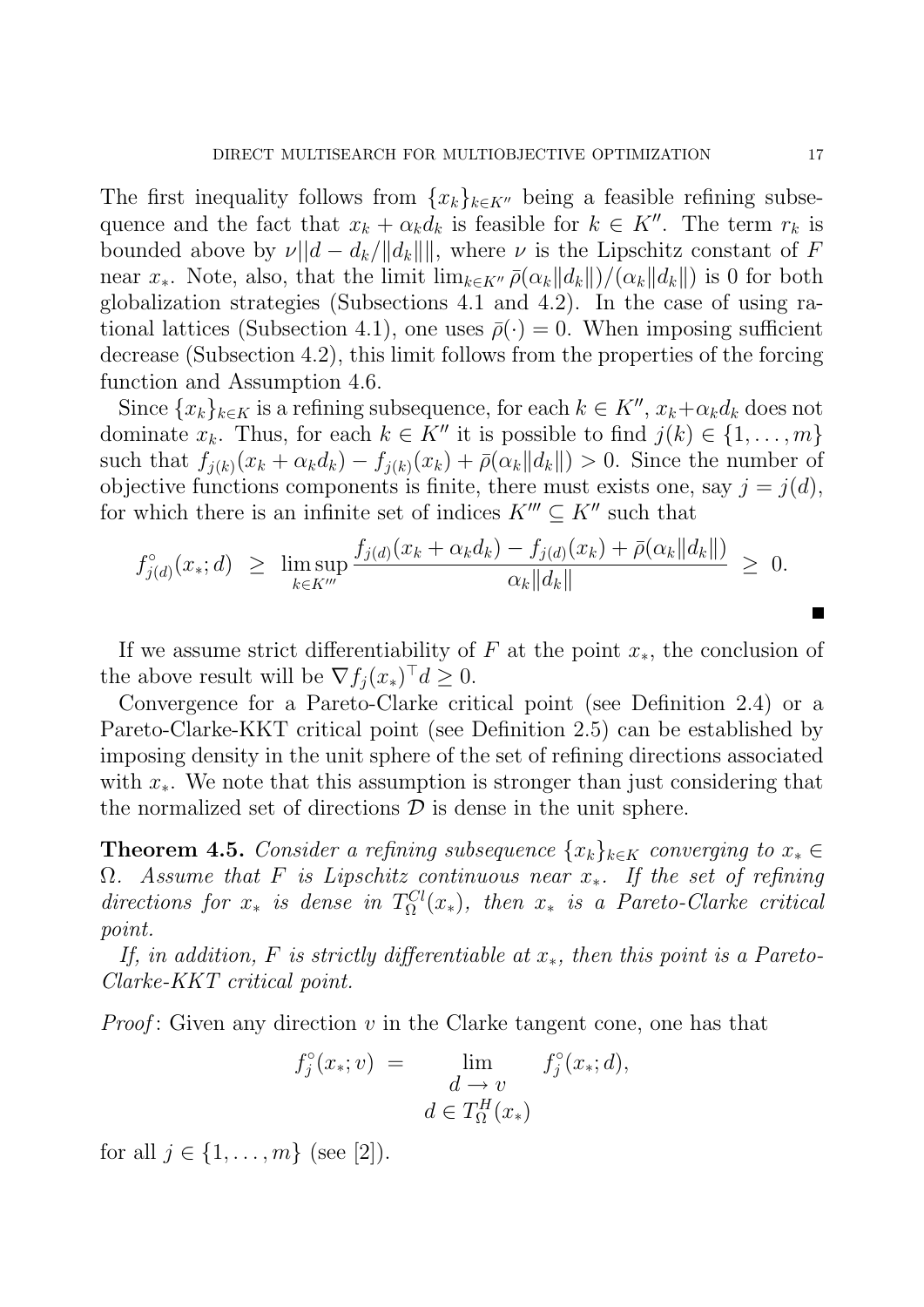Since the number of objective functions is finite, and from the previous theorem, there must exist a sequence of directions  $\{d_w\}_{w\in W}$  in  $T^H_{\Omega}$  $\Omega^H(x_*), \text{ con-}$ verging to v such that  $f_i^{\circ}$  $j^{\circ}(x_{*}; d_{w}) \geq 0$  for all directions  $d_{w}$  in that sequence and for some  $j = j(v) \in \{1, ..., m\}$ . The first statement of the theorem follows by taking limits of the Clarke generalized derivatives in this sequence (and the second one results trivially).

Note that the assumption of density of the set of refining directions in the unit sphere is not required only because of the presence of constraints. In fact, it is also necessary even without constraints because one can easily present examples where the cone of directions simultaneously descent for all objective functions can be as narrow as one would like.

In the following corollary, we state the previous results for the particular case of single objective optimization, where the number of the objective function components equals one.

Corollary 4.1. Let  $m = 1$  and  $F = (f_1) = f$ .

Under the conditions of Theorem 4.4, if  $d \in T_{\Omega}^{H}$  $C_{\Omega}^{H}(x_{*})$  is a refining direction for  $x_*$ , then  $f^{\circ}(x_*; d) \geq 0$ .

Under the conditions of Theorem 4.5, the point  $x_*$  is a Clarke critical point, *i.e.*,  $f^{\circ}(x_*)\geq 0, \forall v \in T_{\Omega}^{Cl}$  $\Omega^{Cl}(x_*)$ .

If, additionally, we require the inclusion of all the nondominated points in the iterate list, and if it is finite the number of iterations for which the cardinality of the iterate list exceeds one, we can establish first-order convergence for an ideal point.

Corollary 4.2. Consider the algorithmic variant where  $L_{trial} = L_{filtered}$  in all iterations (Algorithm 3.3). Assume that is finite the number of iterations for which the cardinality of  ${L_k}_{k \in K}$  exceeds one.

Under the conditions of Theorem 4.4, if  $d \in T_{\Omega}^{H}$  $C_{\Omega}^{H}(x_{*})$  is a refining direction for  $x_*$ , we have, for all  $j \in \{1, \ldots, m\}$ ,  $f_j^{\circ}$ ;° $(x_*, d) \ge 0$ .

Under the conditions of Theorem 4.5, the point  $x_*$  is an ideal point, i.e.,

$$
f_j^{\circ}(x_*; v) \geq 0, \quad \forall j \in \{1, \dots, m\}, \ \forall v \in T_{\Omega}^{Cl}(x_*).
$$

Proof: Let us recall the proof of Theorem 4.4 until its last paragraph. Now, by assumption, it is possible to consider an infinite subset of indices  $K^{\prime\prime\prime} \subseteq K^{\prime\prime}$ such that  $|L_k| = 1$ , for each  $k \in K'''$ . The selection criterion for the iterate list ensures that for each  $k \in K'''$ ,  $x_k + \alpha_k d_k$  is dominated by  $x_k$  and it follows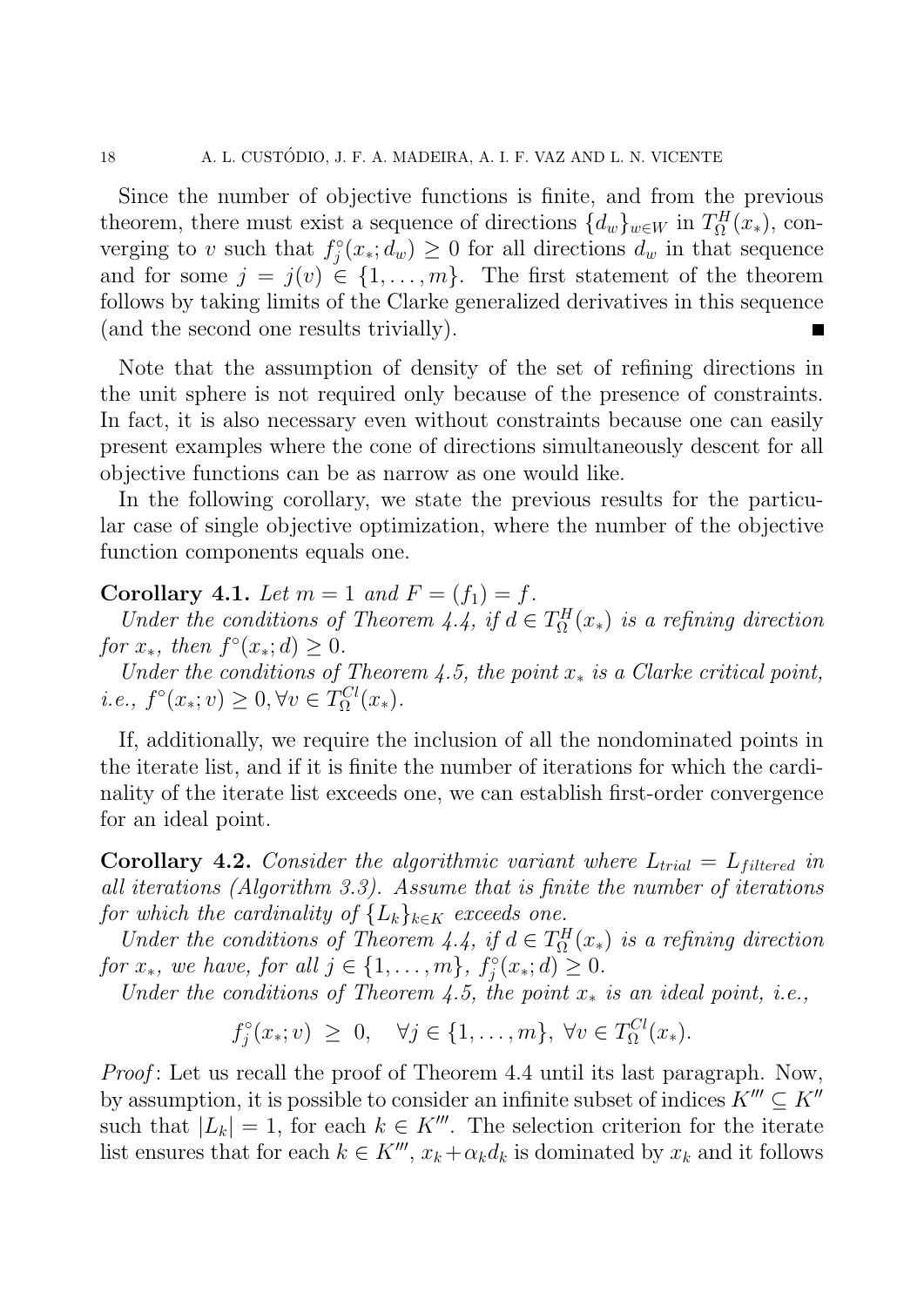trivially that  $f_i^{\circ}$  $j^{\circ}(x_{*};d) \geq 0$  for all  $j \in \{1,\ldots,m\}$ . The proof of the second assertion follows the same type of arguments of the proof of Theorem 4.5.

# 5. Test problems, solvers, metrics, and profiles

5.1. Test problems. We have collected 100 multiobjective optimization (MOO) problems reported in the literature involving only simple bounds constraints, i.e., problems for which  $\Omega = [\ell, u]$  with  $\ell, u \in \mathbb{R}^n$  and  $\ell < u$ . All test problems were modeled by us in AMPL [21] and are available for public testing at http://www.mat.uc.pt/dms.

The problems and their dimensions are given in Table 1. To avoid a long presentation we do not describe their mathematical formulations, which can be found in the AMPL model files. We also provide in Table 1 the original references for these problems — noting, however, that in some cases the formulation coded differed from the literature due to errors, mismatches or lack of information found in the corresponding papers.

5.2. Solvers tested. We have considered in our numerical studies the following publicly available solvers for MOO without derivatives:

- AMOSA (Archived MultiObjective Simulated Annealing) [5] www. isical.ac.in/~sriparna\_r/software.html;
- BIMADS (BI-Objective Mesh Adaptive Direct Search) [3] tested only for problems with two objective functions — www.gerad.ca/nomad/Project/Home.html;
- Epsilon-MOEA (Epsilon MultiObjective Evolutionary Algorithm) [16] — www.iitk.ac.in/kangal/codes.shtml;
- GAMULTI (Genetic Algorithms for Multiobjective, MATLAB tool $box)$  — www.mathworks.com;
- MOPSO (MultiObjective Particle Swarm Optimization) [8] delta. cs.cinvestav.mx/~ccoello/EMOO/EMOOsoftware.html;
- NSGA-II (Nondominated Sorting Genetic Algorithm II, C version) [17] — www.iitk.ac.in/kangal/codes.shtml;
- NSGA-II (MATLAB implementation by A. Seshadri) www.mathworks. com/matlabcentral/fileexchange/10429-nsga-ii-a-multiobjective-optimization-algorithm;
- PAES (Pareto Archived Evolution Strategy) [29] dbkgroup.org/ knowles/multi.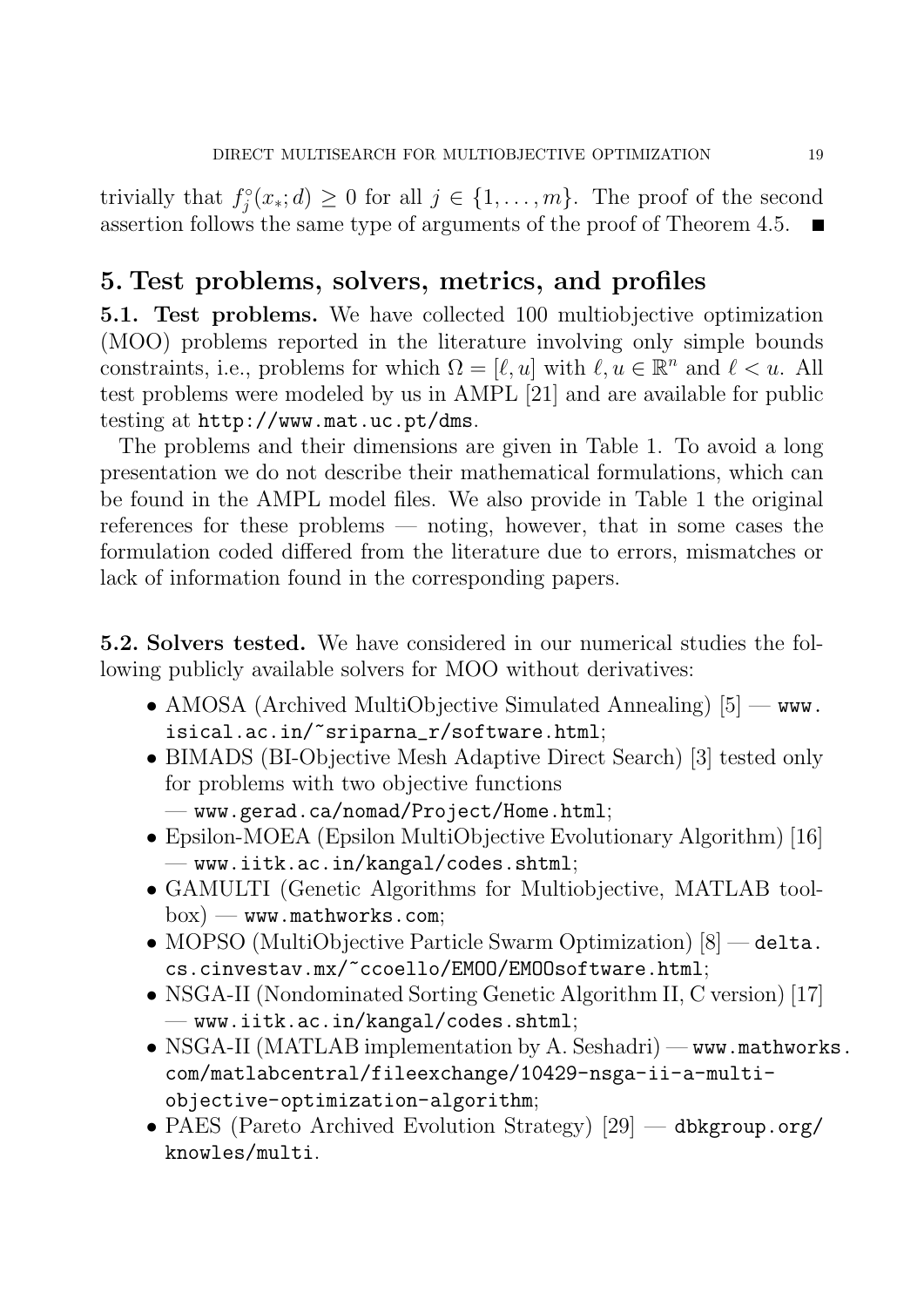| Problem                      | $\, n$         | $\,m$          | Problem             | $\, n$         | m <sub>l</sub> | Problem          | $\, n$         | $\,m$          |
|------------------------------|----------------|----------------|---------------------|----------------|----------------|------------------|----------------|----------------|
| $\overline{\text{BK1}}$ [24] | $\overline{2}$ | $\overline{2}$ | $15 \; [23]$        | 8              | 3              | MOP3 [24]        | $\overline{2}$ | $\overline{2}$ |
| $CL1$ [6]                    | $\overline{4}$ | $\overline{2}$ | IKK1 [24]           | $\overline{2}$ | 3              | MOP4 [24]        | $\mathfrak{Z}$ | $\overline{2}$ |
| Deb $41$ [15]                | $\overline{2}$ | $\overline{2}$ | IM1 [24]            | $\overline{2}$ | $\overline{2}$ | MOP5 $[24]$      | $\overline{2}$ | 3              |
| Deb $512a$ [15]              | $\overline{2}$ | $\overline{2}$ | $Jin1$ [27]         | $\overline{2}$ | $\overline{2}$ | MOP6 [24]        | $\overline{2}$ | $\sqrt{2}$     |
| Deb512b [15]                 | $\overline{2}$ | $\overline{2}$ | $\text{Jin2}$ [27]  | $\overline{2}$ | $\overline{2}$ | MOP7 [24]        | $\overline{2}$ | 3              |
| Deb $512c$ [15]              | $\overline{2}$ | $\overline{2}$ | $\text{Jin}3$ [27]  | $\overline{2}$ | $\overline{2}$ | OKA1 [38]        | $\overline{2}$ | $\overline{2}$ |
| Deb513 [15]                  | $\sqrt{2}$     | $\overline{2}$ | Jin4 $[27]$         | $\overline{2}$ | $\overline{2}$ | OKA2 [38]        | 3              | $\sqrt{2}$     |
| Deb $521a$ [15]              | $\overline{2}$ | $\overline{2}$ | Kursawe [31]        | 3              | $\overline{2}$ | $QV1$ [24]       | 10             | $\overline{2}$ |
| Deb521b [15]                 | $\overline{2}$ | $\overline{2}$ | L1ZDT4 $[18]$       | 10             | $\overline{2}$ | Sch $1\ [24]$    | $\mathbf{1}$   | $\overline{2}$ |
| Deb53 [15]                   | $\overline{2}$ | $\overline{2}$ | L2ZDT1 $[18]$       | 30             | $\overline{2}$ | SK1 [24]         | $\mathbf{1}$   | $\overline{2}$ |
| DG01 [24]                    | $\mathbf{1}$   | $\overline{2}$ | L2ZDT2 $[18]$       | 30             | $\overline{2}$ | SK2 [24]         | $\overline{4}$ | $\overline{2}$ |
| $DPAM1$ [24]                 | 10             | $\overline{2}$ | L2ZDT3 $[18]$       | 30             | $\overline{2}$ | SP1 [24]         | $\overline{2}$ | $\overline{2}$ |
| DTLZ1 $[17]$                 | $\overline{7}$ | 3              | L2ZDT4 $[18]$       | 30             | $\overline{2}$ | SSFYY1 $[24]$    | $\overline{2}$ | $\overline{2}$ |
| DTLZ1n2 $[17]$               | $\overline{2}$ | $\overline{2}$ | L2ZDT6 $[18]$       | 10             | $\overline{2}$ | SSFYY2 $[24]$    | $\mathbf{1}$   | $\overline{2}$ |
| DTLZ2 $[17]$                 | 12             | 3              | L3ZDT1 [18]         | 30             | $\overline{2}$ | TKLY1 [24]       | $\overline{4}$ | $\overline{2}$ |
| $DTLZ2n2$ [17]               | $\sqrt{2}$     | $\overline{2}$ | L3ZDT2 $[18]$       | 30             | $\overline{2}$ | VFM1 [24]        | $\overline{2}$ | 3              |
| DTLZ3 [17]                   | 12             | 3              | L3ZDT3 $[18]$       | 30             | $\overline{2}$ | VU1 [24]         | $\overline{2}$ | $\overline{2}$ |
| DTLZ3n2 $[17]$               | $\overline{2}$ | $\overline{2}$ | L3ZDT4 $[18]$       | 30             | $\overline{2}$ | VU2 [24]         | $\overline{2}$ | $\overline{2}$ |
| DTLZ4 $[17]$                 | 12             | 3              | L3ZDT6 $[18]$       | 10             | $\overline{2}$ | WFG1 [24]        | 8              | 3              |
| $DTLZ4n2$ [17]               | $\overline{2}$ | $\overline{2}$ | LE1 $[24]$          | $\overline{2}$ | $\overline{2}$ | WFG2 [24]        | 8              | 3              |
| DTLZ5 [17]                   | 12             | 3              | lovison $1 \, [33]$ | $\sqrt{2}$     | $\overline{2}$ | WFG3 [24]        | 8              | 3              |
| $DTLZ5n2$ [17]               | $\overline{2}$ | $\overline{2}$ | lovison $2 \; [33]$ | $\overline{2}$ | $\overline{2}$ | WFG4 [24]        | 8              | 3              |
| DTLZ6 [17]                   | 22             | 3              | lovison $3 \; [33]$ | $\overline{2}$ | $\overline{2}$ | WFG5 [24]        | 8              | 3              |
| $DTLZ6n2$ [17]               | $\overline{2}$ | $\overline{2}$ | lovison $4 \, [33]$ | $\overline{2}$ | $\overline{2}$ | WFG6 [24]        | 8              | $\mathfrak{Z}$ |
| $ex005$ [25]                 | $\sqrt{2}$     | $\overline{2}$ | lovison $5 \; [33]$ | $\overline{3}$ | 3              | <b>WFG7</b> [24] | $8\,$          | 3              |
| Far1 [24]                    | $\sqrt{2}$     | 2 <sup>1</sup> | lovison $6 \; [33]$ | $\overline{3}$ | $3\vert$       | WFG8 [24]        | 8              | $\overline{3}$ |
| FES1 [24]                    | 10             |                | 2   LRS1 [24]       | $\overline{2}$ |                | 2 WFG9 24        | 8              | 3              |
| $FES2$ [24]                  | 10             |                | $3$   MHHM1 [24]    | $\mathbf{1}$   |                | 3   ZDT1 [47]    | 30             | $\overline{2}$ |
| FES3 [24]                    | 10             |                | $4$   MHHM2 [24]    | $\overline{2}$ |                | 3   ZDT2 [47]    | 30             | $\overline{2}$ |
| Fonseca $[20]$               | $\overline{2}$ |                | $2$   MLF1 [24]     | $\mathbf{1}$   |                | 2 ZDT3 47        | 30             | $\overline{2}$ |
| $11 \; [23]$                 | 8              |                | $3$   MLF2 [24]     | $\overline{2}$ |                | 2 ZDT4 47        | 10             | $\overline{2}$ |
| $12 \; [23]$                 | 8              | 3              | MOP1 [24]           | $\mathbf{1}$   | $\overline{2}$ | ZDT6 $[47]$      | 10             | $\overline{2}$ |
| $13 \; [23]$                 | 8              | 3              | MOP2 $[24]$         | $\overline{4}$ | 2 <sup>1</sup> | $ZLT1$ [24]      | 10             | 3              |
| $14 \; [23]$                 | 8              | $\mathbf{3}$   |                     |                |                |                  |                |                |

TABLE 1. A description of our test set. Recall that  $n$  is the number of variables and  $m$  is the number of objective functions.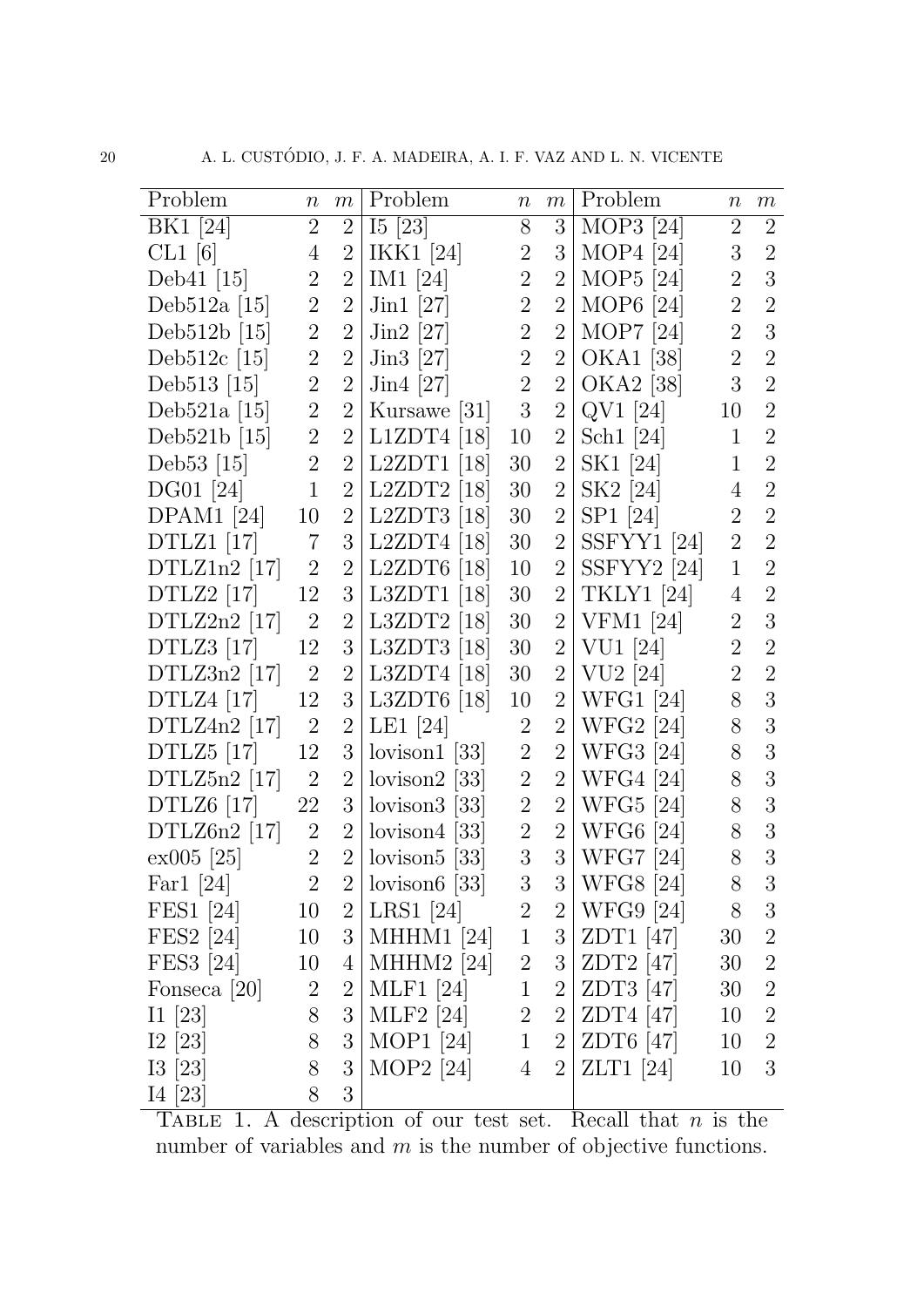However, in order to keep the paper to a reasonable size and not to confuse the reader with excessive information, we are only reporting later (see Section 6.2) a part of the numerical tests that were performed. Besides four versions of our DMS, the selected solvers were AMOSA, BIMADS, and NSGA-II (C version), since these were the ones who exhibited the best performance in the above mentioned test set. The numerical results regarding the remaining codes can be found in http://www.mat.uc.pt/dms.

5.3. Metrics and profiles used for solver comparison. In the multiobjective case, one is interested in assessing the ability of a solver to obtain points which are Pareto optimal and to compute a highly diversified subset of the whole Pareto front. With these two goals in mind, we present in the next subsections the metrics used to assess the performance of the tested solvers. While there are other metrics in the literature, we have selected the ones presented herein due to its applicability to a large set of test problems. In particular, using a metric that considers the distance from the obtained Pareto front to the true Pareto one implies the knowledge of the latter for all the problems in the test set. In addition, presenting results for a metric that only considers a small number of test problems is meaningless. Despite not including a metric that requires the true Pareto front, we present later, and for illustrative purposes, a few plots depicting the computed Pareto front for some selected solvers on a small subset of problems where such information is available.

**5.3.1.** Performance profiles. In order to present values of the different metrics for all problems and all solvers considered, we have used the so-called performance profiles, as suggested in [19] (see also [44] and the references therein for the use of performance profiles in global derivative-free optimization). Performance profiles are depicted by the plot of a cumulative distribution function  $\rho(\tau)$  representing a performance ratio for the different solvers. Let S be the set of solvers and P be the set of problems. Let  $t_{p,s}$  denote the performance of the solver  $s \in \mathcal{S}$  on the problem  $p \in \mathcal{P}$  — lower values of  $t_{p,s}$  indicate better performance. This performance ratio is defined by first setting  $r_{p,s} = t_{p,s}/\min\{t_{p,s} : s \in \mathcal{S}\}\,$  for  $p \in \mathcal{P}$  and  $s \in \mathcal{S}$ . Then, one defines  $\rho_s(\tau) = (1/n_p)|\{p \in \mathcal{P} : r_{p,s} \leq \tau\}|$ , where  $n_p$  is the number of test problems. Thus, the value of  $\rho_s(1)$  is the probability of the solver s winning over the remaining ones. If we are only interested in determining which solver is the best (in the sense of winning the most), we compare the values of  $\rho_s(1)$  for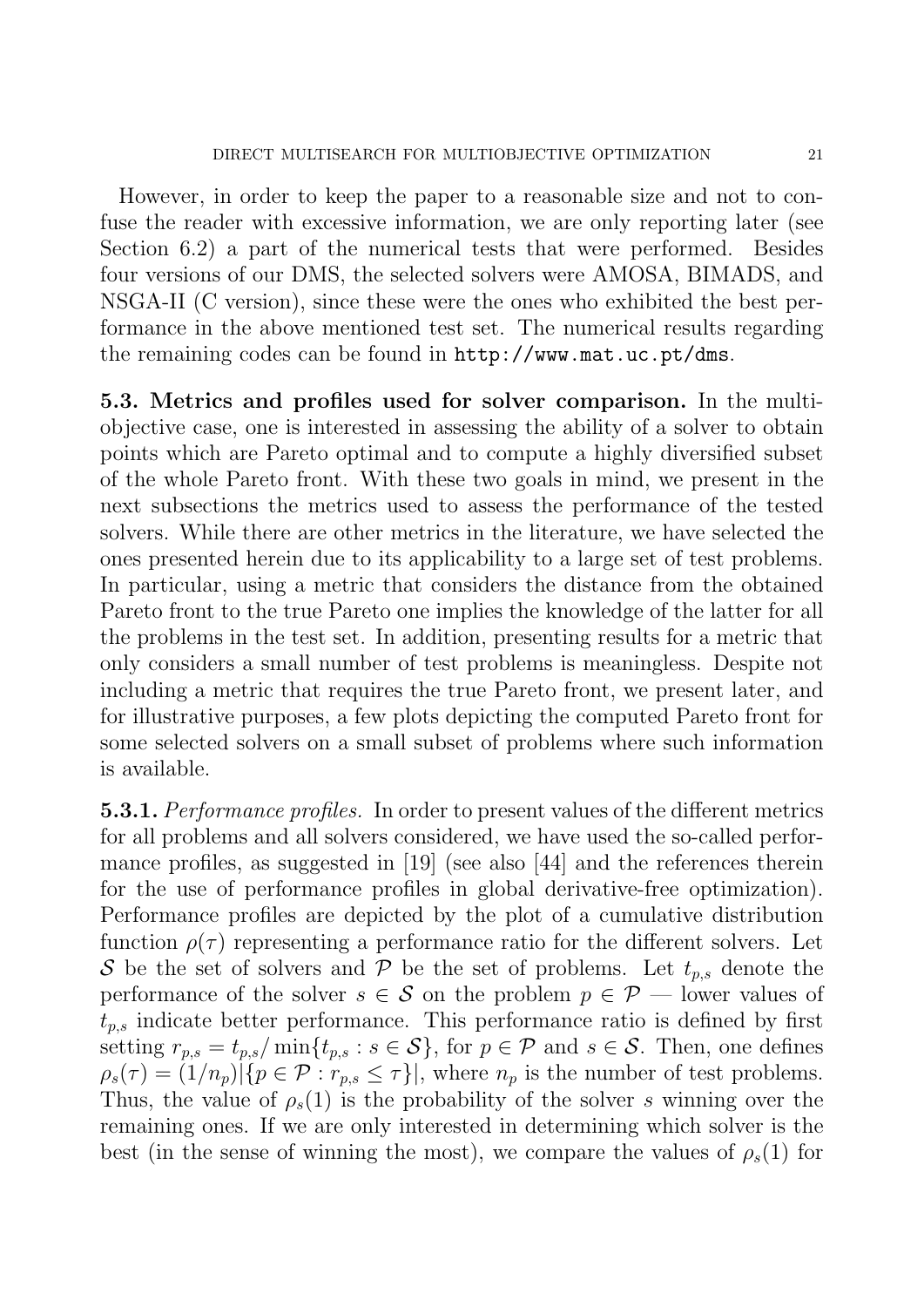all the solvers. At the other end, solvers with the largest probabilities  $\rho_s(\tau)$ for large values of  $\tau$  are the most robust ones (meaning the ones who solved the largest number of problems in  $P$ ).

**5.3.2.** Purity metric. The first metric considered by us is called Purity [4] and is used to compare the Pareto fronts obtained by different solvers. Again, let S be the set of solvers and P be the set of problems. Let  $F_{p,s}$  denote the approximated Pareto front determined by the solver  $s \in \mathcal{S}$  for problem  $p \in \mathcal{P}$ . Let also  $F_p$  denote an approximation to the true Pareto front of problem  $p$ , calculated by first forming  $\bigcup_{s\in\mathcal{S}}F_{p,s}$  and then removing from this set any dominated points. The Purity metric consists then in computing, for solver  $s \in \mathcal{S}$  and problem  $p \in \mathcal{P}$ , the ratio  $c_{p,s}^{F_p}/c_{p,s}$ , where  $c_{p,s}^{F_p} = |F_{p,s} \cap F_p|$  and  $c_{p,s} = |F_{p,s}|$ . This metric is thus represented by a number  $\bar{t}_{p,s} = c_{p,s}^{F_p}/c_{p,s}$ between zero and one. Higher values for  $\bar{t}_{p,s}$  indicate a better Pareto front in terms of the percentage of nondominated points.

When using performance profiles to analyze the performance of the solvers measured by the Purity metric, we need to set  $t_{p,s} = 1/\bar{t}_{p,s}$  (then, again, lower values of  $t_{p,s}$  indicate better performance). Note that when a solver s is not able to obtain a single nondominated point in  $F_p$ , we obtain  $\bar{t}_{p,s} = 0$ , and thus  $t_{p,s} = +\infty$ , meaning that solver s was 'unable' to solve problem p.

The Purity metric has shown to be sensitive to the number and type of solvers considered in a comparison. In fact, when two 'similar' solvers produce similar approximated Pareto fronts, their performance under the Purity metric deteriorates significantly since many of these points will dominate each other. This effect will then let a third solver easily win among the three. Thus, we decided to only compare solvers in pairs when using the Purity metric. Still, since we have two solvers and a large number of problems, we present the results using performance profiles.

An additional difficulty is the inclusion of stochastic solvers in numerical comparisons. Since two different runs of such solvers may produce different solutions, we decided to make 10 runs for each stochastic solver on each single problem. From these 10 runs, we then selected the best and the worst run. The best run simply consists of the run that has the higher percentage of nondominated solutions when compared to the remaining ones. In a similar way, the worst run is selected as the one with the lowest percentage of nondominated points.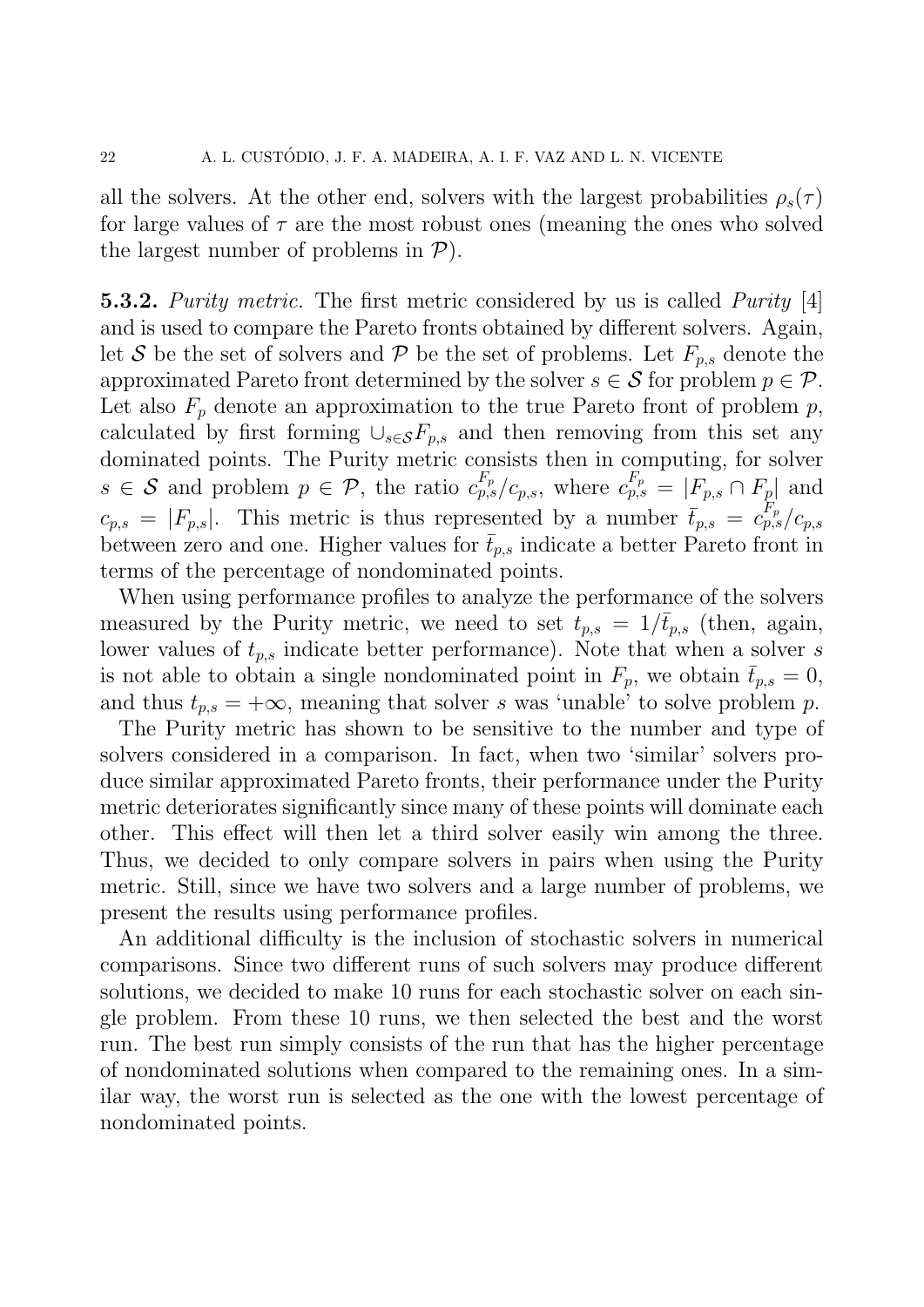**5.3.3.** Spread metric. The second type of metric used by us tries to measure the extent of the spread achieved in the obtained Pareto front. Since we are interested in obtaining a set of solutions that spans the entire Pareto front, the proposed metric has to consider 'extreme' solutions. However, the true Pareto front is not known for the majority of the problems in the test set, and such extreme points must be determined from the obtained Pareto fronts. For the computation of these extreme points, in an attempt to have information as good as possible, we considered all runs of all solvers (including the ones for which the results are not reported in this paper).

We considered essentially two formulae for the spread metric, and let us start by the case  $m = 2$ . The first one consists of taking the maximum distance between points

$$
\Gamma = \Gamma_{p,s} = \max_{i \in \{0,\ldots,N\}} \{d_i\},\tag{3}
$$

where  $d_i$ , for  $i = 1, ..., N-1$ , is the Euclidian distance between two consecutive points in the approximated Pareto front (of cardinal  $N$ ). The quantities  $d_0$  and  $d_N$  are the distances to the extreme points (see Figure 3 for an illustration). The second spread metric is the one proposed in [17], defined as

$$
\Delta = \Delta_{p,s} = \frac{d_0 + d_N + \sum_{i=1}^{N-1} |d_i - \bar{d}|}{d_0 + d_N + (N-1)\bar{d}},\tag{4}
$$

where  $\bar{d}$  is the average of the distances  $d_i$ ,  $i = 1, \ldots, N - 1$ .

The metric Γ measures the maximum distance between points in the approximated Pareto fronts, while the metric  $\Delta$  indicates how well the points are distributed in the fronts. The value of  $\Gamma$  is positive. The value of  $\Delta$  is nonnegative and may be zero when all the distances are equal to the average of the distances and the extreme points are included in the obtained Pareto front (i.e., when we have  $d_0 = d_N = 0$ ).

We also need to use performance profiles when analyzing the results measured in terms of the  $\Gamma$  and  $\Delta$  metrics since, again, one has the issue of having several solvers on many problems. In these cases, we have set  $t_{p,s} = \Gamma_{p,s}$  or  $t_{p,s} = \Delta_{p,s}$  depending on the metric considered.

The major drawback of the measures described in equations (3) and (4) is that they cannot be easily extended to problems with more than two objective functions. In fact, it is not possible to define without ambiguity what are two neighbor points in the approximated Pareto front when  $m > 2$ , which then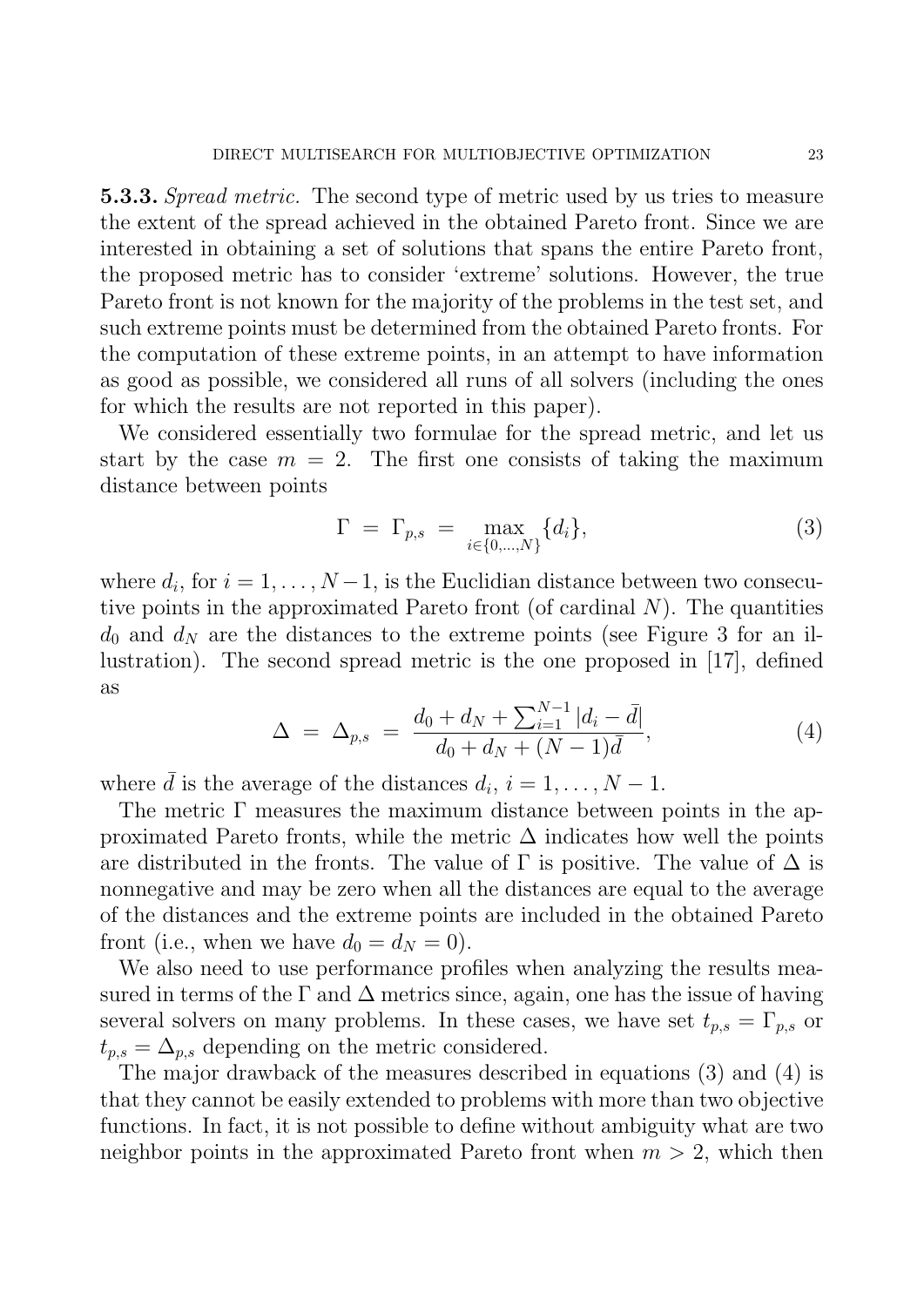

Figure 3. Distances between points in an approximated Pareto front, for  $m = 2$ , to be used by the metrics  $\Gamma$  and  $\Delta$ .

poses difficulties to the computation of the distances  $d_i$ ,  $i = 0, \ldots, N$ . The following formulae extend the concepts of (3) and (4) for higher dimensional objective spaces  $(m > 2)$ 

$$
\Xi = \Xi_{p,s} = \max_{j \in \{1,\dots,m\}} \left( \max_{i \in \{0,\dots,N\}} \{ \delta_{i,j} \} \right), \tag{5}
$$

where  $\delta_{i,j} = (f_{i+1,j} - f_{i,j})$  (and we assume that the objective function values have been sorted by increasing order for each  $j$ , and

$$
\Theta = \Theta_{p,s} = \max_{j \in \{1, \dots, m\}} \left( \frac{\delta_{0,j} + \delta_{N,j} + \sum_{i=1}^{N-1} |\delta_{i,j} - \bar{\delta}_j|}{\delta_{0,j} + \delta_{N,j} + (N-1)\bar{\delta}_j} \right),
$$
(6)

where  $\bar{\delta}_j$ , for  $j = 1, \ldots, m$ , is the average of the distances  $\delta_{i,j}, i = 1, \ldots, N-1$ . The quantities  $\delta_{i,j}, i = 0, \ldots, N, j = 1, \ldots, m$ , are depicted in Figure 4 for  $m = 2$ . Note that the metrics  $\Xi$  and  $\Theta$  reduce, respectively, to  $\Gamma$  and  $\Delta$  when  $m = 2$  and one uses the infinity norm in these latter ones.

**5.3.4.** Data profiles. One possible way of assessing how well derivative-free solvers perform in terms of the number of evaluations is given by the socalled data profiles proposed in [37] for single optimization. Suppose there is only one objective function  $f(x)$ . For each solver, a data profile consists of a plot of the percentage of problems that are solved for a given budget of function evaluations. Let  $h_{p,s}$  be the number of function evaluations required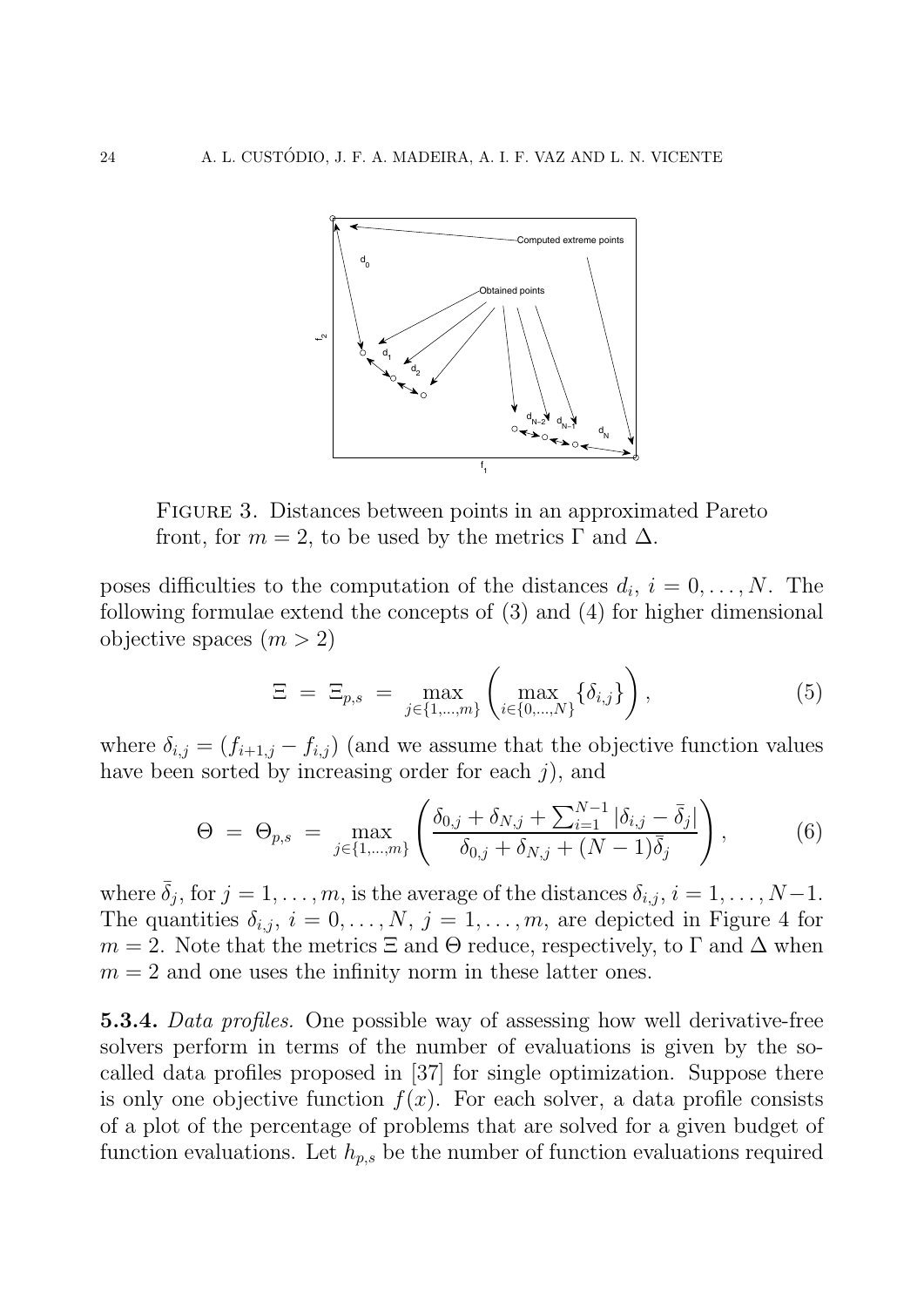

Figure 4. Distances between points in an approximated Pareto front to be used by the metrics  $\Xi$  and  $\Theta$  when  $m > 2$ . For simplicity, we depict the case for  $m = 2$ .

for solver  $s \in \mathcal{S}$  to solve problem  $p \in \mathcal{P}$  (up to a certain accuracy). The data profile cumulative function is then defined by

$$
d_s(\sigma) = \frac{1}{|\mathcal{P}|} |\{p \in \mathcal{P} : h_{p,s} \le \sigma\}|. \tag{7}
$$

A critical issue related to data profiles is when a problem is considered as being solved. The authors in [37] suggested that a problem is solved (up to some level  $\varepsilon$  of accuracy) when

$$
f(x_0) - f(x) \ge (1 - \varepsilon)(f(x_0) - f_L), \tag{8}
$$

where  $x_0$  is the initial guess and  $f<sub>L</sub>$  is the best obtained objective function value among all solvers.

In the multiobjective case we need to consider instead a reference Pareto front  $F_p$  in order to determine whether a problem  $p \in \mathcal{P}$  has been solved or not. Then, a solver s is said to solve problem p, up to an accuracy of  $\varepsilon$ , if the percentage of points obtained in the reference Pareto front  $F_p$  is equal to or greater than  $1 - \varepsilon$ , i.e., if

$$
\frac{|F_{p,s} \cap F_p|}{|F_p|/|\mathcal{S}|} \ge 1 - \varepsilon,\tag{9}
$$

where  $F_{p,s}$  is the approximated Pareto front obtained by solver s on problem p. Note that in (9) the number of points in  $F_p$  is divided by the number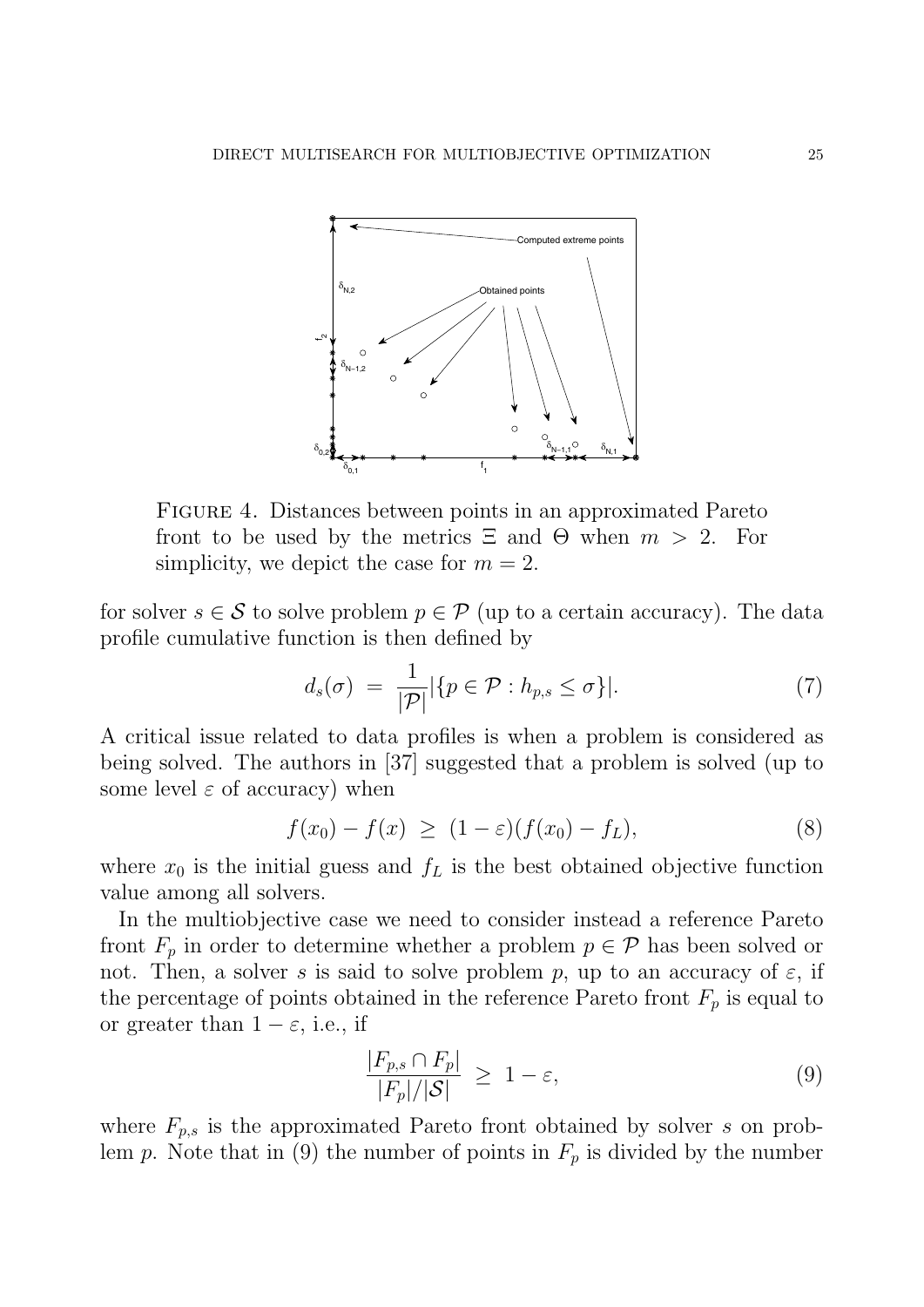of solvers in  $\mathcal S$  in an attempt to consider that all solvers are expected to contribute equally to the reference Pareto front.

The reference Pareto front can be computed in a number of possible ways depending on the choice of solvers (and on how long we let them run). To have meaningful results for our data profiles (in other words, a significant number of points in the numerator of  $(9)$ , we considered only the solvers in the set  $S$  chosen for comparison and a maximum number of 5000 function evaluations. The reference Pareto front is then computed by forming the union of the output fronts of the solvers and eliminating from there all the dominated points.

Following [37], we also divided  $\sigma$  in (7) by  $n+1$  (the number of points needed to build a simplex gradient). Finally, note also that we did not consider any spread metric for data profiles since such metrics might not increase monotonically with the budget  $\sigma$  of function evaluations (a consequence of this fact would be that a problem could be considered unsolved after had been considered solved earlier in the running sequence).

## 6. Numerical experience

6.1. Comparing different DMS variants. The simplest possible version of direct multisearch (DMS), Algorithm 3.1, initializes the list of nondominated points with a singleton  $(L_0 = \{(x_0; \alpha_0)\})$  and considers an empty search step in all iterations. This version is referred to as DMS(1). Since no initial guess has been provided along with the majority of the problems in our test set, it was our responsibility to define a default value for the initial point  $x_0$  to be used in DMS(1). A reasonable (perhaps the most neutral) choice is  $x_0 = (u + \ell)/2$ .

Since DMS is competing against population based algorithms, it is desirable to equip it with the possibility of starting from an initial list different from a singleton. Such a list can be computed by first generating a set  $S_0$  of points and then eliminating from those the dominated ones. Let  $S_0^{nd}$  denote the resulting set. The initial list is then given by  $L_0 = \{(x; \alpha_0), x \in S_0^{nd}\}.$  We considered the three following ways of generating  $S_0$  (taking  $|S_0| = n$  and  $S_0 \subseteq \Omega = [\ell, u]$  in all of them):

• DMS $(n, line)$ , where  $S_0$  is formed by equally spaced points on the line connecting  $\ell$  and  $u$ , i.e.,  $S_0 = {\ell + i/(n - 1)(u - \ell)}, i = 0, ..., n - 1$ ;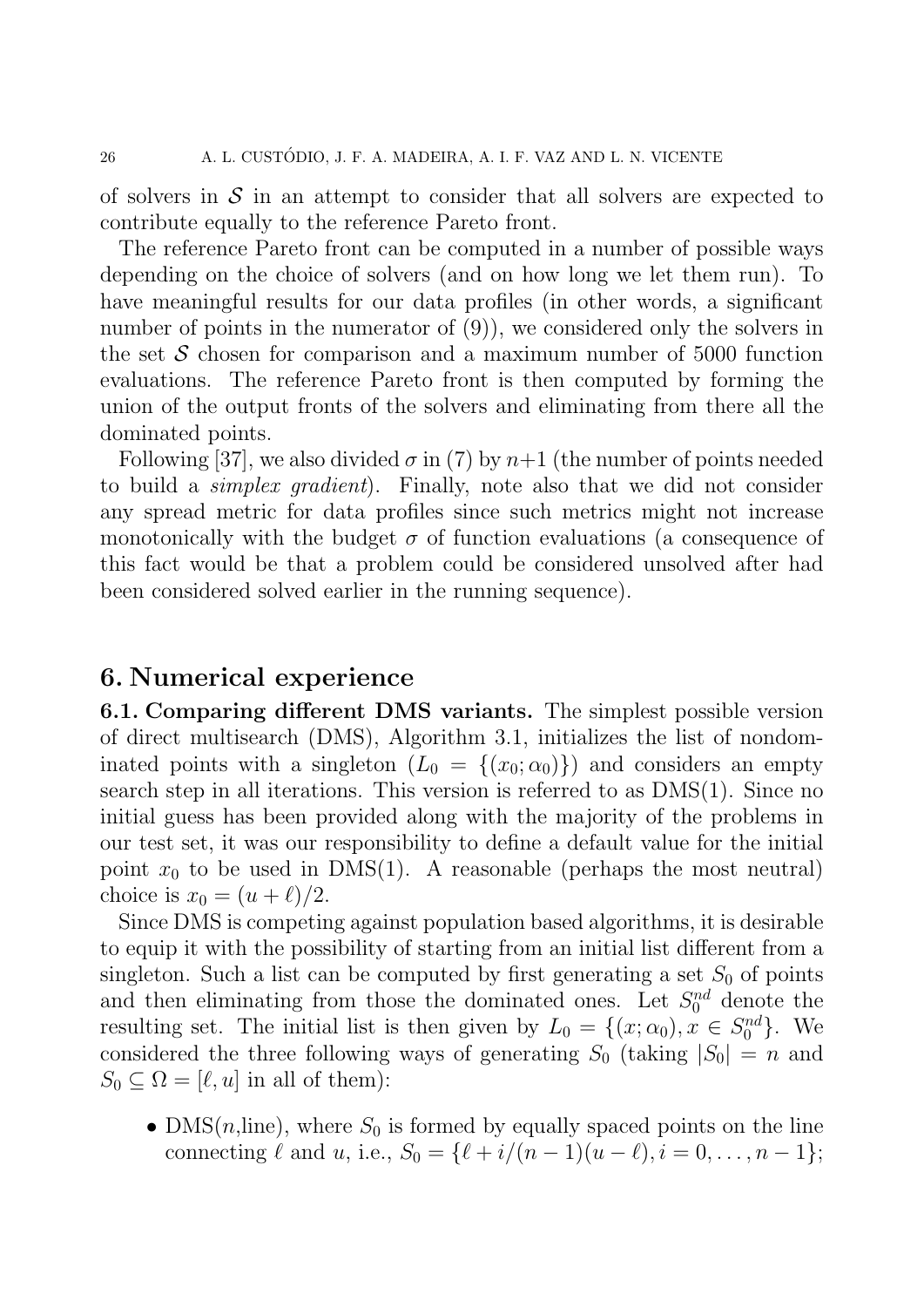- DMS $(n, \text{lhs})$ , where  $S_0$  is generated using the Latin Hypercube Sampling strategy (see [35]). In this strategy, a multi-interval in  $\mathbb{R}^n$  is partitioned into n multi-subintervals of equal dimension and points are uniformly randomly generated in each one of these multi-subintervals. The Latin Hypercube Sampling strategy generates random points by randomly permuting these points among the multi-subintervals. Our numerical implementation uses the MATLAB function lhsdesign from the Statistics Toolbox, followed by a shifting and scaling of the generated points in  $[0, 1]^n$  to the multi-interval  $[\ell, u]$ ;
- DMS $(n, \text{rand})$ , where the *n* elements of  $S_0$  are uniformly randomly generated in the multi-interval  $[\ell, u]$  (see, for instance, [39]). In this case, our numerical implementation uses the MATLAB function rand, followed by a shifting and scaling of the generated points in  $[0, 1]^n$  to the multi-interval  $[\ell, u]$ .

Algorithm 3.1 allows for a variety of ways of selecting the trial list from the filtered list. We chose to work with Algorithm 3.3, meaning that  $L_{trial} =$  $L_{filtered}$ . The strategy chosen to manage the list consisted of always add points to the end of the list and move a point already selected as a poll center to the end of the list (at the end of an iteration).

For all the variants tested  $(DMS(1), DMS(n,line), DMS(n,lhs), and$ DMS(n,rand)), we chose  $D_k = [I_n - I_n]$ , where  $I_n$  is the identity matrix of order n. Also, for all variants, we picked  $\alpha_0 = 1$  and adopted a stopping criterion consisting of the step size  $\alpha_k$  being lower than a predefined threshold  $\alpha_{\epsilon} = 10^{-3}$  for all points in the list or a maximum of 20000 objective functions evaluations. The step size parameter was halved in unsuccessful iterations and maintained in successful ones.

Figures 5–7 depict performance profiles of the Purity metric for the four above mentioned variants of DMS. When a stochastic variant is involved  $(DMS(n, lhs)$  or  $DMS(n, rand)$ , the figures show the best and worst run comparisons as explained in Subsection 5.3.2. We can easily see that  $\text{DMS}(n,lin)$ is the best variant, either in terms of efficiency or robustness, although the gains when comparing to DMS(1) are not overwhelming. In fact, reading the values of the curves of Figure 5 for  $\tau = 1$ , we can observe that both

<sup>&</sup>lt;sup>1</sup>It is important to note that the result of Theorem 4.5 was derived under the assumption that the set of refining directions was dense in the unit sphere. We also tried in our numerical setting to use a poll set  $D_k$  equal to  $[Q_k - Q_k]$  (where  $Q_k$  is an orthogonal matrix computed by randomly generating the first column) but the results were worse.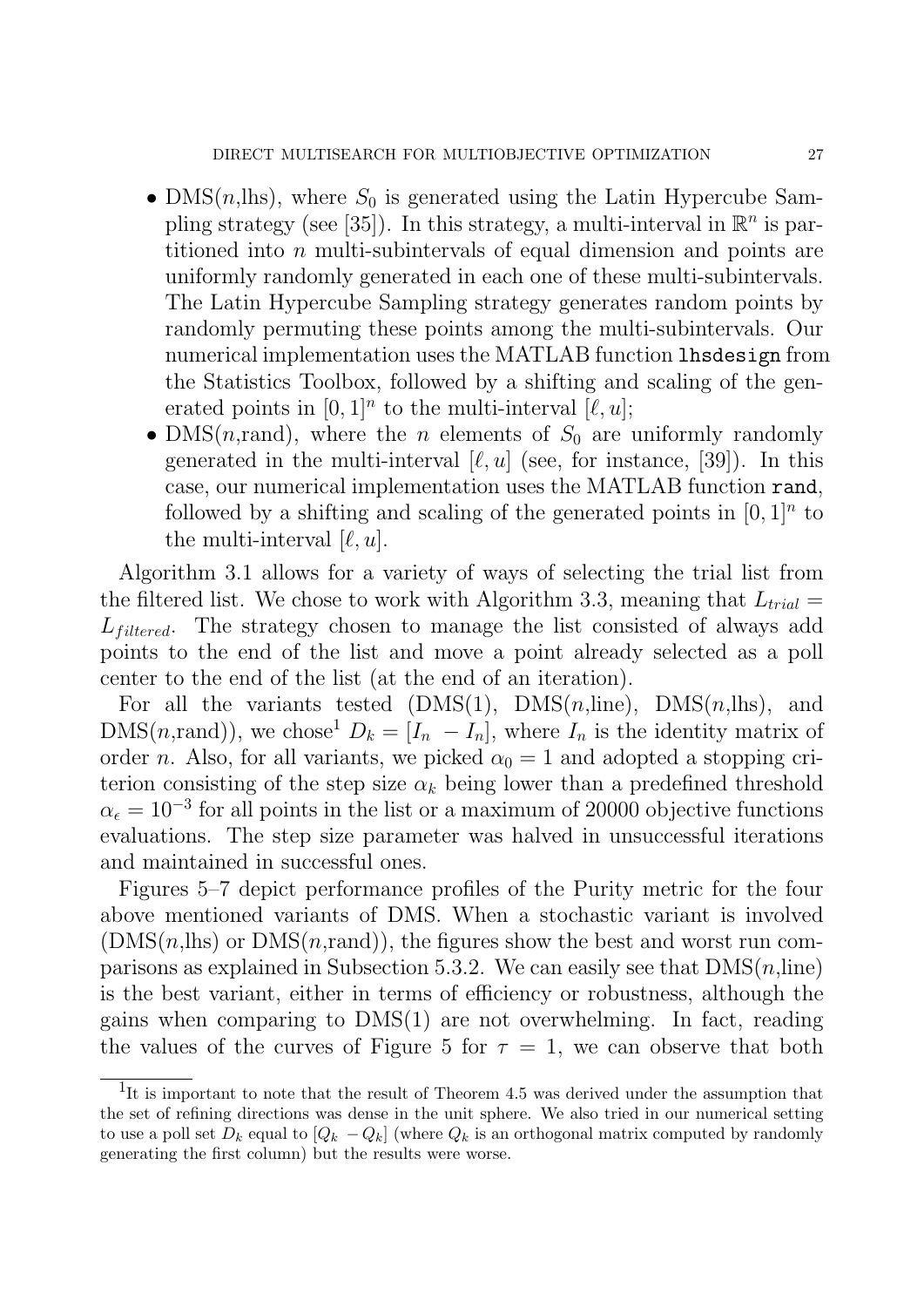

FIGURE 5. Comparing  $DMS(n, line)$  and  $DMS(1)$  based on performance profiles of the Purity metric.



FIGURE 6. Comparing  $DMS(n, line)$  and  $DMS(n, lhs)$  based on performance profiles of the Purity metric.

 $DMS(n, line)$  and  $DMS(1)$  are able to attain the best metric value for close to 70% of the problems. In terms of robustness, and reading the same curves but now for large values of  $\tau$ , we observe that both  $\text{DMS}(n,lin)$  and  $\text{DMS}(1)$  are able to provide at least one nondominated point for slightly more than 90% of the problems. However,  $DMS(n, line)$  is significantly better than  $DMS(n, lhs)$ (see Figure 6) and  $DMS(n, rand)$  (see Figure 7), in terms of both efficiency and robustness, even when considering the best Pareto front obtained for 10 runs. For the sake of brevity, we do not provide pairwise comparisons among  $DMS(1)$ ,  $DMS(n, h_s)$ , and  $DMS(n, rand)$ .

The performance profiles of the spread metrics  $\Xi$  and  $\Theta$  are given in Figure 8 for average values of the stochastic variants (the minimum and maximum values were also analyzed and do not change the conclusions stated next). In general, we can say that  $DMS(1)$  and  $DMS(n,line)$  exhibit a similar performance in terms of both metrics, better than the remaining ones regarding efficiency.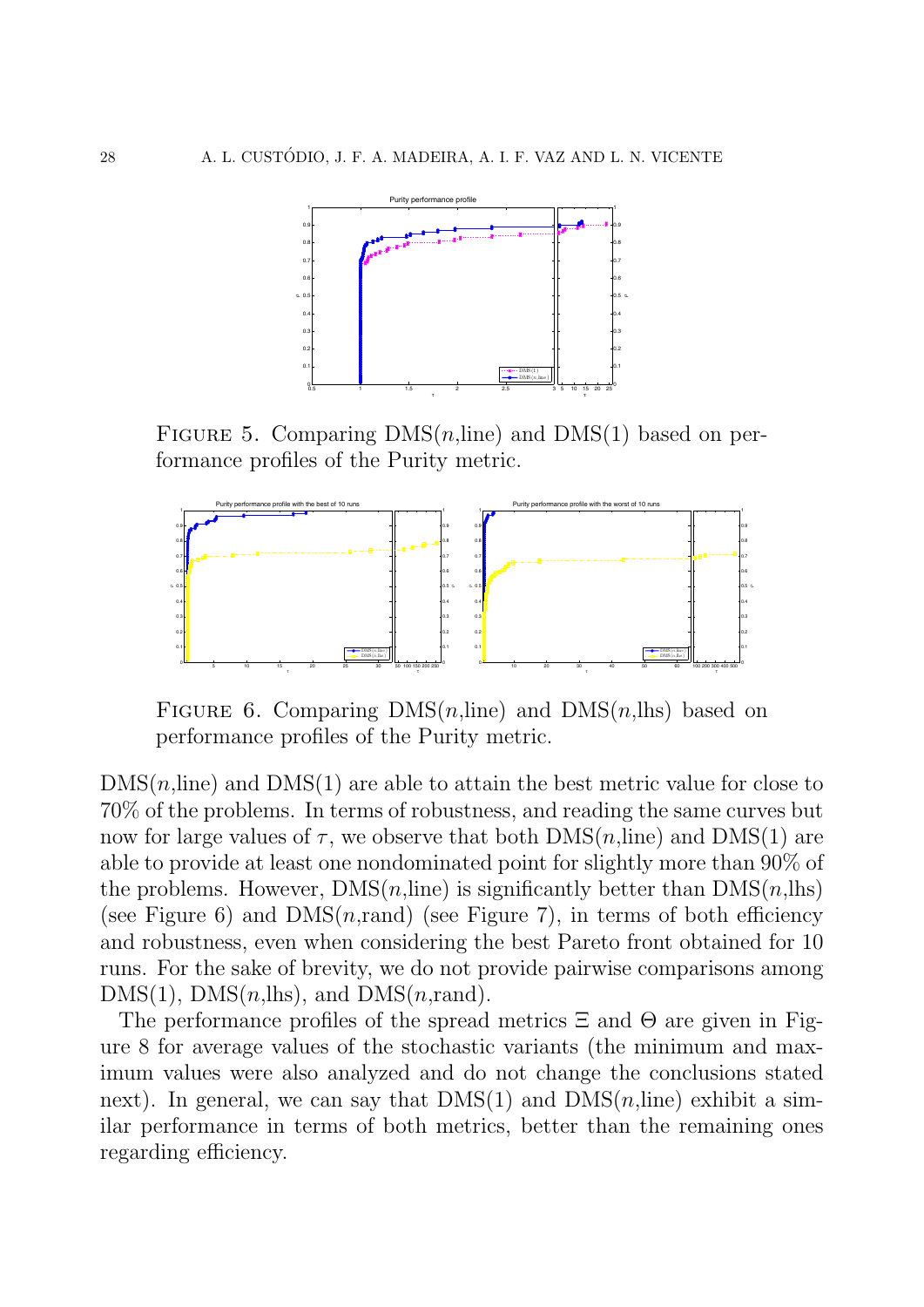

FIGURE 7. Comparing  $DMS(n, line)$  and  $DMS(n, rand)$  based on performance profiles of the Purity metric.



FIGURE 8. Comparing DMS(1),  $DMS(n,line)$ ,  $DMS(n,lhs)$ , and  $DMS(n, rand)$  based on performance profiles of the  $\Xi$  (left) and Θ (right) metrics (taking average values for stochastic variants).

6.2. Comparing DMS to other solvers. In this section we present a comparison of the  $DMS(n, line)$  variant against the selected solvers AMOSA, BIMADS, and NSGA-II (C version). Because BIMADS can only deal with MOO problems with two objectives  $(m = 2)$ , we will report results using the metrics Γ and  $Δ$ .

The selected solvers have been tested using their default parameters values except for the population size and number of iterations (generations). For AMOSA, we considered an initial temperature of 100, a final temperature of  $2.5 \times 10^{-6}$ , and a cooling factor of 0.6, yielding a total of 20650 objective functions evaluations. For NSGA-II (C version), we set a population of 100 points for 200 generations, yielding a total of 20000 objective functions evaluations. As mentioned before, for the  $DMS(n, line)$  solver, we imposed a stopping criterion consisting of  $\alpha_k < \alpha_{\epsilon} = 10^{-3}$  for all points in the list or a maximum of 20000 objective functions evaluations. While AMOSA and NSGA-II (C version) always use the objective functions evaluations budget,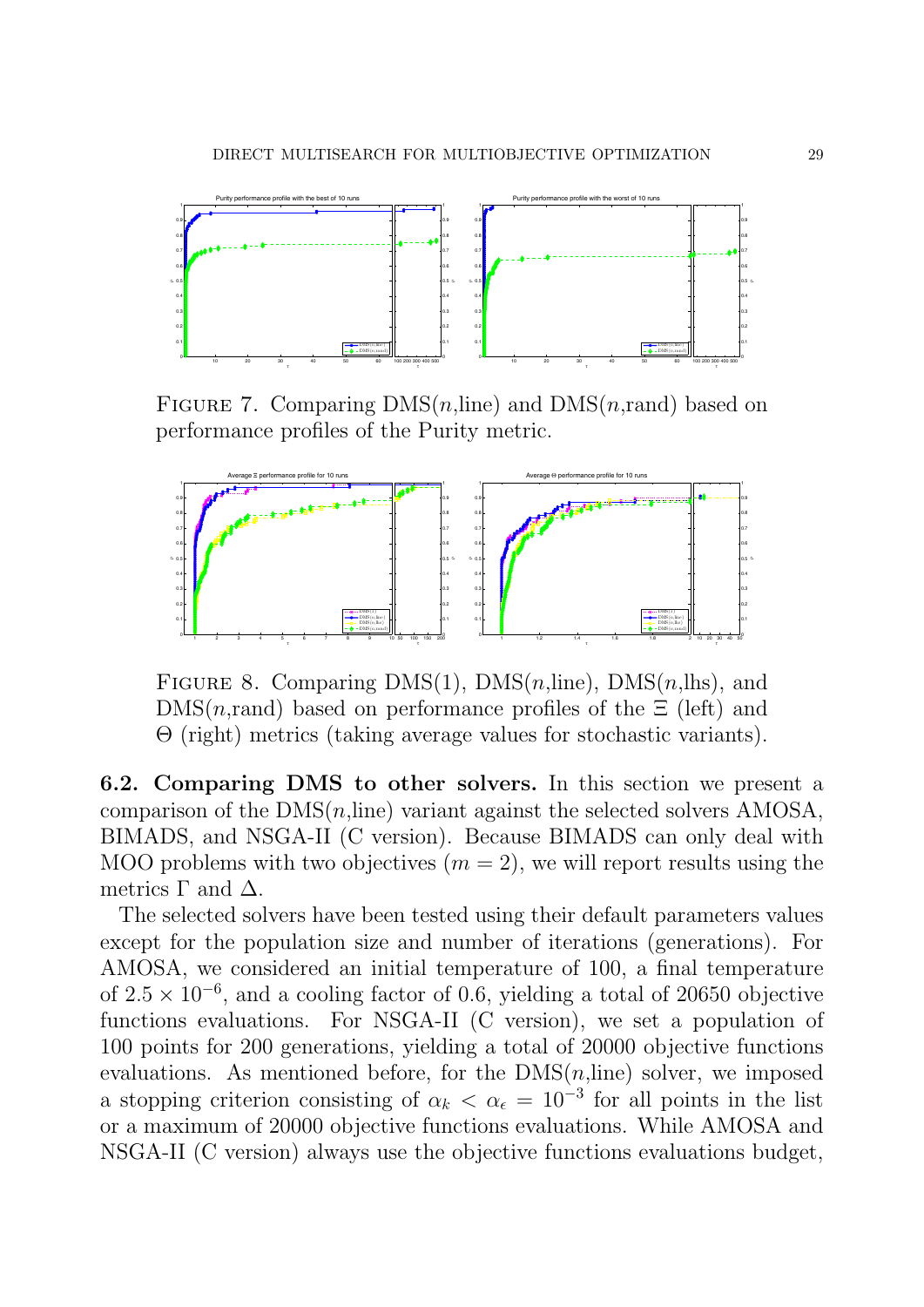

FIGURE 9. Comparing  $DMS(n, line)$  and BIMADS based on performance profiles of the Purity metric (only problems with two objective functions were considered).

the  $\text{DMS}(n, \text{line})$  may stop earlier due to the convergence of all the points in the list to the requested step size accuracy. For BIMADS, a limit of 20000 objective function evaluations is also imposed. The BIMADS delta criteria was set to true meaning that the runs are also stopped when the step or mesh size parameter falls below a threshold (which is set in some problem dependent way).

From the performance profile of Figure 9, we can observe that, when using the Purity metric as a comparison measure,  $\text{DMS}(n, \text{line})$  performs better than BIMADS in terms of efficiency, being about the same with respect to robustness. Figure 10 compares  $\text{DMS}(n, \text{line})$  to AMOSA, also in terms of the Purity metric, being the former better for both the best and worst Pareto fronts obtained by AMOSA. Considering the performance profiles plotted in Figure 11 for the Purity metric as well, we can conclude that  $DMS(n, line)$ performs better than NSGA-II (C version) in terms of efficiency. Regarding robustness,  $DMS(n, line)$  slightly outperforms NSGA-II (C version) when considering its worst Pareto front, and slightly looses compared to its best Pareto front.

Figure 12 depicts the performance profiles using the spread metrics  $\Gamma$  and  $\Delta$ (see (3) and (4)) for problems where  $m = 2$  (again we only show the results for average values of the stochastic variants as the ones for minimum and maximum values do not affect our conclusions). One can observe that  $DMS(n, line)$  exhibits the best overall performance, although NSGA-II (C) version) is slightly more efficient in terms of the  $\Delta$  metric. Such conclusions are true mainly in terms of efficiency, since the four solvers seem to be equally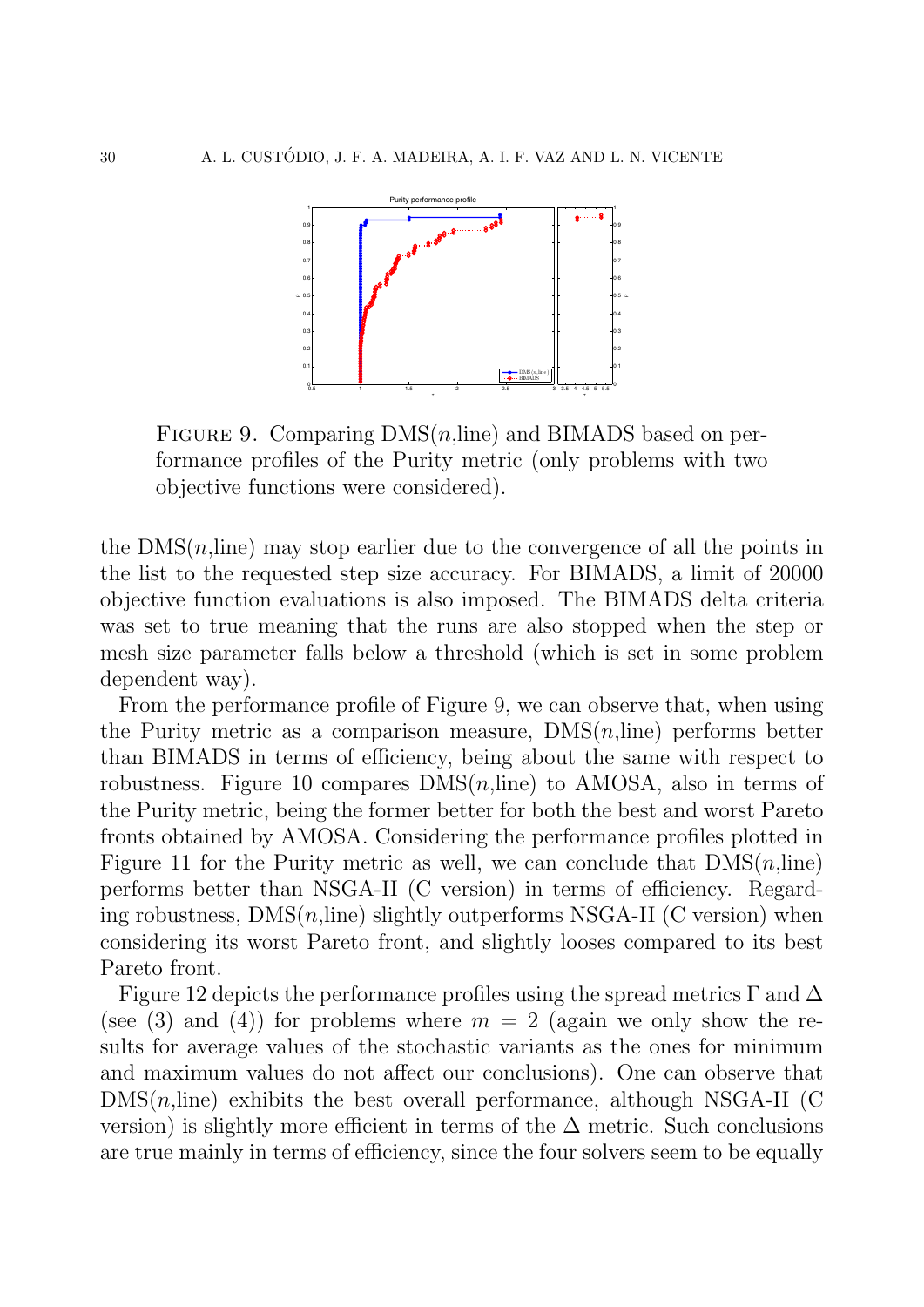

FIGURE 10. Comparing  $DMS(n, line)$  and AMOSA based on performance profiles of the Purity metric.



FIGURE 11. Comparing  $DMS(n, line)$  and NSGA-II (C version) based on performance profiles of the Purity metric.

robust under both metrics. These conclusions are also supported from the performance profiles of Figure 13 using the spread metrics  $\Xi$  and  $\Theta$  (see (5) and (6)) and all problems  $(m > 2)$ .

As previously mentioned, we did not use any metric which requires the knowledge of the true Pareto front. This set is known, however, for some of the problems, such as Problems ZDT1–ZDT4 and ZDT6. In Figures 14–16, we present plots depicting the approximated Pareto fronts for the selected solvers as well as the true ones, for Problems ZDT1, ZDT3, and ZDT6 (we omit here the cases of ZDT2 and ZDT4 since the corresponding plots are little informative).

When the true Pareto front is known, which is the case for these five problems (see http://www.tik.ee.ethz.ch/sop/download/supplementary/ testproblems), one can also use the Purity metric to compare the approximated Pareto fronts to the true one. Table 2 presents such results for the 5 problems under consideration. The true Pareto front was computed using analytical formulas for  $f_2(f_1)$  and an equally spaced grid of step  $10^{-5}$  for  $f_1$ .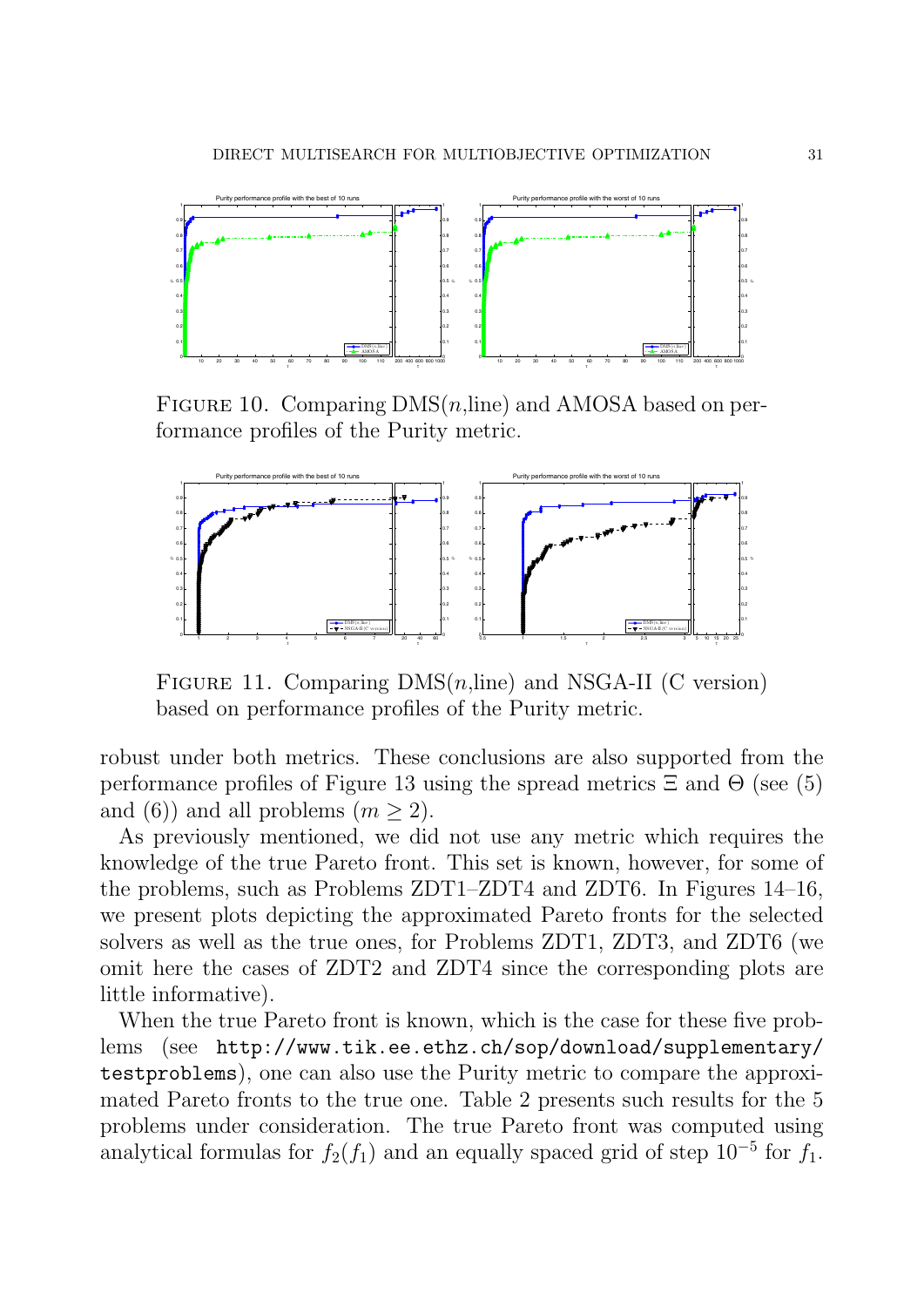

FIGURE 12. Comparing AMOSA, BIMADS,  $DMS(n, line)$ , and NSGA-II (C version) based on performance profiles of the Γ (left) and  $\Delta$  (right) metrics (taking average values for stochastic variants); only problems with two objective functions were considered.



FIGURE 13. Comparing AMOSA,  $DMS(n, line)$ , and NSGA-II (C version) based on performance profiles of the  $\Xi$  (left) and  $\Theta$ (right) metrics (taking average values for stochastic variants).



FIGURE 14. True and approximated Pareto fronts for ZDT1.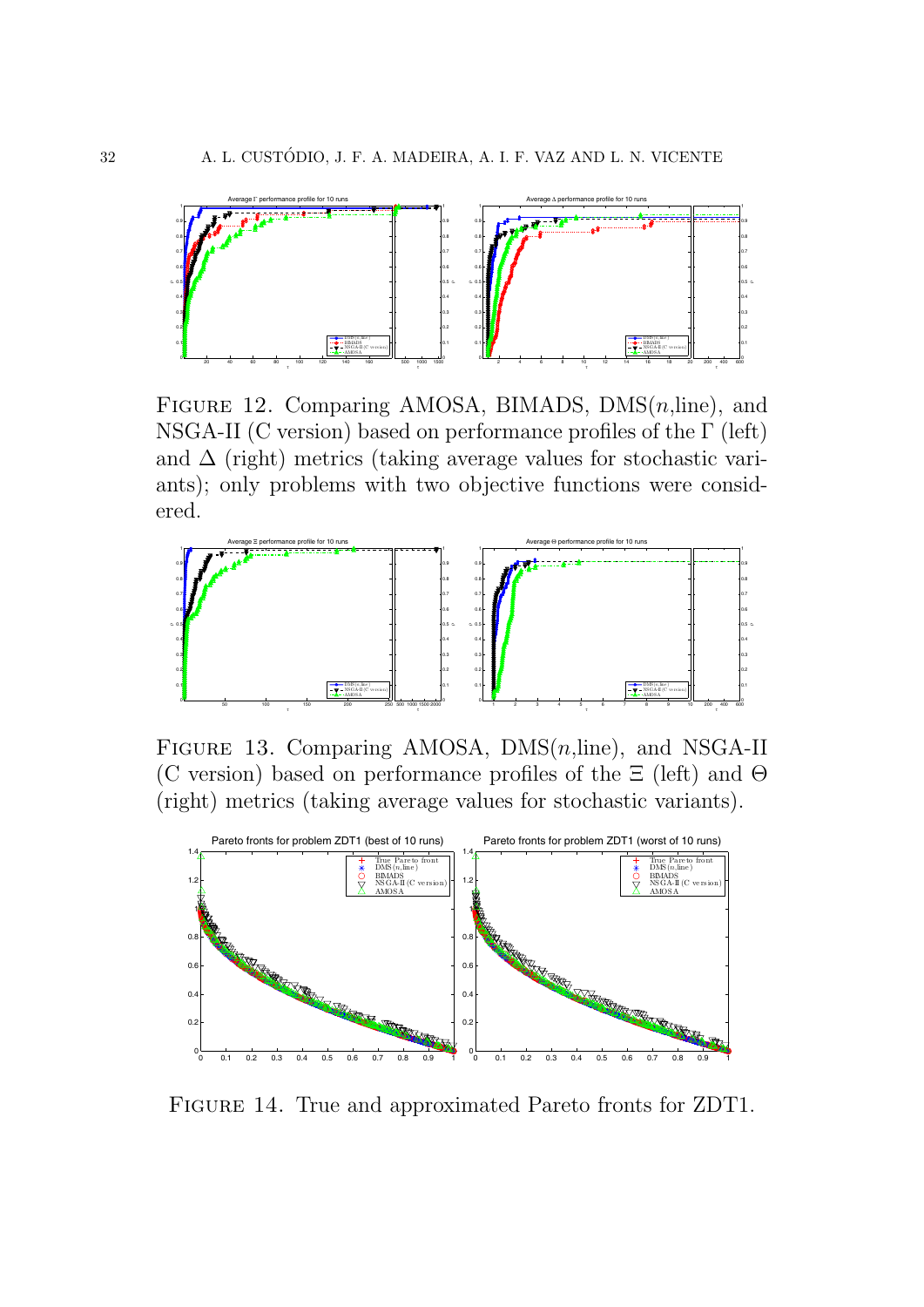

FIGURE 15. True and approximated Pareto fronts for ZDT3.



FIGURE 16. True and approximated Pareto fronts for ZDT6.

One can see, for problems ZDT1 and ZDT2, that at least 95% of the points in the approximated Pareto front computed by  $\text{DMS}(n,lin)$  are not dominated by the true ones (up to a certain precision). BIMADS performed clearly the best for ZDT4. NSGA-II (C version) and AMOSA, on the other hand, are unable to obtain a single nondominated point for all problems. Finally, in Table 3 we provide the values of the spread metrics for the selected 4 solvers on these 5 problems.

So far we have only reported numerical results about the quality of the approximated Pareto fronts, giving no indication on the number of evaluations of the objective functions made by the different solvers. While NSGA-II (C version) and AMOSA took all the available budget (20000 overall evaluations) for all the problems in the test set, BIMADS and the different versions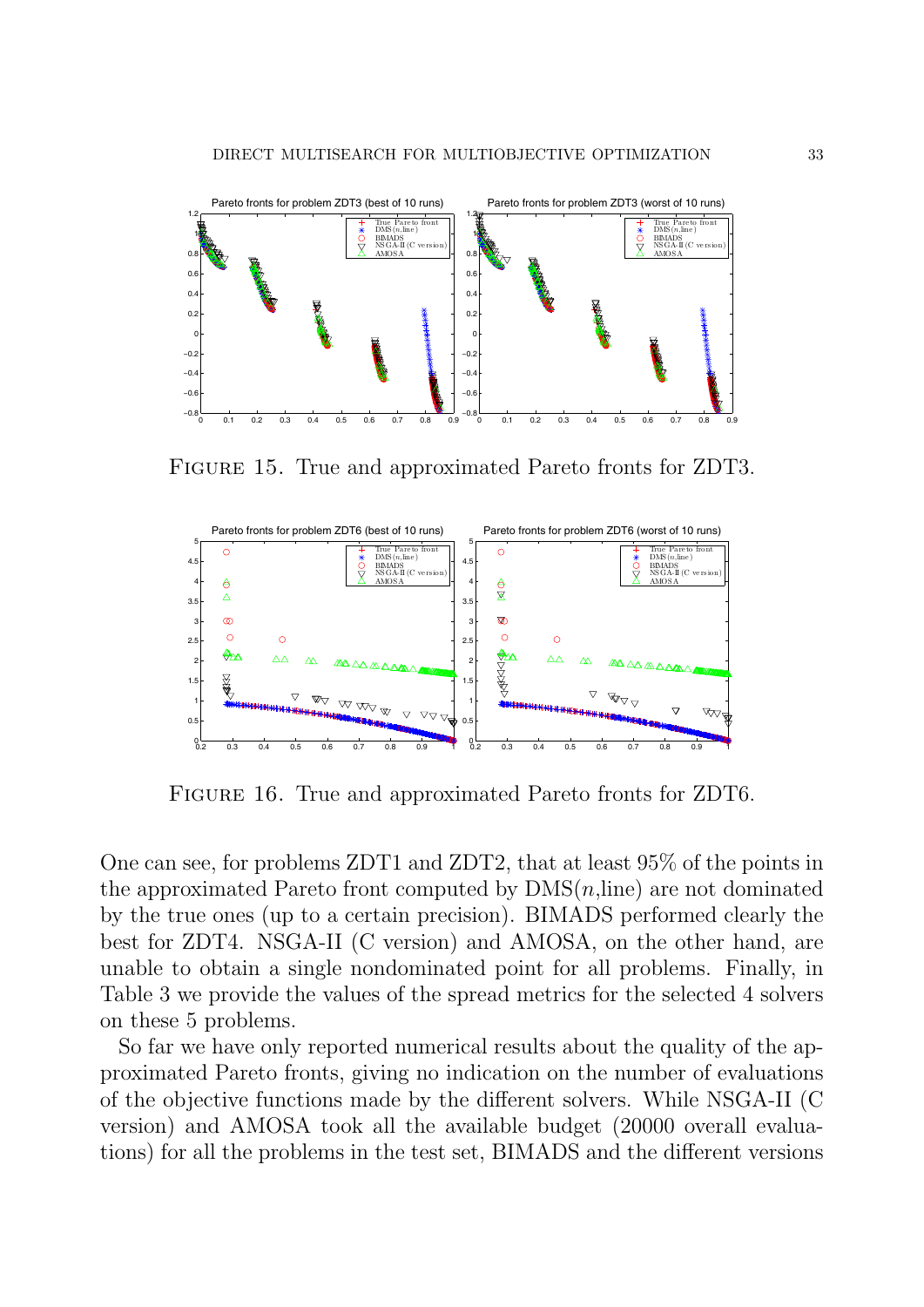| Problem                                                  | ZDT1 ZDT2 ZDT3 ZDT4 ZDT6                |  |  |
|----------------------------------------------------------|-----------------------------------------|--|--|
| $\overline{\text{DMS}(n,\text{line})}$                   | 0.974 0.950 0.804 0.029 0.992           |  |  |
| <b>BIMADS</b>                                            | 0.126 0.176 0.083 0.915 0.682           |  |  |
| NSGA-II (C version, best) 0.000 0.000 0.000 0.000 0.000  |                                         |  |  |
| NSGA-II (C version, worst) 0.000 0.000 0.000 0.000 0.000 |                                         |  |  |
| AMOSA (best)                                             | $0.000$ $0.000$ $0.000$ $0.000$ $0.000$ |  |  |
| AMOSA (worst)                                            | $0.000$ $0.000$ $0.000$ $0.000$ $0.000$ |  |  |

TABLE 2. The Purity metric values  $(\bar{t}_{p,s}$ , see Section 5.3.2) for true Pareto front versus selected solvers.

| Problem                     |       |       | ZDT2 ZDT3 ZDT4 |        | ZDT6  |  |  |  |
|-----------------------------|-------|-------|----------------|--------|-------|--|--|--|
| Г                           |       |       |                |        |       |  |  |  |
| $\text{DNS}(n,\text{line})$ | 0.044 | 0.013 | 0.537          | 0.143  | 3.808 |  |  |  |
| <b>BIMADS</b>               | 0.043 | 0.035 | 0.262          | 0.151  | 1.791 |  |  |  |
| $NSGA-II (C version)$       | 0.106 | 0.162 | 0.176          | 11.807 | 3.123 |  |  |  |
| <b>AMOSA</b>                | 0.365 | 0.146 | 0.216          | 0.094  | 1.652 |  |  |  |
|                             |       |       |                |        |       |  |  |  |
| DMS(n, line)                | 0.337 | 0.277 | 0.864          | 0.645  | 1.027 |  |  |  |
| <b>BIMADS</b>               | 1.205 | 1.209 | 1.128          | 1.917  | 1.122 |  |  |  |
| $NSGA-II (C version)$       | 0.454 | 0.590 | 0.631          | 0.785  | 0.963 |  |  |  |
| <b>AMOSA</b>                | 0.762 | 0.666 | 0.843          | 0.859  | 1.558 |  |  |  |

TABLE 3. The  $\Gamma$  and  $\Delta$  metrics values for the selected solvers. (Only average values are provided for stochastic solvers.)

of DMS managed to solve a number of problems without exhausting the budget. In Figures 17 and 18 we provide data profiles for the four solvers under consideration, AMOSA, BIMADS,  $DMS(n, line)$ , and NSGA-II (C version), on the biobjective subset of our test set, corresponding to four values of accuracy  $\varepsilon = 0.5, 0.25, 0.1, 0.05$ . We chose to report only results for the best versions of the stochastic solvers AMOSA and NSGA-II (C version). So, for instance, in Figure 17 (left), we can conclude that if a budget of 1000 objective functions evaluations is imposed, then both BIMADS and  $\text{DMS}(n, \text{line})$ were able to solve around  $54\%$  of the problems in the sense of (9). These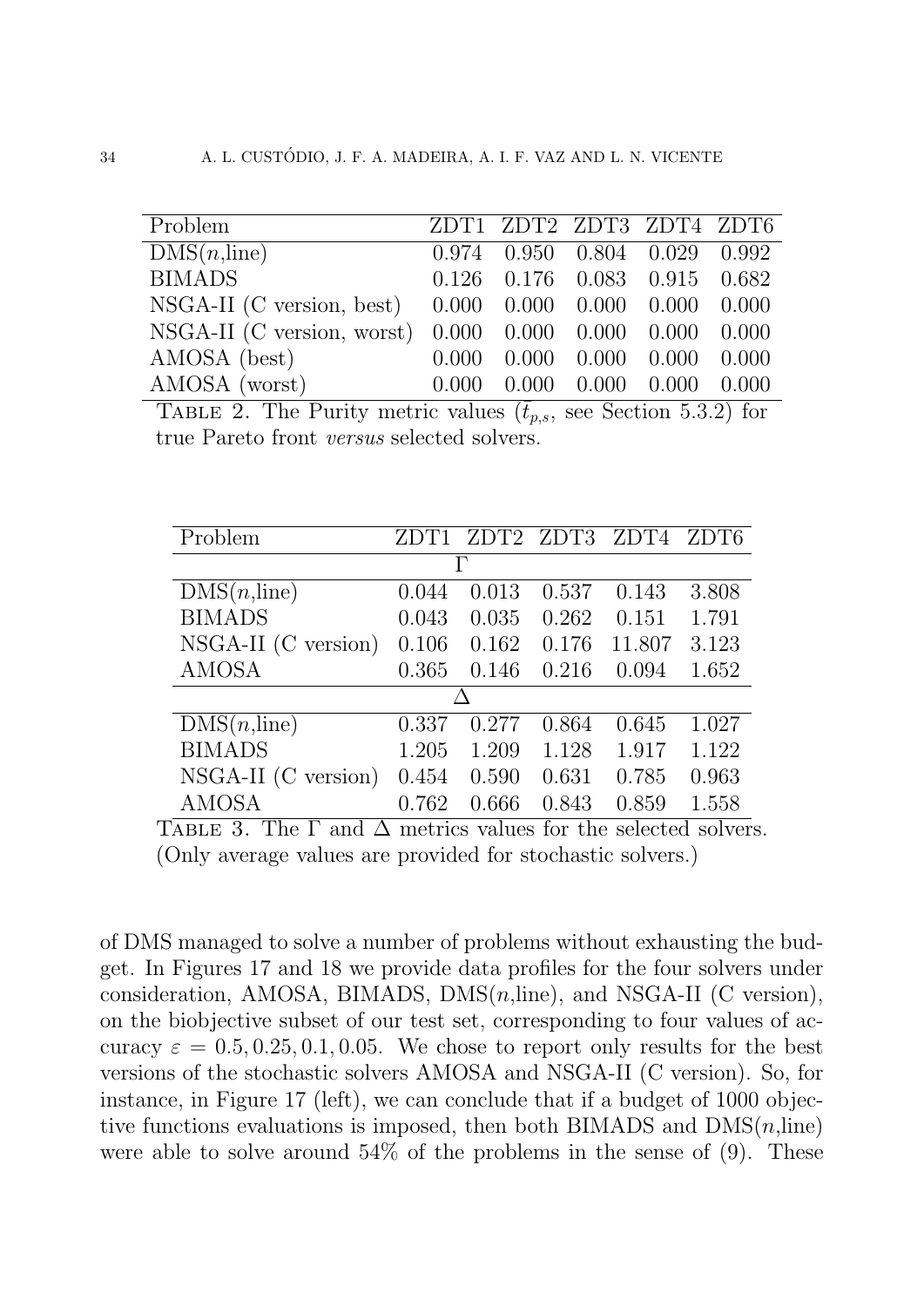

FIGURE 17. Data profiles for AMOSA, BIMADS,  $DMS(n, line)$ , and the NSGA-II (C version) solvers ( $\varepsilon = 0.5$  on the left and  $\varepsilon = 0.25$  on the right).



FIGURE 18. Data profiles for AMOSA, BIMADS,  $\text{DMS}(n, line)$ , and the NSGA-II (C version) solvers ( $\varepsilon = 0.1$  on the left and  $\varepsilon = 0.05$  on the right).

two solvers seem clearly the most efficient ones for budgets up to 2500 evaluations, being BIMADS better for more accurate solutions and  $\text{DNS}(n,\text{line})$ better for less accurate ones.

## 7. Conclusions

In this paper we introduced, analyzed, and tested a new algorithmic approach for multiobjective optimization (MOO) without derivatives. This approach has been called direct multisearch (DMS) since it naturally generalizes direct search (of directional type) from single to multiobjective optimization. The principles of DMS are extremely simple. Instead of updating a single point per iteration, it updates an iterate list of nondominated points. Iteration success is measured by changes in the iterate list. Each iteration of DMS includes provision for an optional search step. Polling is also applied, as in single optimization, at a selected point of the iterate list. Both steps can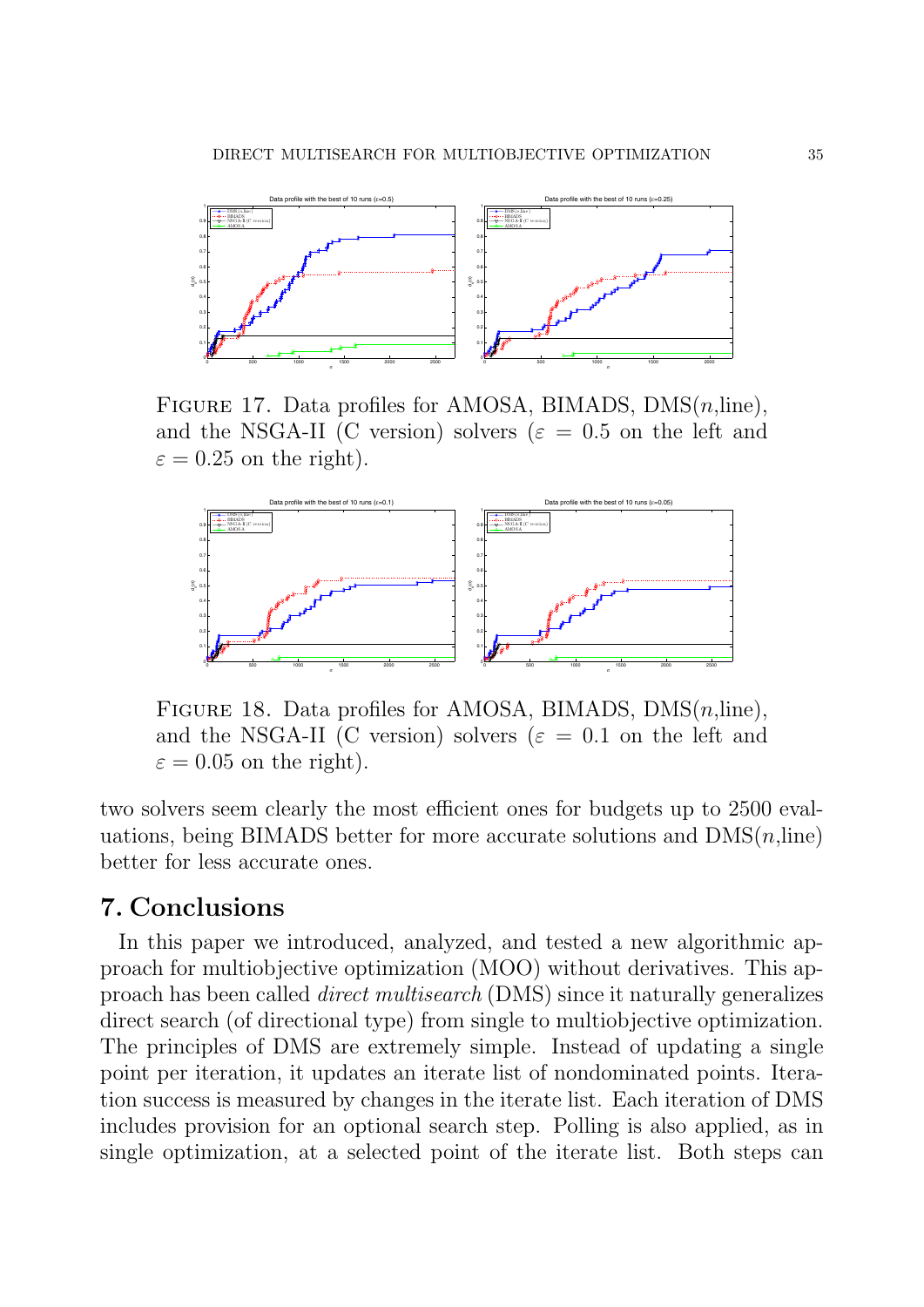add points to the iterate list, forming a filtered intermediate list, and there is significant flexibility in the way a trial list is formed from this filtered list.

The goal of DMS is to approximate the true (global, if possible) Pareto front, although theoretically one is only able to prove that there is a limit point in a stationary form of this front, as no aggregation or scalarization technique is incorporated in DMS. For this purpose, and to be able to state results for nonsmooth objective functions, we introduced in this paper the notion of a Clarke-Pareto stationary or critical point. Our results can be further generalized for discontinuous objective functions following the steps in [46].

Our numerical experience has shown that DMS is a highly competitive technique for derivative-free MOO. Although we tested a few variants of DMS, in particular in what the initial list of nondominated points is concerned, there are a number of possible strategies which can be incorporated in the DMS framework and lead to further possible improvements. In fact, the performance of DMS is already remarkably good for the simple implementations tested which do not incorporate any dissemination or spreading techniques particularly designed for the determination of the Pareto front. Such techniques could be easily fitted into DMS by means of an appropriate search step (such as a swarm search step; see [44, 45] for  $m = 1$ ).

In addition, one could also study the introduction of quadratic polynomial interpolation models in DMS to possibly improve the efficiency of DMS in what concerns the search step (see [11] for what has been done in this respect in single optimization). One could also think of incorporating linear polynomial interpolation models (i.e., simplex gradients) to possibly improve the efficiency of an opportunistic DMS poll step (see [10, 12] for the single objective case).

DMS could be parallelized in many different ways, one obvious one being the parallelization of polling. In fact, complete polling for MOO requires a total of  $m|D_k|$  function evaluations, which could be distributed among the available processors. A search step could also lead to various parallelization schemes.

Finally, if the user of our methodology has some type of preference for an objective function (or for some of them), there are several places where such intention can be specified. In fact, there is flexibility to show preference (for some of the objective functions) in the initialization of the iterate list, in the search step, in the reordering of the list and selection of the iterate point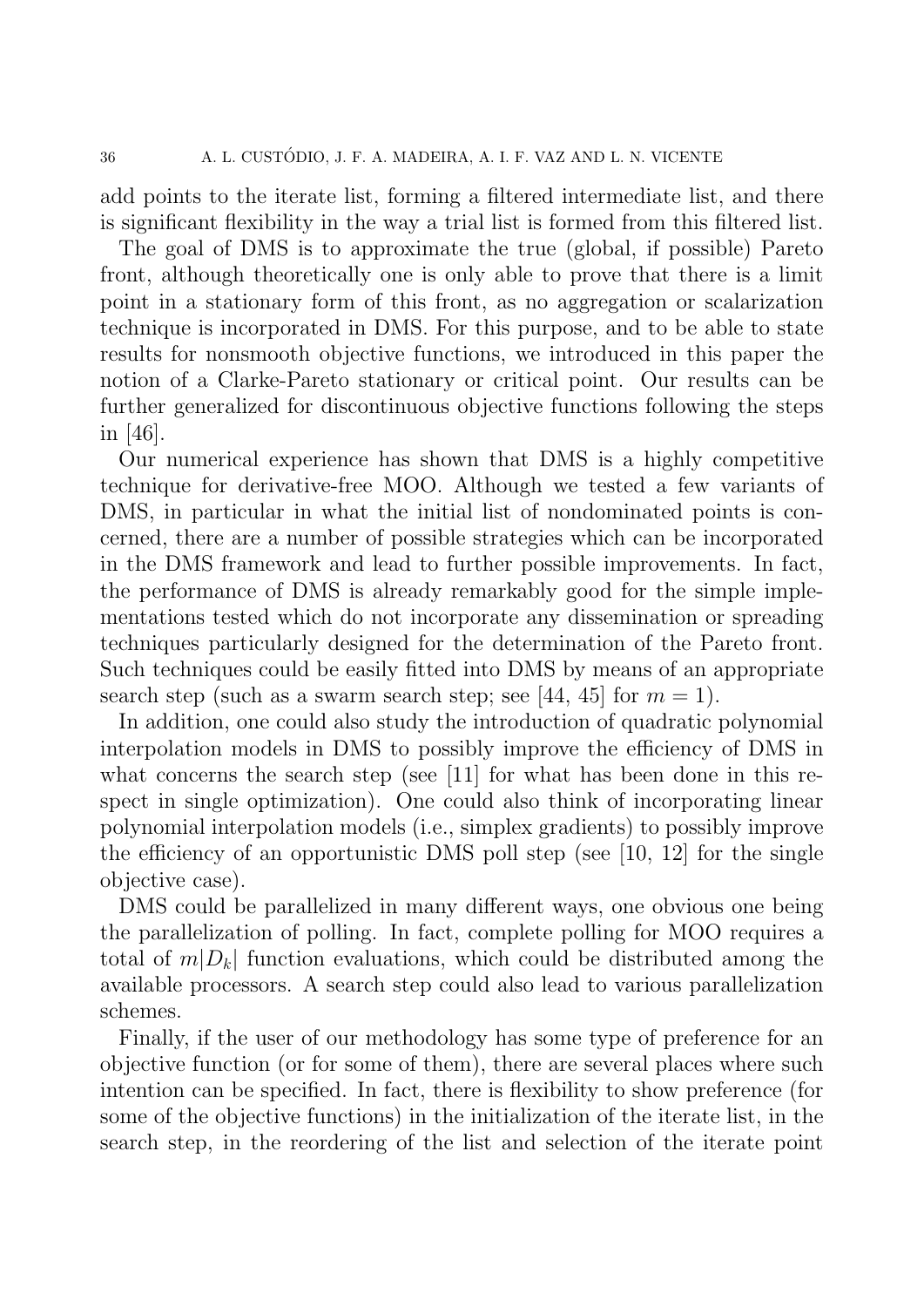(poll center), in the form of polling, and, finally, in the way the trial list is selected from the filtered list.

# Appendix A.Appendix

To illustrate how Algorithm 3.1 works, we will now describe in detail its application to problem SP1 [24], defined by:

$$
\begin{aligned}\n\min \quad & F(x) \equiv \left( (x_1 - 1)^2 + (x_1 - x_2)^2, (x_1 - x_2)^2 + (x_2 - 3)^2 \right) \\
\text{s.t.} \quad & -1 \le x_1 \le 5, \\
& -1 \le x_2 \le 5.\n\end{aligned}
$$

The ways used to select the trial list from the filtered one and to order the iterate list will be the ones described in Section 6.1. No search step will be performed.

Initialization. Let us set the initial point  $x_0 = (1.5, 1.5)$ , corresponding to  $(f_1(x_0), f_2(x_0)) = (0.25, 2.25)$ , and initialize the step size parameter as  $\alpha_0 = 1$ . The step size will be maintained at successful iterations and halved at unsuccessful ones, which corresponds to setting  $\gamma = 1$  and  $\beta_1 = \beta_2 = \frac{1}{2}$  $rac{1}{2}$ . Set  $\mathcal{D} = D = [I_2 - I_2]$ , where  $I_2$  stands for the identity matrix of dimension 2. Initialize the iterate list of nondominated points as  $L_0 = \{(x_0; 1)\}.$ 

**Iteration 0.** The algorithm starts by selecting a point from  $L_0$ , in this case the only available,  $(x_0; \alpha_0)$ . Since no search step is performed, the feasible points in the poll set  $P_0 = \{(1.5, 1.5) + (1, 0), (1.5, 1.5) + (0, 1), (1.5, 1.5) +$  $(-1,0), (1.5, 1.5) + (0,-1)$  are evaluated (the pink diamonds plotted in Iteration 0 of Figure 19 represent the corresponding function values). In this case, all the poll points were feasible, thus

$$
L_{add} = \{((2.5, 1.5); 1), ((1.5, 2.5); 1), ((0.5, 1.5); 1), ((1.5, 0.5); 1)\}.
$$

The nondominated points are filtered from  $L_0 \cup L_{add}$ , resulting in  $L_{filtered} =$  $\{((1.5, 1.5); 1), ((1.5, 2.5); 1)\}.$  Only one of the evaluated poll points remained unfiltered (the green circle in Iteration 0 of Figure 19 represents its corresponding function value). According to Algorithm 3.3,  $L_{trial}$  will coincide with  $L_{filtered}$ . Since there were changes in  $L_0$ , the iteration is declared successful, and  $L_1 = L_{trial} = L_{filtered}$ , being the step size maintained. The function values corresponding to the points in  $L_1$  are represented by yellow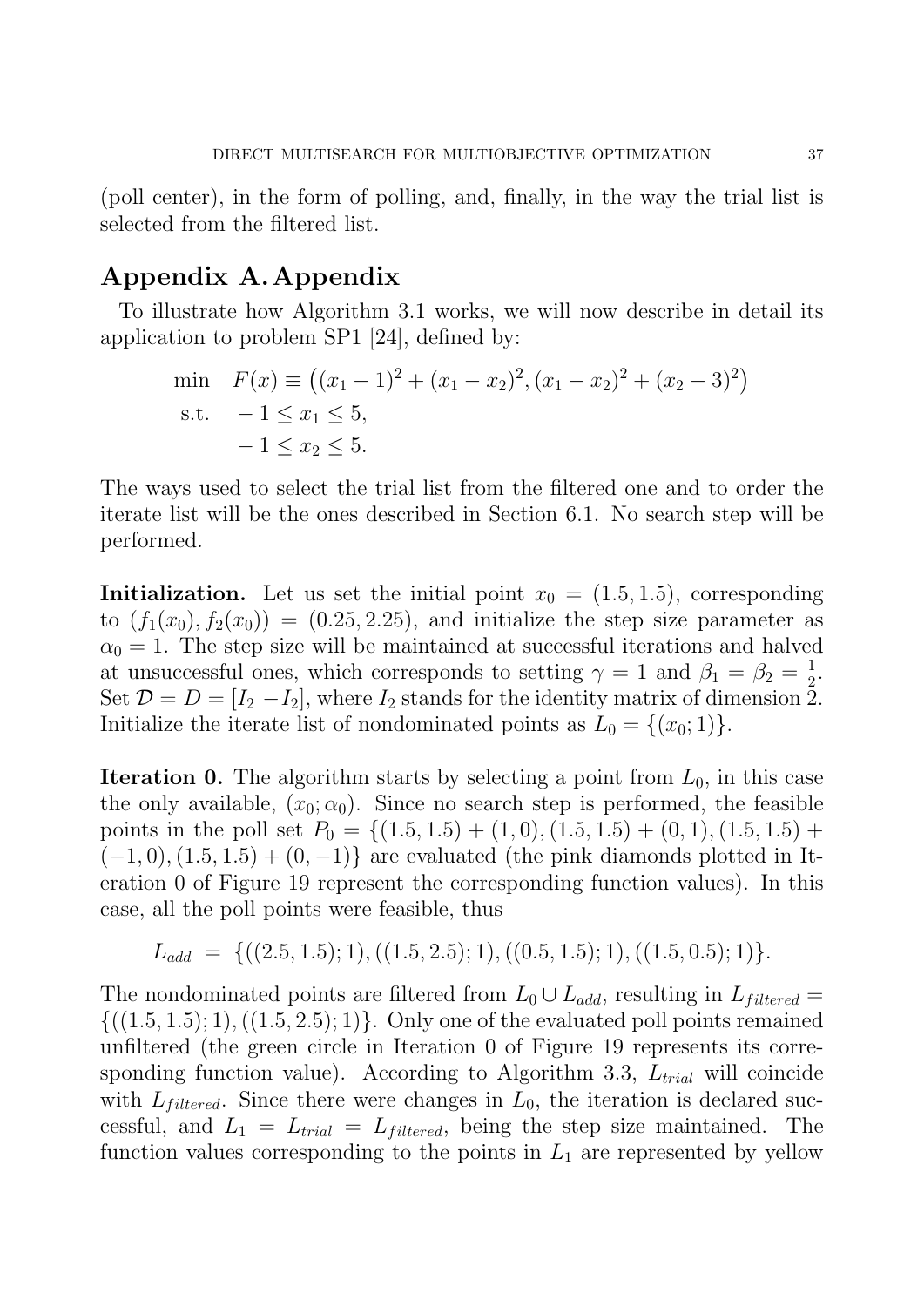squares in Iteration 0 of Figure 19. Note that we move the poll point to the end of the list, yielding the new order  $L_1 = \{((1.5, 2.5); 1), ((1.5, 1.5); 1)\}.$ 



FIGURE 19. First three iterations of one instance of Algorithm 3.1, when applied to the MOO problem SP1. The blue diamonds represent the function values corresponding to all the evaluated points since the beginning of the optimization process. The pink diamonds represent the function values corresponding to the poll points evaluated at the current iteration. In green circles are represented the nondominated points which were evaluated at the current iteration, and in yellow squares the current iterate list of nondominated points.

Iteration 1. At the beginning of the new iteration, the algorithm selects a point from the two stored in  $L_1$ . Suppose the point  $(x_1; \alpha_1) = ((1.5, 2.5); 1)$ was selected. In this case, the poll set  $P_1 = \{(2.5, 2.5), (1.5, 3.5), (0.5, 2.5),$  $(1.5, 1.5)$  is evaluated (again, the corresponding function values are represented by the pink diamonds in Iteration 1 of Figure 19). Note that two of the poll points correspond to the same function values. The list

 $L_{add} = \{((2.5, 2.5); 1), ((1.5, 3.5); 1), ((0.5, 2.5); 1), ((1.5, 1.5); 1)\}$ 

is formed and  $L_1 \cup L_{add}$  is filtered. Again, only one of the poll points was nondominated (the corresponding function values are represented in green in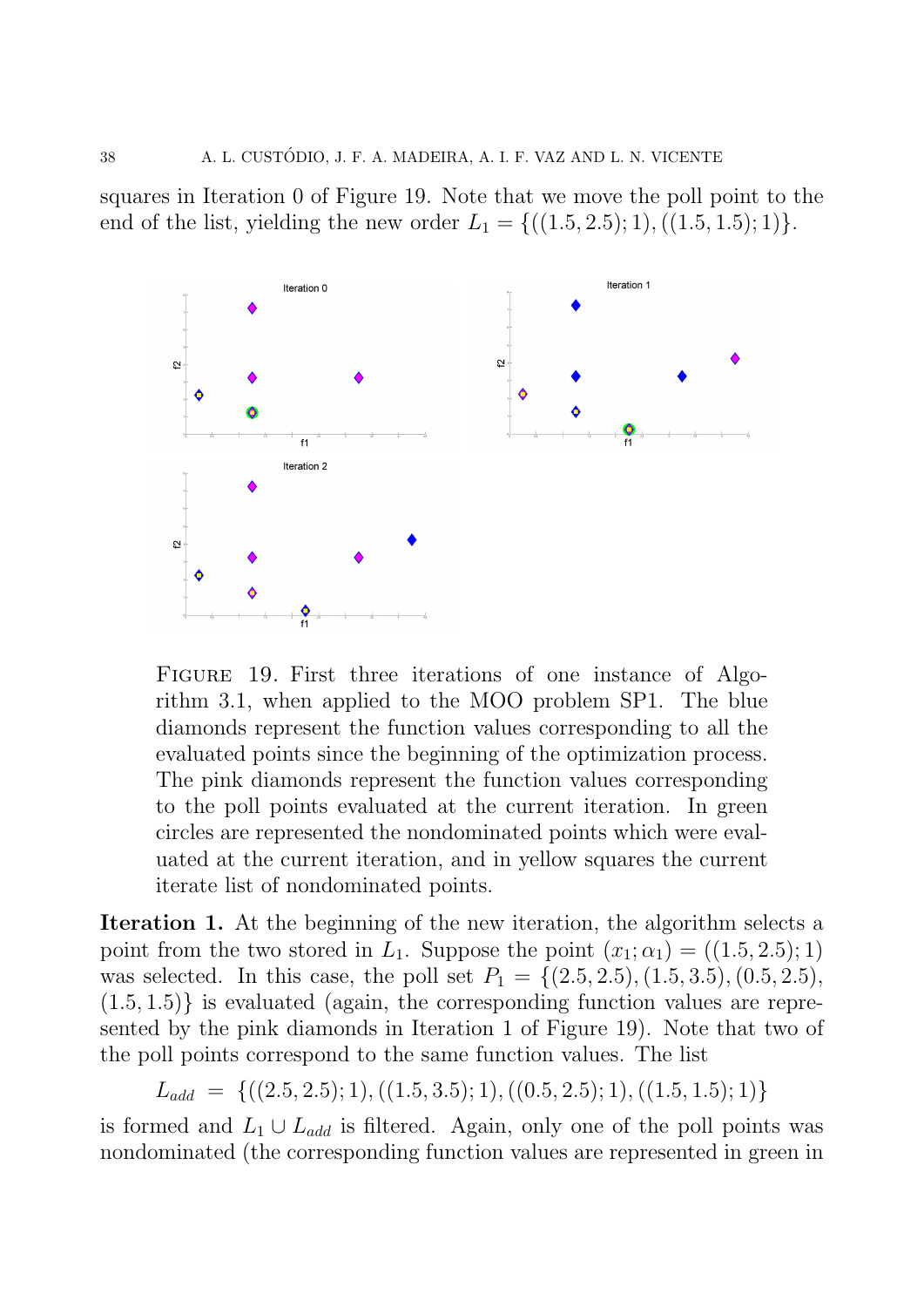Iteration 1 of Figure 19). Thus, the iteration was successful, the step size was maintained, and the new list is

$$
L_2 = L_{trial} = L_{filtered} = \{((1.5, 2.5); 1), ((1.5, 1.5); 1), ((2.5, 2.5); 1)\}
$$

(the corresponding function values are represented by the yellow squares in Iteration 1 of Figure 19). Again, we move the poll point (in this case,  $((1.5, 2.5); 1))$  to the end of the list.

**Iteration 2.** The next iteration begins by selecting  $(x_2; \alpha_2) = ((1.5, 1.5); 1)$ from the list  $L_2$  (a previous poll center). After evaluating the corresponding poll points, all of them are dominated, thus  $L_{trial} = L_2$ , the iteration is declared as unsuccessful, the corresponding step size is halved, and  $L_3 = \{((1.5, 1.5); 0.5), ((2.5, 2.5); 1), ((1.5, 2.5); 1)\}\$  (the corresponding function values are represented by the yellow squares in Iteration 2 of Figure 19).

In Figure 20 we can observe the evolution of the optimization process after 10, 20, and 100 iterations. The number of points in the Pareto front is steadily increasing and, after 100 iterations, the corresponding curve is well defined.



FIGURE 20. Iterations 10, 20, and 100 of one instance of Algorithm 3.1, when applied to the MOO problem SP1. See the caption of Figure 19 for details.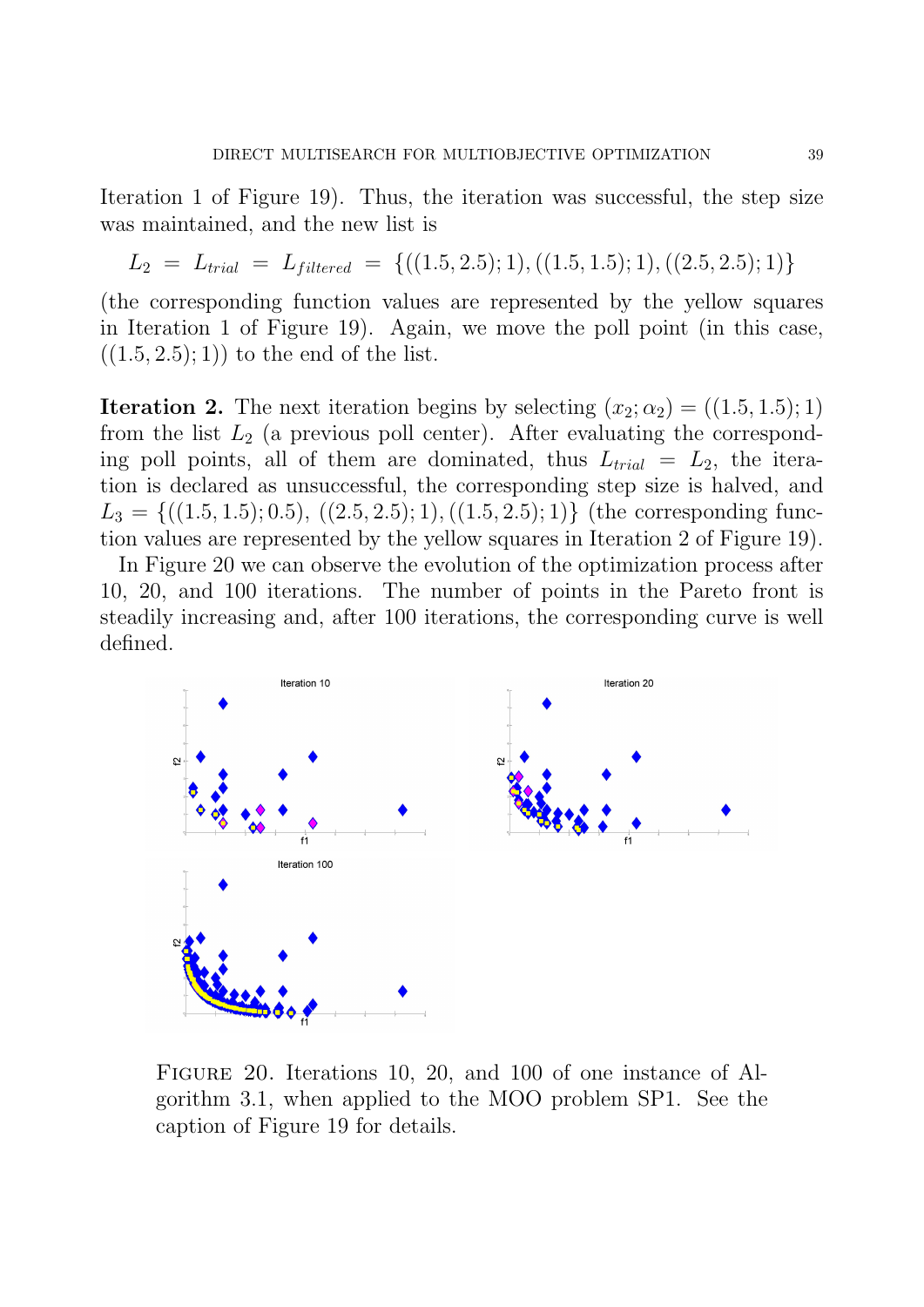Acknowledgments. The authors would like to thank John Dennis (Rice University) and Jörg Fliege (University of Southampton) for interesting discussions on derivative-free multiobjective optimization.

# References

- [1] C. Audet and J. E. Dennis Jr. Analysis of generalized pattern searches. SIAM J. Optim., 13:889–903, 2002.
- [2] C. Audet and J. E. Dennis Jr. Mesh adaptive direct search algorithms for constrained optimization. SIAM J. Optim., 17:188–217, 2006.
- [3] C. Audet, G. Savard, and W. Zghal. Multiobjective optimization through a series of singleobjective formulations. SIAM J. Optim., 19:188–210, 2008.
- [4] S. Bandyopadhyay, S. K. Pal, and B. Aruna. Multiobjective GAs, quantative indices, and pattern classification. IEEE Transactions on Systems, Man, and Cybernetics – Part B: Cybernetics, 34:2088–2099, 2004.
- [5] S. Bandyopadhyay, S. Saha, U. Maulik, and K. Deb. A simulated anneling-based multiobjective optimization algorithm: AMOSA. IEEE Transactions on Evolutionary Computation, 12:269– 283, 2008.
- [6] F. Y. Cheng and X. S. Li. Generalized center method for multiobjective engineering optimization. Engineering Optimization, 31:641–661, 1999.
- [7] F. H. Clarke. Optimization and Nonsmooth Analysis. John Wiley & Sons, New York, 1983. Reissued by SIAM, Philadelphia, 1990.
- [8] C. A. Coello Coello and M. S. Lechuga. Mopso: A proposal for multiple objective particle swarm optimization. In Congress on Evolutionary Computation (CEC'2002), volume 2, pages 1051–1056, Los Alamitos,USA, 2002. IEEE Computer Society.
- [9] A. R. Conn, K. Scheinberg, and L. N. Vicente. Introduction to Derivative-Free Optimization. MPS-SIAM Series on Optimization. SIAM, Philadelphia, 2009.
- [10] A. L. Custódio, J. E. Dennis Jr., and L. N. Vicente. Using simplex gradients of nonsmooth functions in direct search methods. IMA J. Numer. Anal., 28:770–784, 2008.
- [11] A. L. Custódio, H. Rocha, and L. N. Vicente. Incorporating minimum Frobenius norm models in direct search. Comput. Optim. Appl., 46:265–278, 2010.
- [12] A. L. Custódio and L. N. Vicente. Using sampling and simplex derivatives in pattern search methods. SIAM J. Optim., 18:537–555, 2007.
- [13] I. Das and J. E. Dennis Jr. A closer look at drawbacks of minimizing weighted sums of objectives for pareto set generation in multicriteria optimization problems. *Structural Optimization*, 14:63–69, 1997.
- [14] I. Das and J. E. Dennis Jr. Normal-boundary intersection: a new method for generating the pareto surface in nonlinear multicriteria optimization problems. SIAM J. Optim., 8:631–657, 1998.
- [15] K. Deb. Multi-objective genetic algorithms: Problem difficulties and construction of test problems. Evolutionary Computation, 7:205–230, 1999.
- [16] K. Deb, M. Mohan, and S. Mishra. Towards a quick computation of well-spread pareto-optimal solutions. In Evolutionary Multi-Criterion Optimization (EMO 2003), volume 2632 of Lecture Notes in Computer Science, pages 222–236. 2003.
- [17] K. Deb, A. Pratap, S. Agarwal, and T. Meyarivan. A fast and elitist multiobjective genetic algorithm: NSGA-II. IEEE Transactions on Evolutionary Computation, 6:182–197, 2002.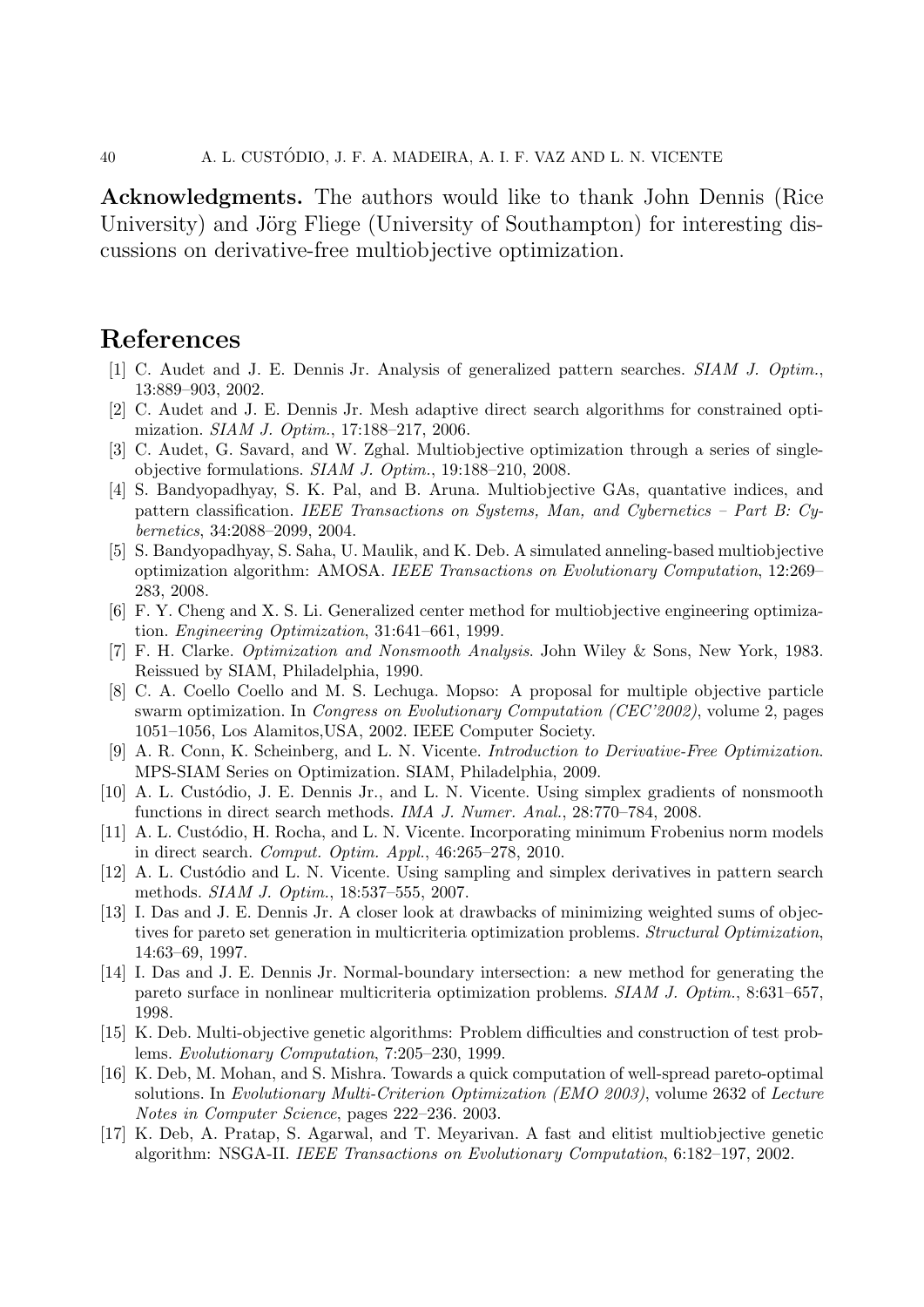- [18] K. Deb, A. Sinha, and S. Kukkonen. Multi-objective test problems, linkages, and evolutionary methodologies. In Proceedings of the Genetic and Evolutionary Computation GECCO'06, pages 1141–1148, New York, USA, 2006. ACM.
- [19] E. D. Dolan and J. J. Moré. Benchmarking optimization software with performance profiles. Math. Program., 91:201–213, 2002.
- [20] C. M. Fonseca and P. J. Fleming. Multiobjective optimization and multiple constraint handling with evolutionary algorithms – Part I: A unified formulation. IEEE Transactions on Systems, Man, and Cybernetics – Part A: Systems and Humans, 28:26–37, 1998.
- [21] R. Fourer, D. M. Gay, and B. W. Kernighan. A modeling language for mathematical programming. Management Sci., 36:519–554, 1990.
- [22] A. L. Hoffmann, A. Y. D. Siem, D. den Hertog, J. H. A. M. Kaanders, and H. Huizenga. Derivative-free generation and interpolation of convex pareto optimal IMRT plans. Phys. Med. Biol., 51:6349–6369, 2006.
- [23] S. Huband, L. Barone, L. While, and P. Hingston. A scalable multi-objective test problem toolkit. In C. A. Coello Coello et al., editor, Evolutionary Multi-Criterion Optimization (EMO 2005), volume 3410 of Lecture Notes in Computer Science, pages 280–295. Springer-Verlag, Berlin, Germany, 2005.
- [24] S. Huband, P. Hingston, L. Barone, and L. While. A review of multiobjective test problems and a scalable test problem toolkit. IEEE Transactions on Evolutionary Computation, 10:477–506, 2006.
- [25] C.-L. Hwang and A. S. Md. Masud. Multiple objective decision making, methods and applications: a state-of-the-art survey. Lecture Notes in Economics and Mathematical Systems, page 281. Springer-Verlag, Berlin, Germany, 1979.
- [26] J. Jahn. Introduction to the Theory of Nonlinear Optimization. Springer-Verlag, Berlin, 1996.
- [27] Y. Jin, M. Olhofer, and B. Sendhoff. Dynamic weighted aggregation for evolutionary multiobjective optimization: Why does it work and how? In L. Spector, E. D. Goodman, A. Wu, W. B. Langdon, H.-M. Voigt, M. Gen, S. Sen, M. Dorigo, S. Pezeshk, M. H. Garzon, and E. Burke, editors, Proceedings of Genetic and Evolutionary Computation Conference GECCO'01, pages 1042–1049, San Francisco, USA, 2001. Morgan Kaufmann.
- [28] D. Jones and T. Merhdad. Practical Goal Programming. Springer, 2010.
- [29] J. D. Knowles and D. W. Corne. Approximating the nondominated front using the pareto archived evolution strategy. Evolutionary Computation, 8:149–172, 2000.
- [30] T. G. Kolda, R. M. Lewis, and V. Torczon. Optimization by direct search: New perspectives on some classical and modern methods. SIAM Rev., 45:385–482, 2003.
- [31] F. Kursawe. A variant of evolution strategies for vector optimization. In H. P. Schwefel and R. Männer, editors, *Parallel Problem Solving from Nature – PPSN I*, volume 496 of Lecture Notes in Computer Science, pages 193–197. Springer-Verlag, Berlin, Germany, 1990.
- [32] G. Liuzzi, S. Lucidi, F. Parasiliti, and M. Villani. Multiobjective optimization techniques for the design of induction motors. IEEE Transactions on Magnetics, 39:1261–1264, 2003.
- [33] A. Lovison. A synthetic approach to multiobjective optimization. arxiv: http://arxiv.org/ abs/1002.0093, 2010.
- [34] R. T. Marler and J. S. Arora. Survey of multi-objective optimization methods for engineering. Structural Multidisciplinary Optimization, 26:369–395, 2004.
- [35] M. D. McKay, R. J. Beckman, and W. J. Conover. A comparison of three methods for selecting values of input variables in the analysis of output from a computer code. Technometrics, 42:55– 61, 2000.
- [36] K. Miettinen. Nonlinear Multiobjective Optimization. Kluwer Academic Publishers, New York, 1999.